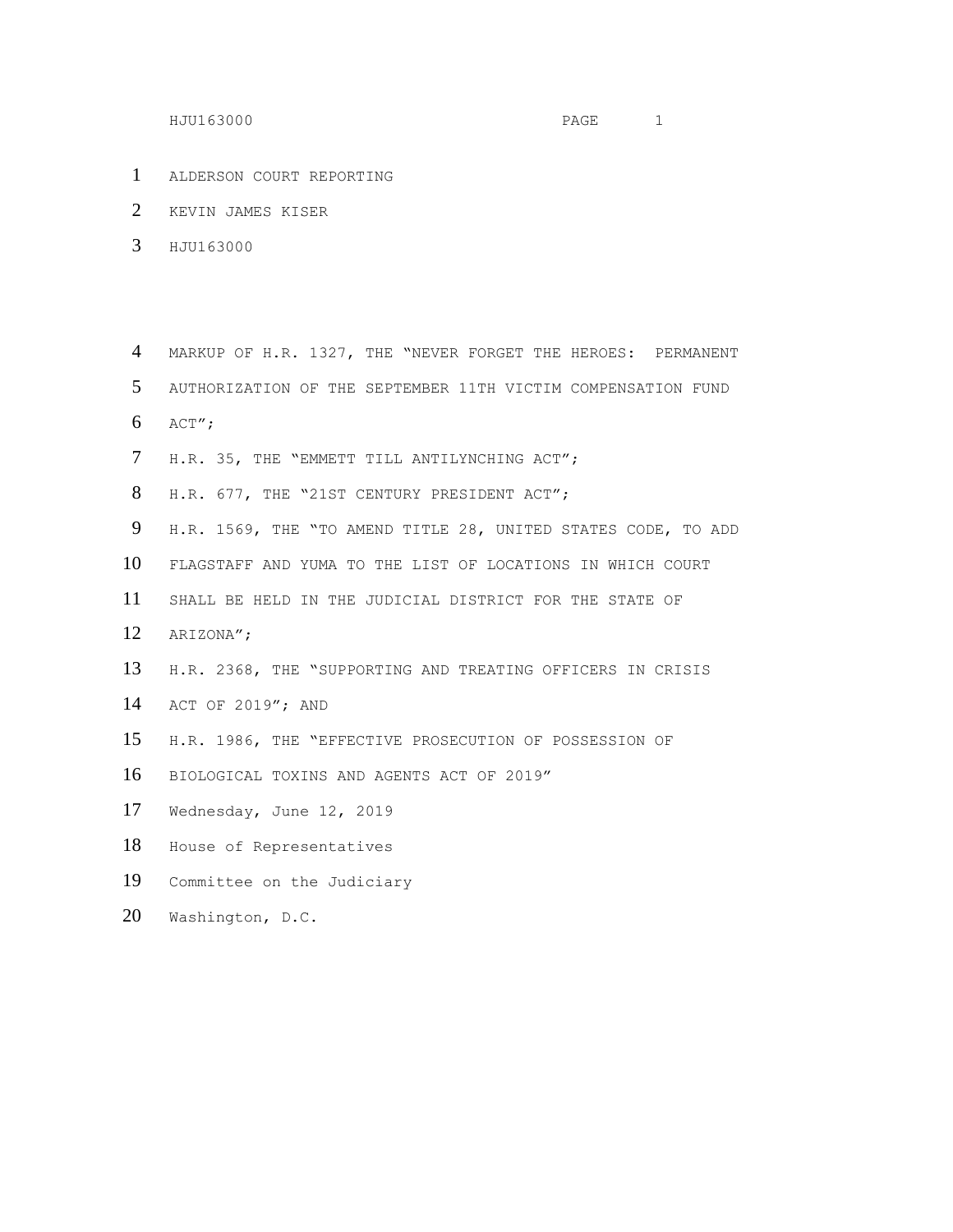The committee met, pursuant to call, at 10:15 a.m., in Room 2141, Rayburn Office Building, Hon. Jerrold Nadler 23 [chairman of the committee] presiding. Present: Representatives Nadler, Lofgren, Jackson Lee, Cohen, Deutch, Bass, Jeffries, Cicilline, Lieu, Raskin, Jayapal, Demings, Correa, Scanlon, Garcia, Neguse, McBath, Stanton, Dean, Murcarsel-Powell, Escobar, Collins, Chabot, Gohmert, Jordan, Buck, Roby, Johnson of Louisiana, Biggs, McClintock, Lesko, Reschenthaler, and Cline. Staff present: David Greengrass, Senior Counsel; John Doty, Senior Advisor; Lisette Morton, Director of Policy, Planning, and Member Services; Madeline Strasser, Chief Clerk; Moh Sharma, Member Services and Outreach Advisor; Susan Jensen, Parliamentarian/Senior Counsel; James Park, Constitution Subcommittee Chief Counsel; Will Emmons, Constitution Subcommittee Professional Staff Member; Jamie Simpson, Courts Subcommittee Chief Counsel; Ben Hernandez, Crime Subcommittee Counsel; Joe Graupensperger, Crime Subcommittee Chief Counsel; Keenan Keller, Crime Subcommittee Senior Counsel; Milagros Cisneros, Crime Subcommittee Detailee; Monalisa Dugue, Crime Subcommittee Deputy Chief Counsel; Veronica Eligan, Crime Subcommittee Professional Staff Member; Brendan Belair, Minority Staff Director; Robert Parmiter, Minority Deputy Staff Director and Chief Counsel; Jon Ferro, Minority Parliamentarian/General Counsel; Dan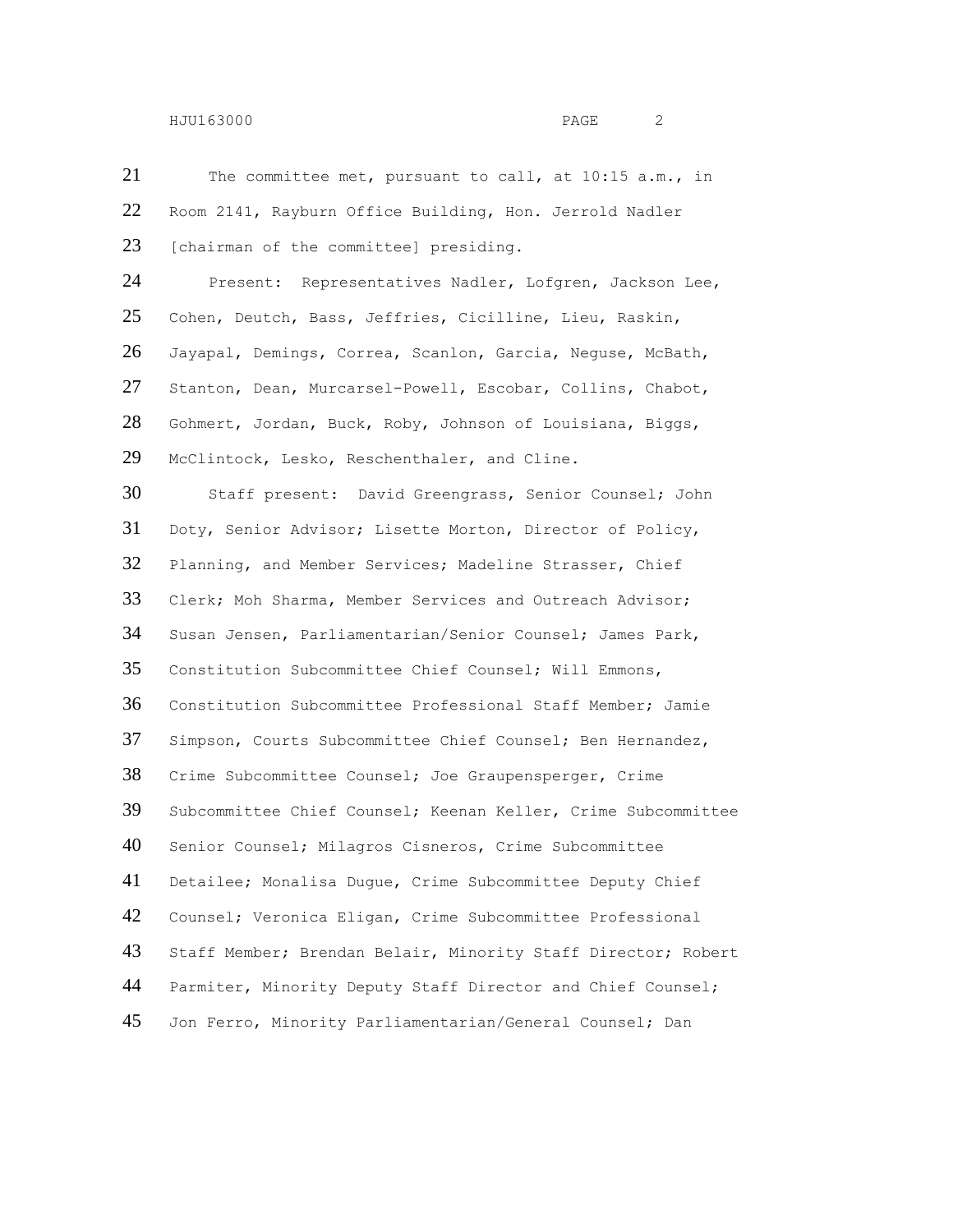| 46 | Ashworth, Minority Counsel; Jason Cervenak, Minority Crime    |
|----|---------------------------------------------------------------|
| 47 | Subcommittee Chief Counsel; Paul Taylor, Minority             |
| 48 | Constitution Subcommittee Chief Counsel; Ryan Breitenbach,    |
| 49 | Minority National Security Subcommittee Chief Counsel; Tom    |
| 50 | Stoll, Minority Chief Counsel, Intellectual Property          |
| 51 | Subcommittee; Erica Barker, Minority Chief Legislative Clerk; |
| 52 | and Andrea Woodard, Minority Professional Staff Member.       |
| 53 |                                                               |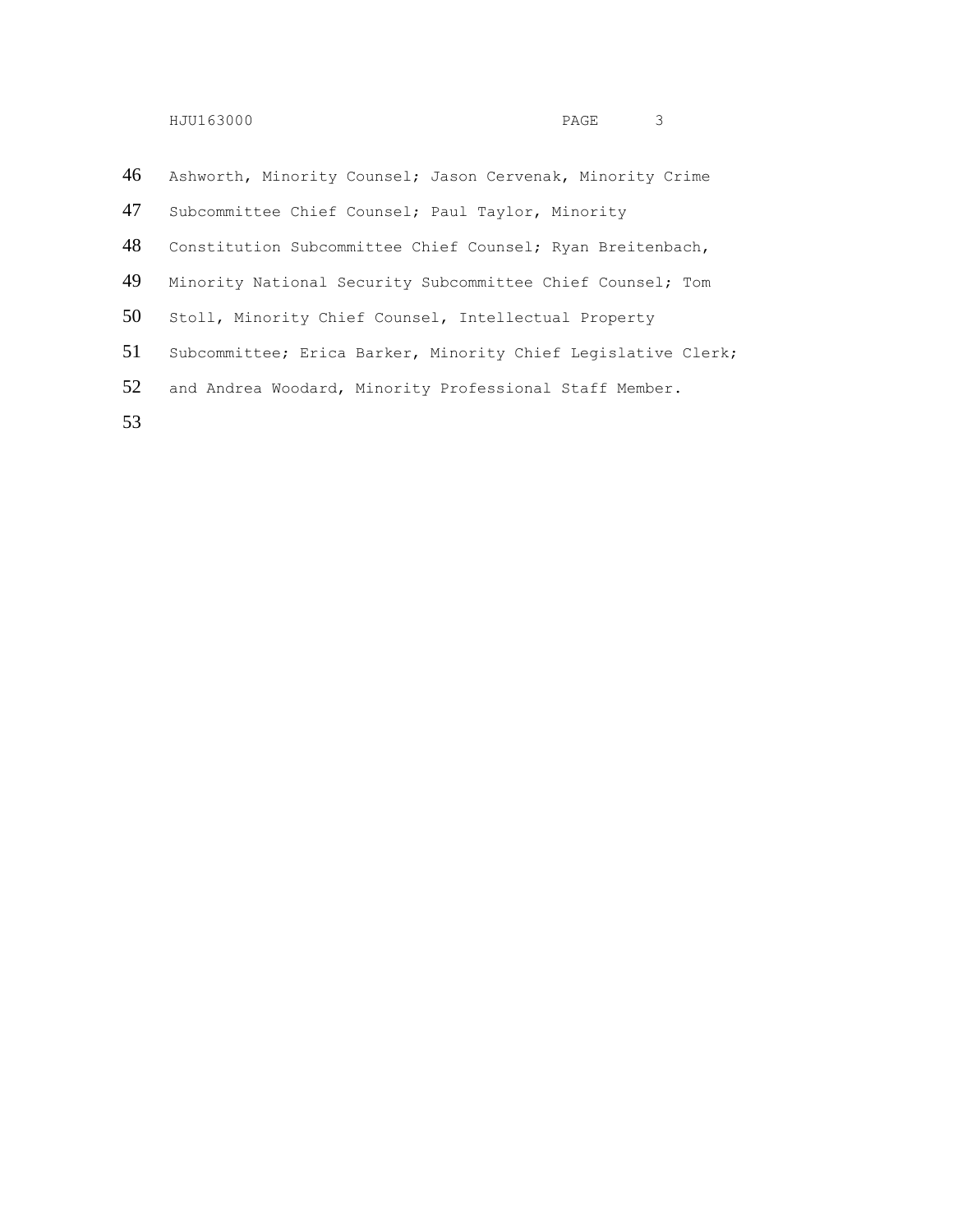Chairman Nadler. The Judiciary Committee will please come to order, a quorum being present.

 Without objection, the chair is authorized to declare a recess at any time.

 We have six bills on the agenda today, none I think particularly contentious. So maybe we will proceed with dispatch.

 Pursuant to Committee Rule II and House Rule 11, Clause 2, the chair may postpone further proceedings today on the question of approving any measure or matter or adopting an amendment for which a recorded vote for the ayes and nays are ordered.

 Pursuant to notice, I now call up H.R. 1327, the Never Forget the Heroes: Permanent Authorization of the September 11th Victim Compensation Fund Act, for purposes of markup and move that the committee report the bill favorably to the House.

71 The clerk will report the bill.

 Ms. Strasser. H.R. 1327, to extend authorization for the September 11th Victim Compensation Fund of 2001 through Fiscal Year 2090 and for other purposes.

 Chairman Nadler. Without objection, the bill is considered as read and open for amendment at any point. 77 [The bill follows: ]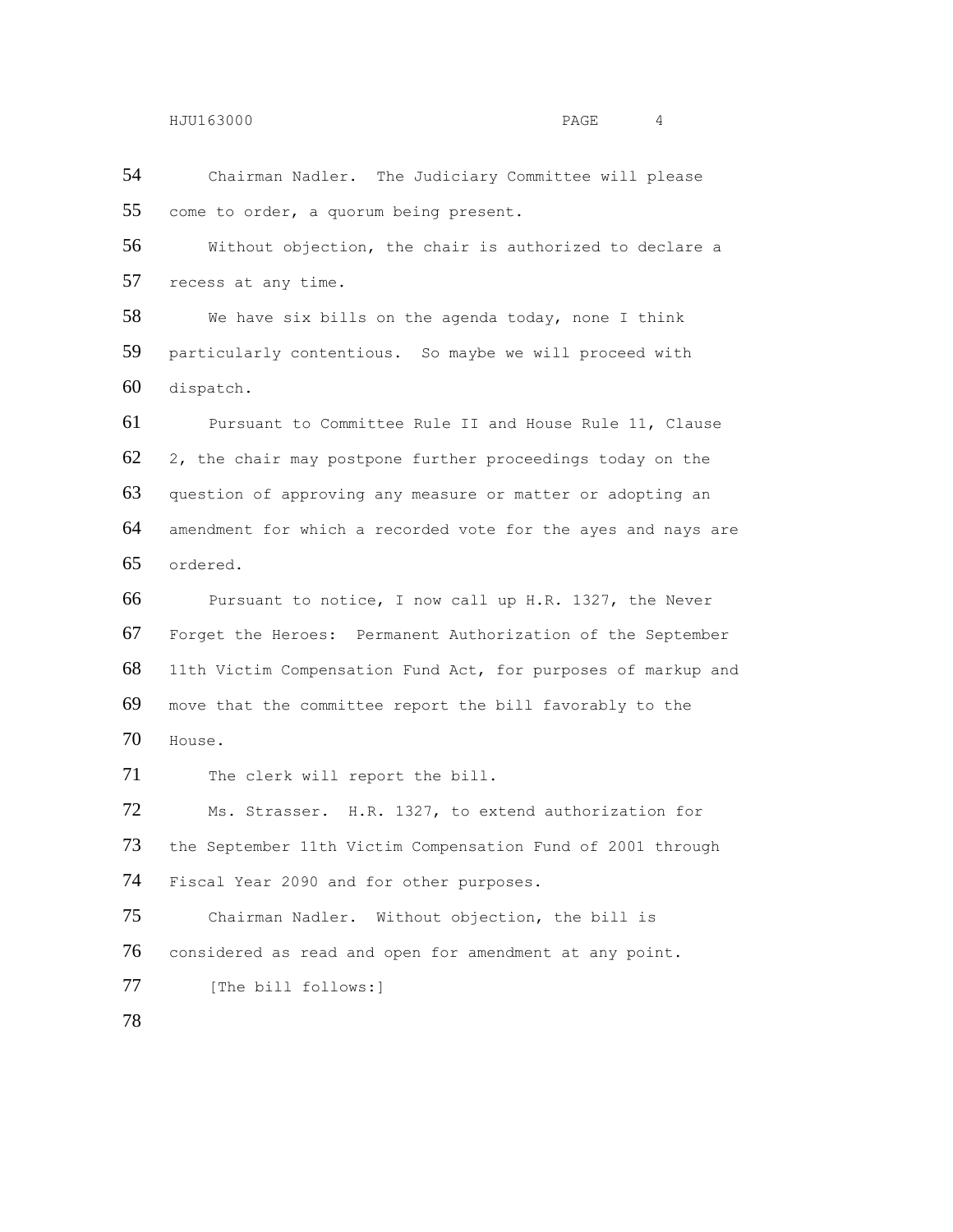Chairman Nadler. I will begin by recognizing myself for an opening statement.

81 The September 11th attacks, September 11th, 2001 attacks, created an environmental nightmare. When the Twin Towers collapsed in my district in lower Manhattan, hundreds 84 of tons of contaminants poured onto the streets and covered first responders, residents, office workers, and students in a cloud of toxic dust. Despite clear evidence of this environmental and health disaster, the EPA insisted that the 88 air in lower Manhattan and Brooklyn was "safe to breathe," unquote. That was not true because, as we knew even then, the air was not safe to breathe. In fact, it was deadly. 91 Thousands and thousands of responders, workers, and

 residents were exposed to horrible toxins and were not provided with protective equipment. Many people were exposed to horrible toxins because of the collapse of the World Trade Center. No one can be blamed but the terrorists.

 But the Federal Government did not step in to conduct a proper comprehensive cleanup of the schools, offices, and 98 residences in lower Manhattan. Today, as a direct result of the Federal Government's inaction in not providing a proper cleanup and deception in assuring people the air was safe to breathe and it wasn't, more than 95,000 responders and survivors are sick.

It was for those tens of thousands of brave, selfless,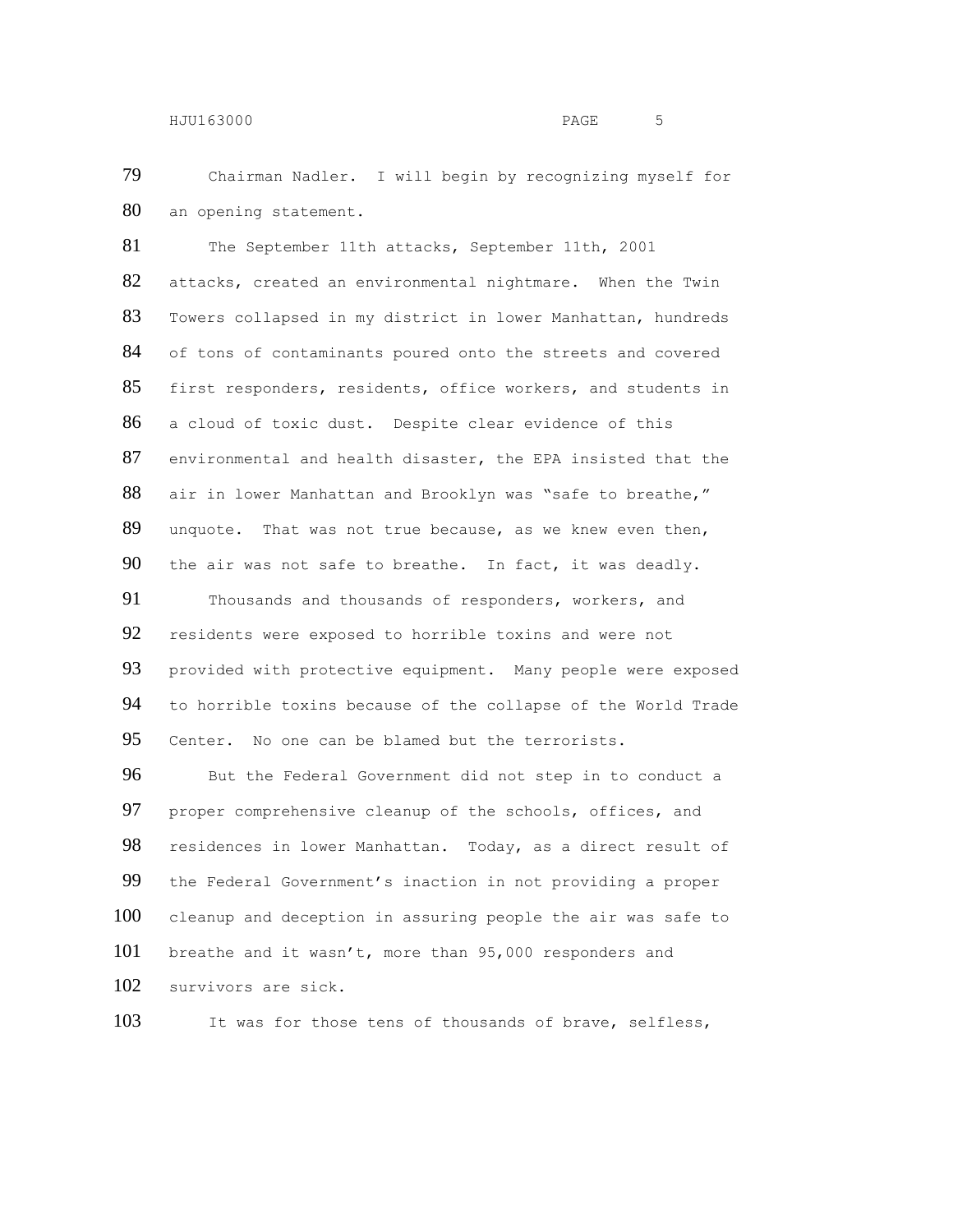and innocent responders and survivors that Congress came together in 2010, after many years of struggle and negotiation, to pass the James Zadroga 9/11 Health and Compensation Act and to fulfill our moral obligation, as President Lincoln said, to care for him who shall have borne the battle and for his widow and his orphan. The Zadroga Act established a national health program to care for those made sick by exposure to toxins in the days, weeks, and months after the 9/11 attack. It also reopened the Victim Compensation Fund to provide support for sick responders or survivors.

 As the programs were set to expire in 2015, Congress once again came together in a bipartisan measure and reauthorized it. We made the health program essentially permanent and set the expiration date in 2090, ensuring that all those affected by the 9/11 attacks would have the health care they need for as long as they need it. But the 2015 reauthorization extended the Victim Compensation Fund for only 5 years.

 As we heard in the Constitution Subcommittee hearing on the VCF yesterday, that five-year reauthorization was not nearly enough. People are still getting sick as diseases like cancer emerge after long latency periods. Those already 127 sick are getting sicker, and tragically many have died and 128 are dying. Further, as the number of sick responders and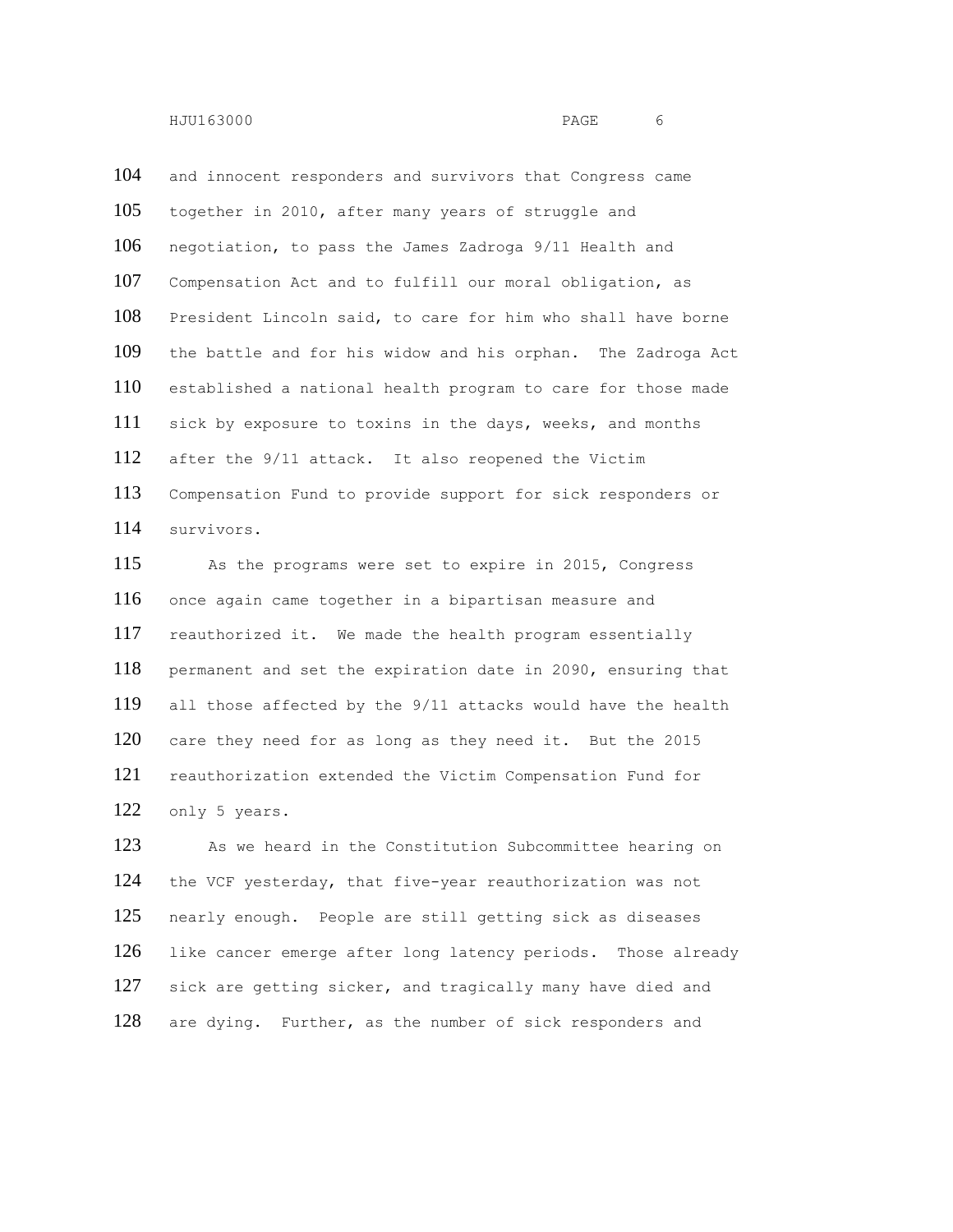survivors continues to rise, the limited resources Congress 130 provided to the VCF have been strained, and now thousands of sick responders and survivors are facing up to 70 percent cuts in compensation.

 Yesterday, we heard from many witnesses who are sick or who have lost a loved one because of 9/11-related illnesses. Two of those eight witnesses, an FBI agent who worked at the Pentagon site and the widow of a New York construction worker who worked on the pile at ground zero, will have their awards 138 cut by 50 percent and 70 percent, respectively, because of the claims review process timing. Three of the other witnesses received their full compensation simply because they got sick earlier.

142 I refuse to accept that the lives of some responders and survivors are worth more than others. Every sick responder 144 and survivor should be treated with the same dignity and 145 compassion, and all responders and survivors, whether they got sick in 2015 or will get sick in 2025 or 2035, should be properly compensated. Congress must act to make that happen. 148 That is why we are here today to mark up H.R. 1327, the Never Forget the Heroes: Permanent Reauthorization of the September 11th Victim Compensation Fund Act, a bill I introduced along with Representatives Carolyn Maloney and Peter King. This legislation extends the VCF to 2090, matching the authorization for the World Trade Center Health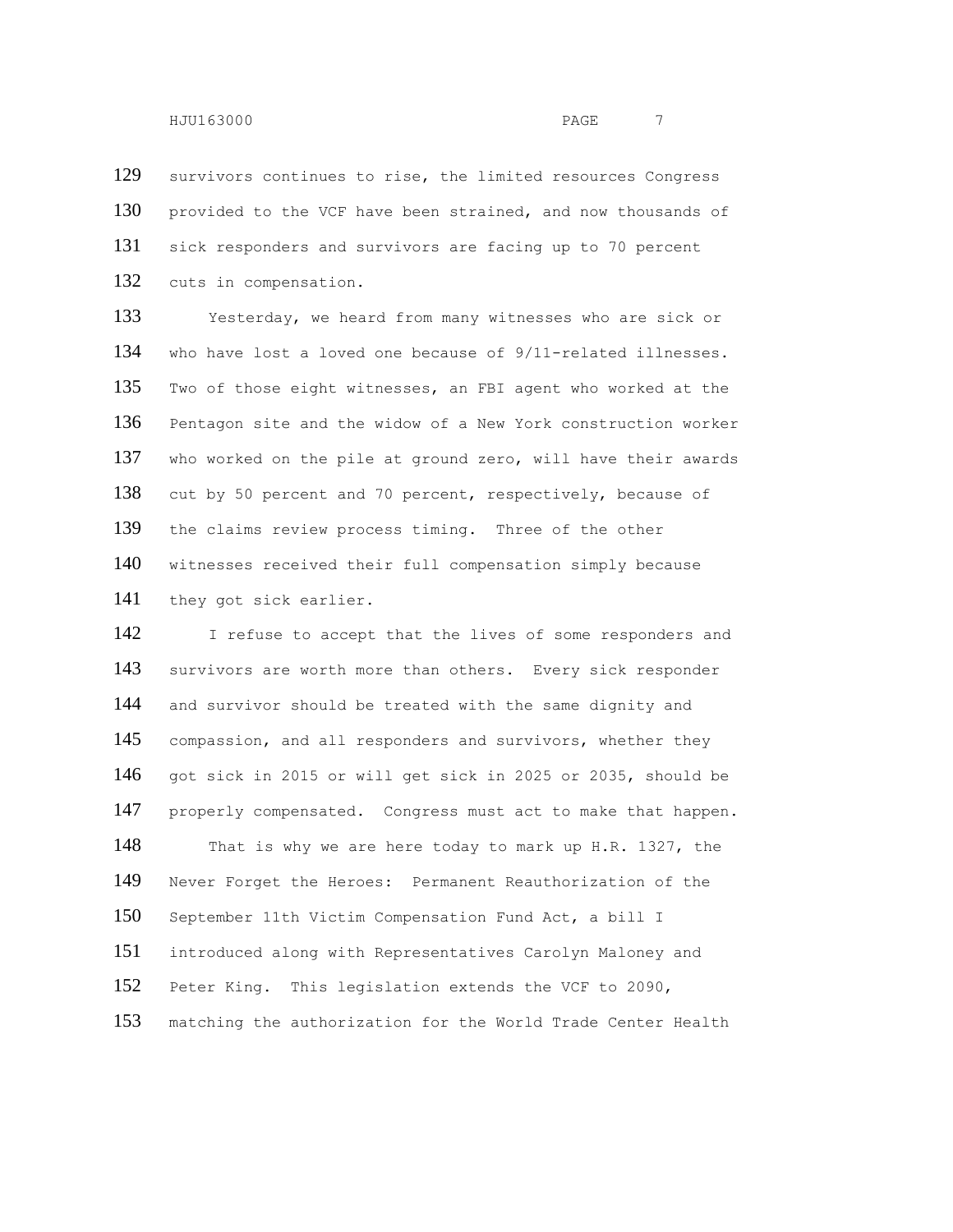Program. It also reverses any cuts made to awards by the VCF due to insufficient funds. The bill has more than 300, 300, bipartisan cosponsors in the House, including the Ranking Member of the full committee, the gentleman from Georgia, Mr. Collins, and as of yesterday's hearing, the Ranking Member of the Constitution Subcommittee, the gentleman from Louisiana, Mr. Johnson.

 Yesterday, we heard the difficult and often heartbreaking testimony of our witnesses. We have asked so much of our 9/11 responders and survivors. We relied on them to rush to the World Trade Center and the Pentagon under horrible conditions. We asked them to spend months on a burning, dangerous pile. All the responders on our panel echoed the same sentiment. There was nowhere else they would rather have been than at ground zero on 9/11.

169 We asked the surrounding community to return to schools, 170 offices, and homes that the Federal Government knew were horribly contaminated and unsafe. And they went back and re- opened businesses and got New York and the country moving again. But because of limits placed on the VCF, we have now also asked them to come to Congress every five years to beg for help. It is time for us to give responders and survivors 176 peace of mind once and for all and pass this long-term reauthorization to ensure the VCF will be for them, will be 178 there for them, as long as they need it.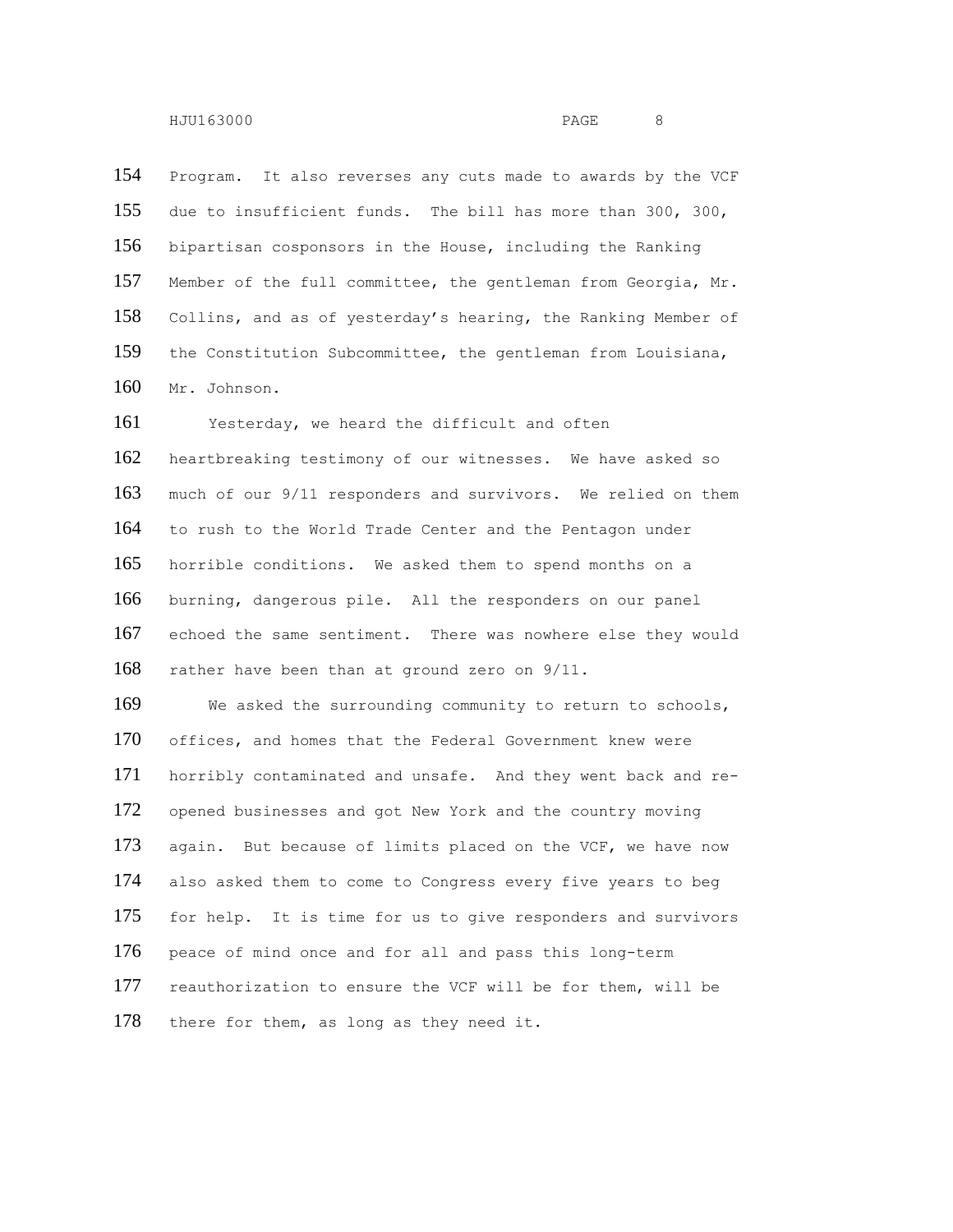179 I now recognize the ranking member of the Judiciary Committee, the gentleman from Georgia, Mr. Collins, for his opening statement.

 Mr. Collins. Thank you, Mr. Chairman. And I am glad that you and I can come together on this piece of legislation, which I believe is important.

185 I am not going to take long. I spoke yesterday about this. I have met with the victims in my office. I have talked with them on many occasions. And the remnants and the 188 effects of that day will regenerate forever.

189 I just do want to say, though, as I said yesterday, the reason we do this is because we do remember. The reason we do this is because we have seen the suffering. The reason we do this is because there is a need that we need to address. I believe, as I said yesterday, when I went to Iraq in 2008, it still, even to this day, reverberates from the sacrifices that were made that day, the sacrifices that were unintended and not asked for but went through anyway, when you see firemen and first responders and police all going up the stairs, instead of down the stairs, when you saw them outside coming in, instead of running away.

200 The theorists thought that the fires would bring us 201 down. And, instead, they only revealed. They only revealed 202 the true character of those that were responding and the true character of our Nation.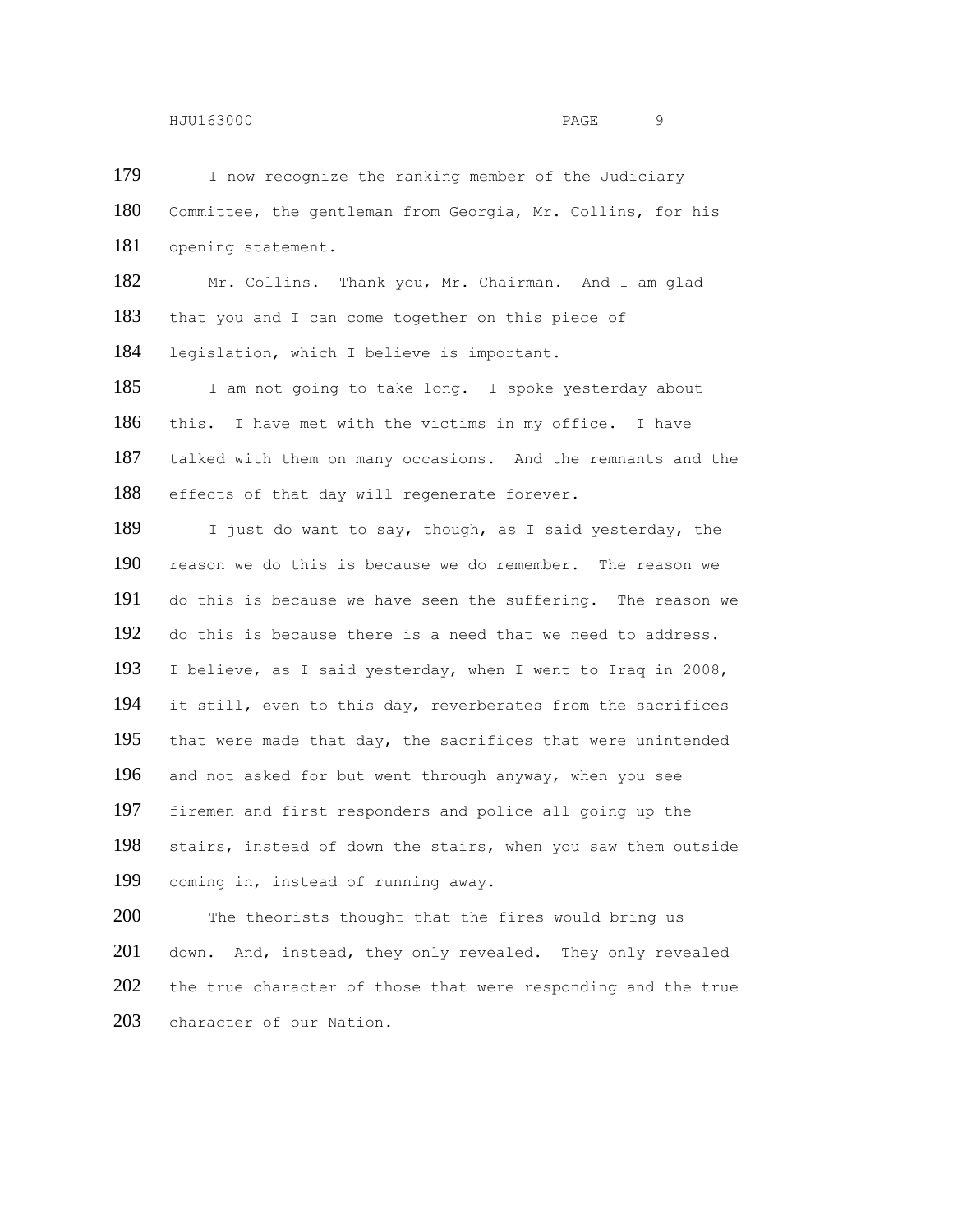| 204 | It is easy to come together today, I hope, to say that        |
|-----|---------------------------------------------------------------|
| 205 | we will do our part. And that is why I support this bill.     |
| 206 | That is why I am a cosponsor of this bill and look forward to |
| 207 | passing it out of this committee.                             |
| 208 | And I yield back.                                             |
| 209 | Chairman Nadler. Thank you, Mr. Collins.                      |
| 210 | Without objection, all other opening statements will be       |
| 211 | included in the record.                                       |
| 212 | For what purpose does the gentleman from Florida seek         |
| 213 | recognition?                                                  |
| 214 | Mr. Deutch. I move to strike the last word.                   |
| 215 | Chairman Nadler. The gentleman is recognized.                 |
| 216 | Mr. Deutch. Chairman Nadler, thank you for moving this        |
| 217 | bill forward. I know it is so important to your               |
| 218 | constituents, to New Yorkers, to all of the many people from  |
| 219 | New York and New Jersey and Connecticut who now live in south |
| 220 | Florida but also to our Nation. I would also like to thank    |
| 221 | Carolyn, Representative Carolyn Maloney, and Representative   |
| 222 | Peter King for their leadership and strong commitment to      |
| 223 | bipartisan support for 9/11 victims.                          |
| 224 | I don't know that I will ever see a more selfless act of      |
| 225 | patriotism in my lifetime than the bravery of the first       |
| 226 | responders on that day in September and the days and weeks    |
| 227 | that followed. The police, the firefighters, the paramedics,  |
| 228 | the doctors, and others who rushed into danger as so many     |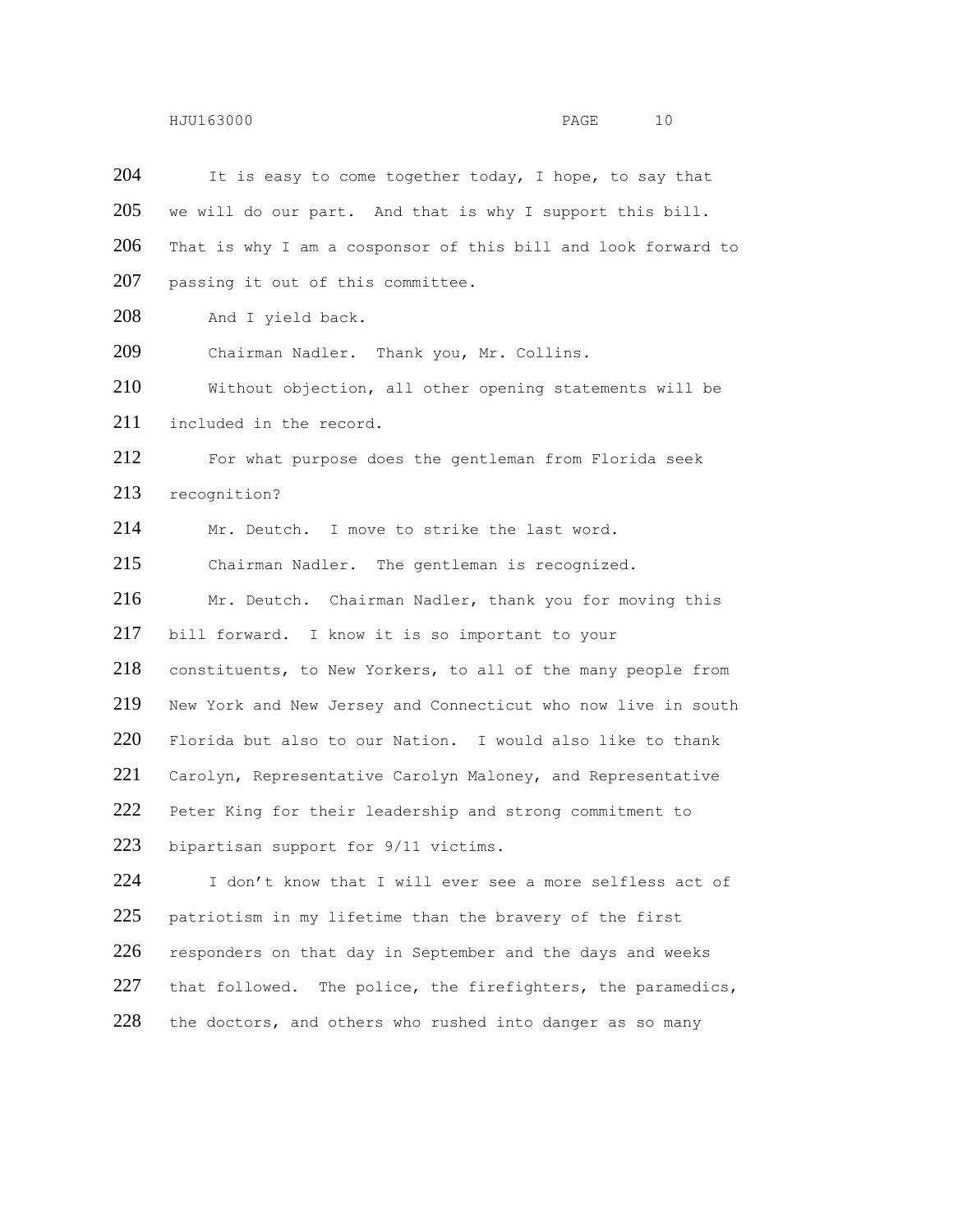229 tried to rush out, they knew they might not come home that 230 day. And we will forever be grateful for those whose lives 231 were lost. But the ones who did come home, for those who 232 showered off the dust and then went back to claw through 233 debris and came back home, only to do it again day after day 234 until the job was done, they are also paying a lifelong 235 price.

236 Nearly 10 years ago, I was a freshman Member of 237 Congress. And I had the pleasure of meeting a constituent, 238 Freddie Noboa, who moved to south Florida from his native 239 Queens. Freddie worked as a paramedic supervisor. And on 240 September 11, 2001, shortly after the North Tower was hit, 241 Freddie was dispatched to the South Tower to help run triage 242 out of the lobby. And then, suddenly, the ground beneath him 243 began to shake and the windows burst. And the second tower 244 was hit. Freddie was able to run for cover beneath an 245 ambulance that was completely engulfed in smoke and debris. 246 Over the course of the recovery effort, Freddie spent 18 days 247 digging through the rubble at ground zero.

 Today, Freddie takes 14 different medications for severe asthma, obstructive lung disease, sleep apnea, liver disease, and diabetes. His asthma is so bad that he doesn't drive anymore. He can't catch his breath on the walk from his 252 house to a car.

253 Before the Victims Fund, there were some months that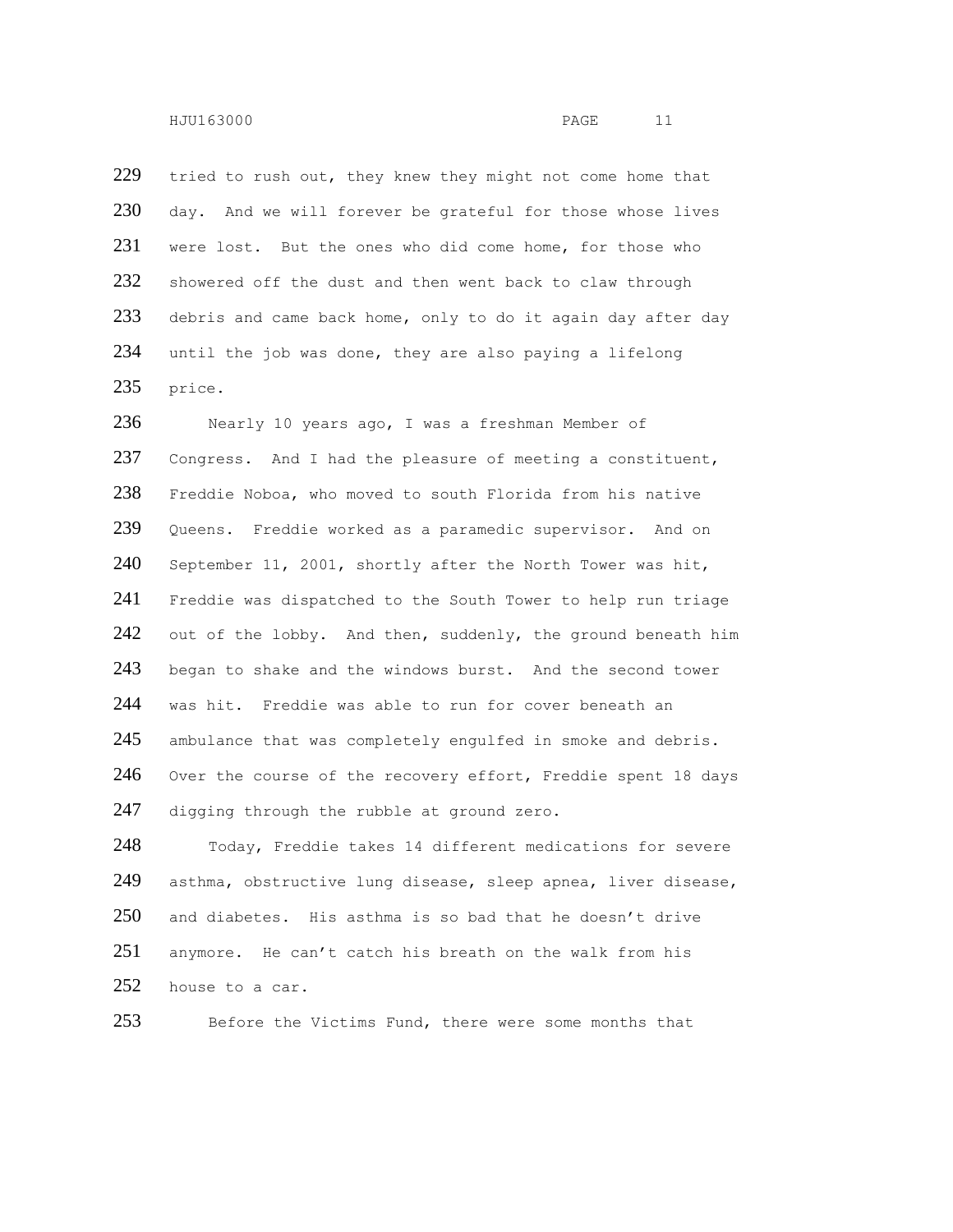254 Freddie was forced to make the difficult choice of food or 255 medicine. He will live with the cost and the pain his entire 256 life. We must do everything that we can to ease the burden 257 that he and every first responder took in those days after 258 9/11.

259 And to Freddie and to the first responders who joined us 260 here yesterday as witnesses and observers, to all of the 261 first responders in New York and New Jersey and across our 262 country, we remember the spirit of unity that you embodied in 263 those days at ground zero. We remember your sacrifice. We 264 are grateful for the sacrifices that you make every day, and 265 we thank you.

266 Thank you again to my colleagues who strongly support 267 this bill. And I look forward to working with all of you to 268 make sure that it becomes law.

269 Chairman Nadler. I thank the gentleman.

270 Are there any amendments to H.R. 1327?

271 Very well. A reporting quorum being present, the

272 question is on the motion to report the bill, H.R. 1327,

273 favorably to the House.

274 Those in favor, say aye?

275 Opposed, no?

276 The ayes have it. And the bill is ordered reported 277 favorably to the House.

```
278 Pursuant to notice, I now call up H.R. 35, the Emmett
```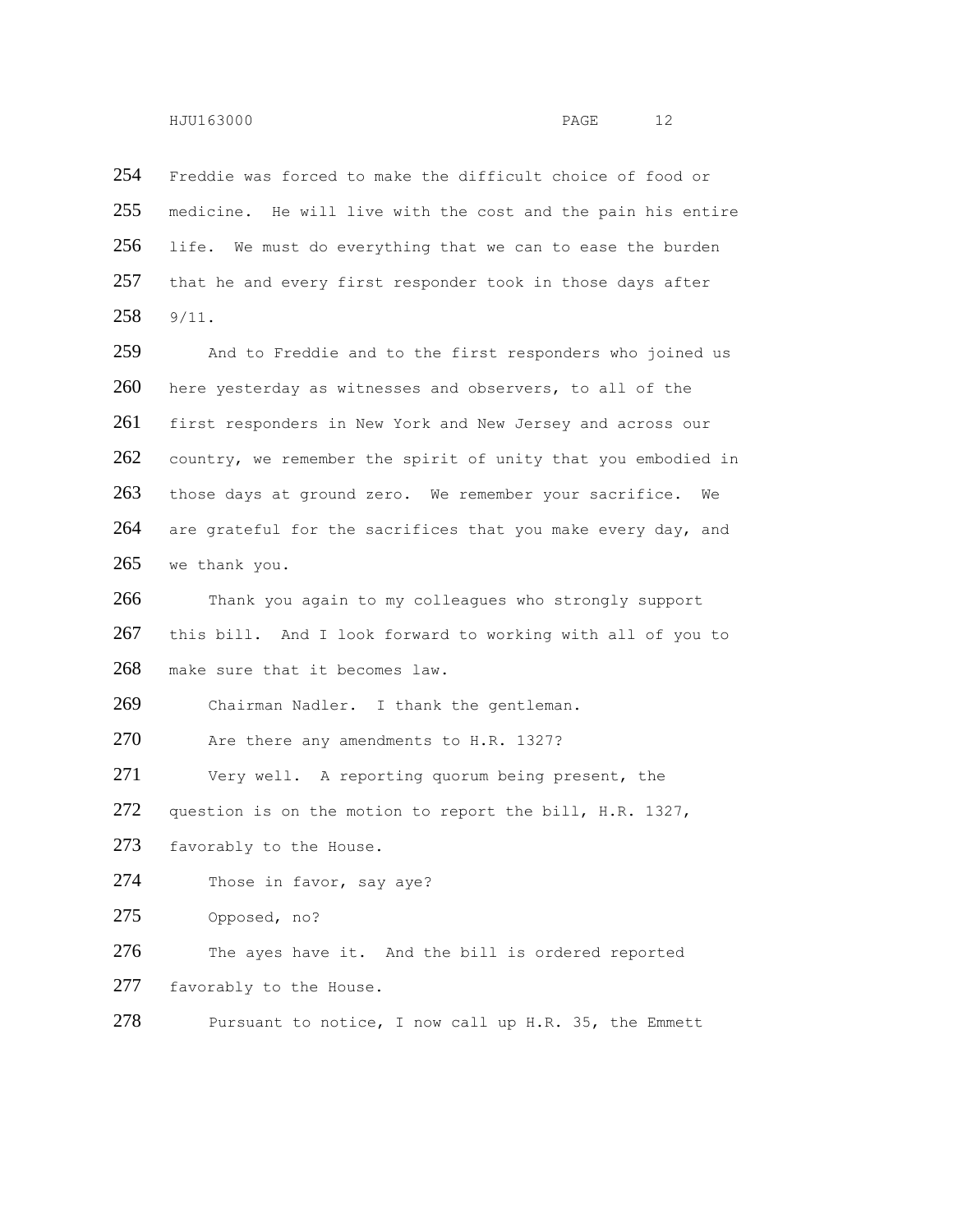|     | HJU163000                                                   | PAGE | 13 |
|-----|-------------------------------------------------------------|------|----|
| 279 | Till Antilynching Act, for purposes of markup and move that |      |    |
| 280 | the committee report the bill favorably to the House.       |      |    |
| 281 | The clerk will report the bill.                             |      |    |
| 282 | Ms. Strasser. H.R. 35, to amend section 249 of Title        |      |    |
| 283 | 18, United States Code, to specify lynching as a hate crime |      |    |
| 284 | act.                                                        |      |    |
| 285 | Chairman Nadler. Without objection, the bill is             |      |    |
| 286 | considered as read and open for amendment at any point.     |      |    |
| 287 | [The bill follows:]                                         |      |    |
| 288 |                                                             |      |    |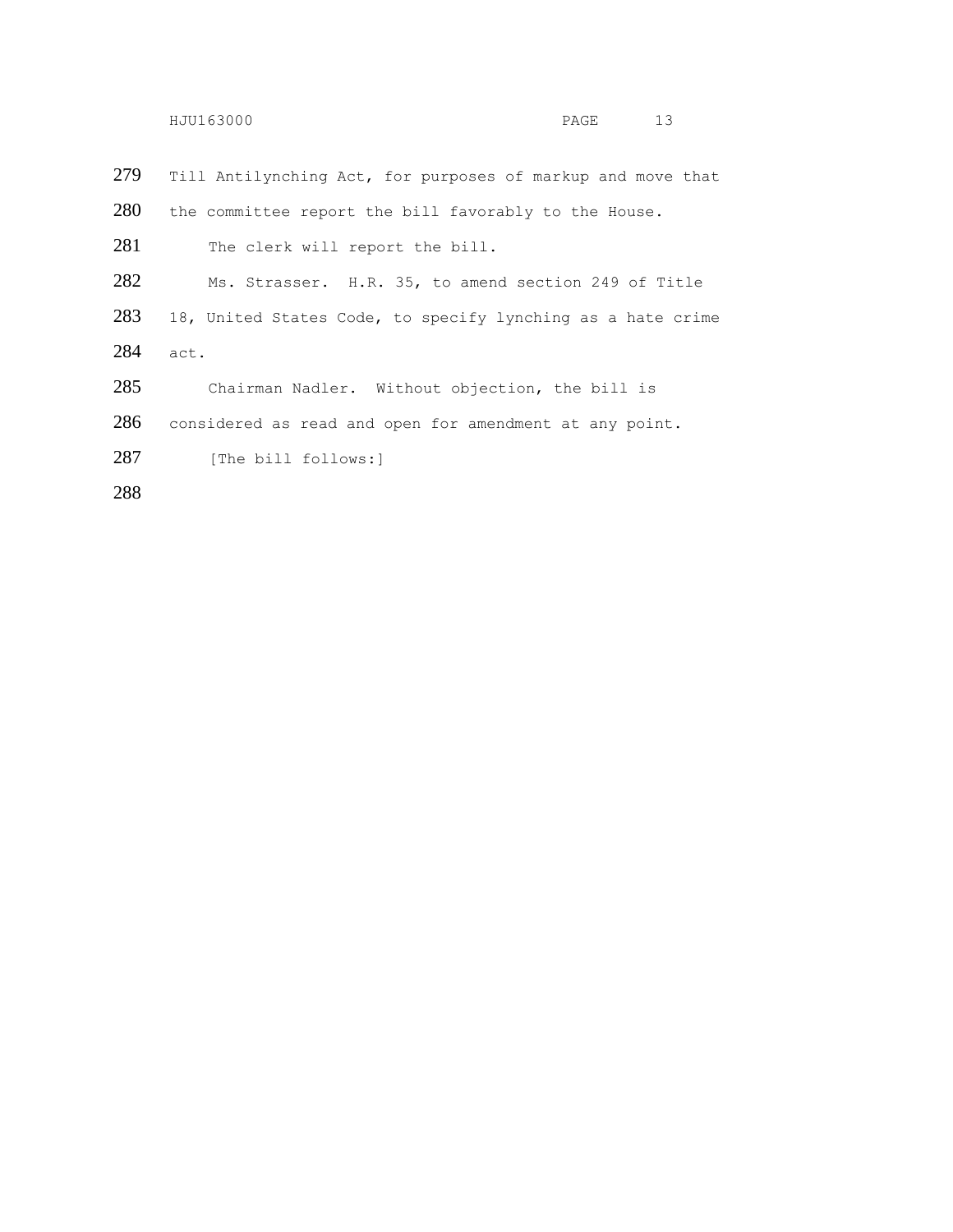Chairman Nadler. I will begin by recognizing myself for an opening statement.

 H.R. 35, the Emmett Till Antilynching Act, is long- overdue legislation that would explicitly designate lynching as a hate crime under Federal law.

 The term "lynching" has most often been used to characterize premeditated extrajudicial executions by a mob in order to punish an alleged transgressor or to strike fear among a targeted group. Throughout history, lynching has been employed as an extreme form of informal group social control and has often been conducted with the display of a public spectacle for maximum intimidation.

 H.R. 35 is named in honor of Emmett Till, a 14-year-old African American youth from Chicago who was lynched while visiting an uncle in Mississippi in 1955 in particularly gruesome fashion for allegedly whistling at a white woman. Though lynching touched all races and religions and occurred in all States in the contiguous United States, the practice was predominant in the South, and 4 out of 5 victims were black. During the period between the Civil War and World War II, thousands of African Americans were lynched in the United States. In 1892, the Tuskegee Institute began to record statistics of lynchings and reported that 4,742 reported incidents had taken place by 1968, of which 3,445 of the victims were African Americans. Through additional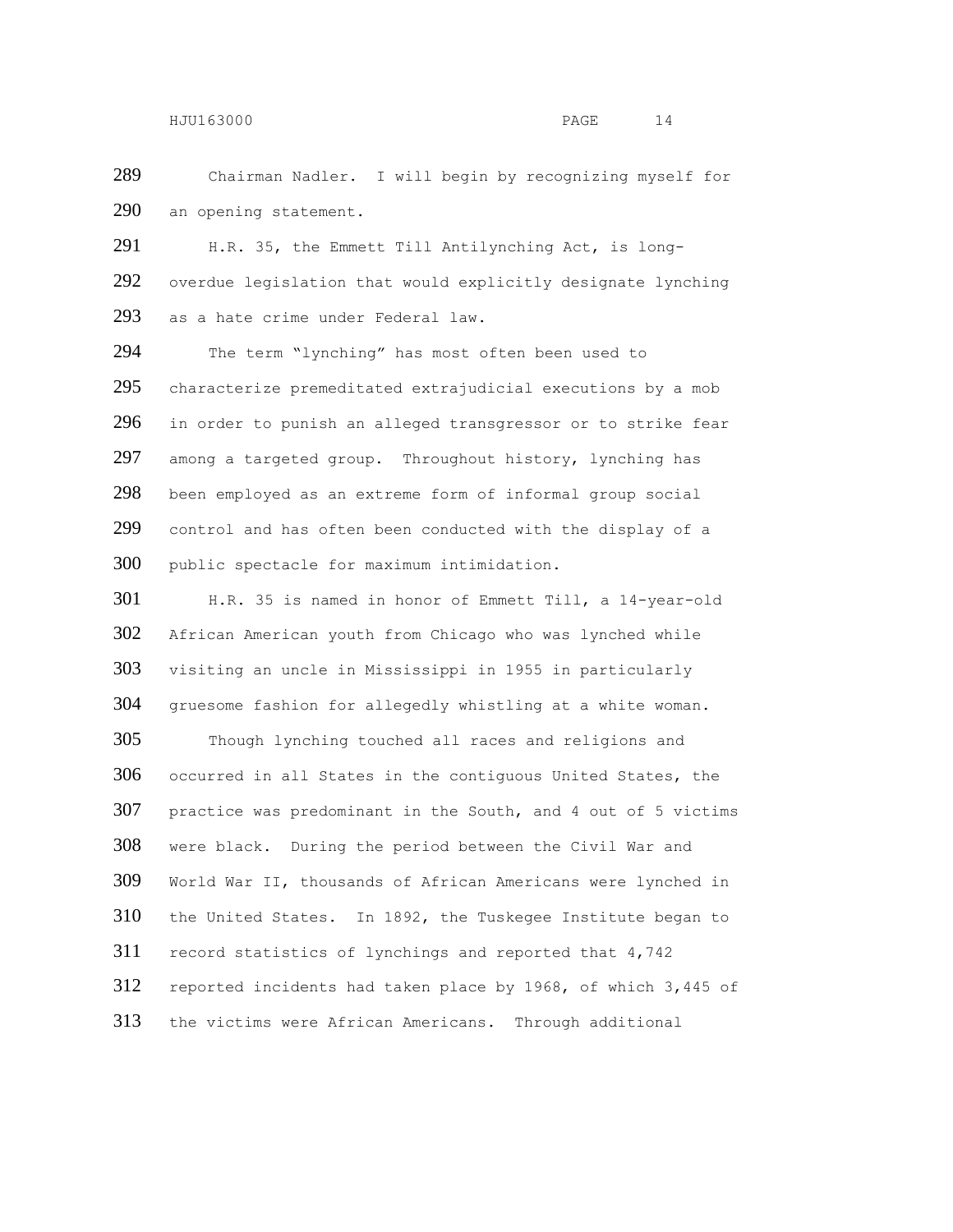research, the Equal Justice Initiative, or EJI, documented 4,075 lynchings of African Americans in 12 Southern States between the end of Reconstruction in 1877 and 1950. EJI estimates that lynchings peaked somewhere between 1880 and 1940, in a shameful chapter in American history. These violent incidents profoundly impacted race relations and shaped the geographic, political, social, and economic conditions of African American communities in ways that are 322 still evident today and were largely tolerated by State and Federal officials. The anti-lynching movement set the stage for the creation of the civil rights movement that we recognize today. African Americans mobilized their own efforts to combat the terror of lynching and the threat of racial violence through grassroots activism and the founding of integrated social service organizations. The work of the NAACP was especially pivotal in awakening the Nation to the urgency of combating lynching. In 1921, the NAACP also began actively endorsing legislation to make lynching a Federal crime. Antilynching activists, such as journalist Ida B. Wells, also harnessed the growing power of the African American press to demand national accountability for racial violence. The first Federal anti-lynching legislation was introduced in 1900, almost 120 years ago, by Congressman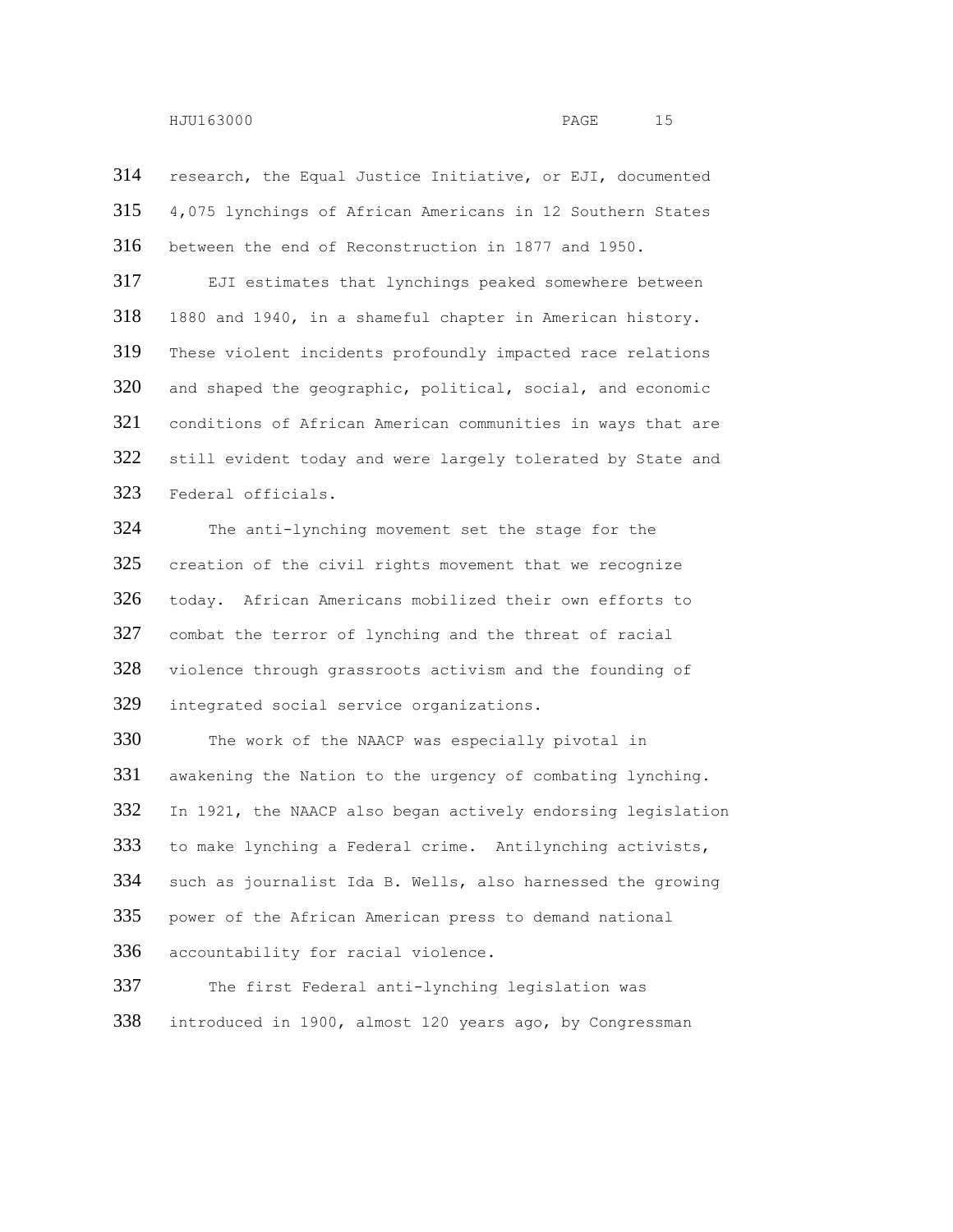George Henry White, the only African American Member of Congress at that time. Unfortunately, neither his bill, nor any other anti-lynching bills that were introduced in the decades that followed managed to pass Congress.

 Although anti-lynching legislation passed by a large majority in the House of Representatives in 1922 and was supported by then-President Warren G. Harding, the Southern Democratic bloc in the Senate prevented it from coming to a vote in 1922, as well as similar legislation in 1923 and 1924, claiming that it would be unconstitutional and an infringement upon States' rights. However, the extensive debate on the bill, in combination with the 1919 NAACP report and the related National Conference on Lynching, moved local and State governments to take lynching more seriously, leading to a dramatic decrease in incidents after 1922.

 The enactment of the Civil Rights Act of 1968 was the closest that Congress ever came in the post-Reconstruction era to enacting anti-lynching legislation. Although the civil rights conspiracy statute does not specify the offense of lynching as a Federal crime, this section has been used by the Department of Justice to prosecute civil rights-era crimes and hate crimes that were described as lynching in public discourse.

 However, despite the existence of Federal criminal enforcement against hate crimes, it remains important to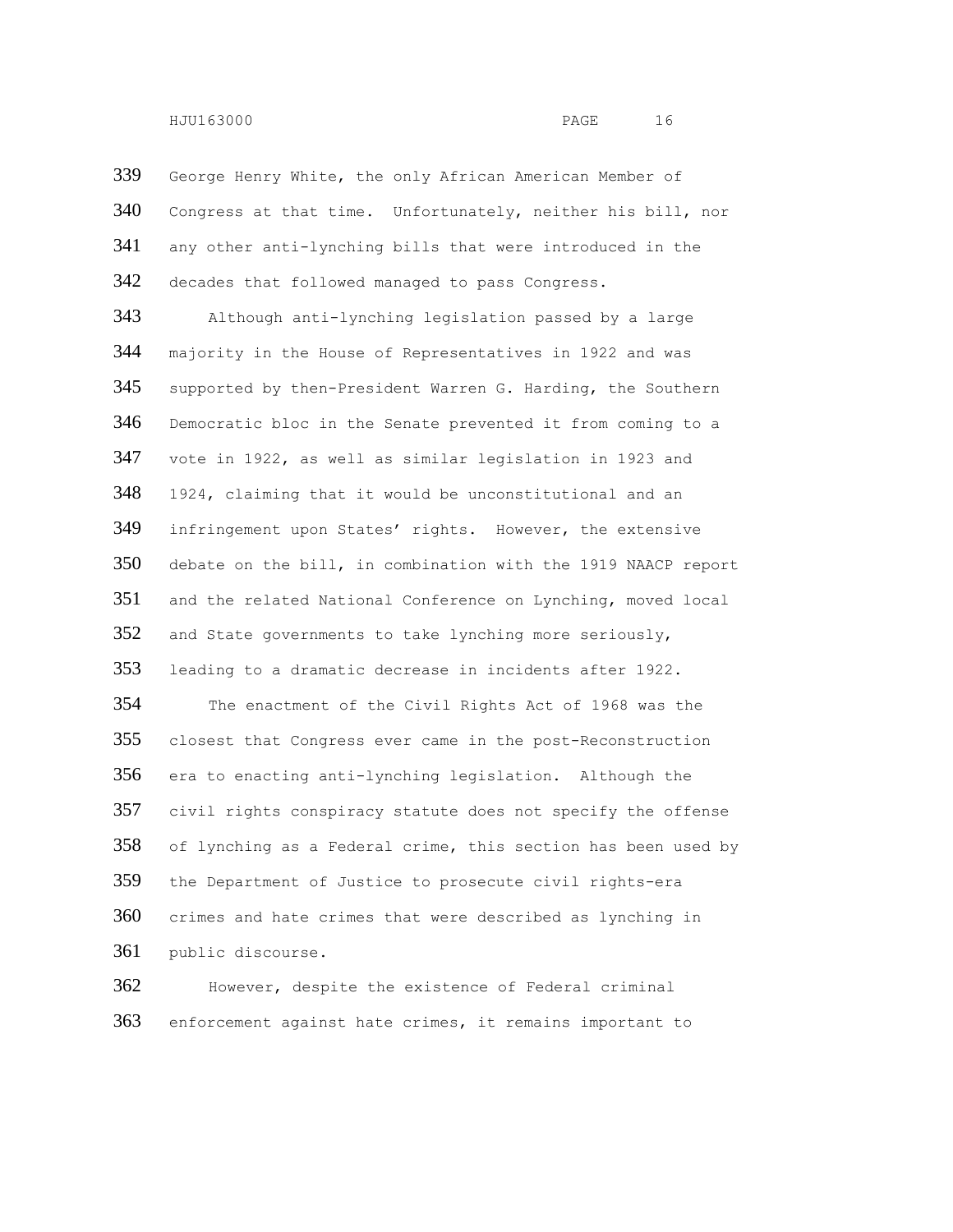enact Federal anti-lynching legislation given the historical context of these violent incidents. Lynching was a violent tactic of racial subordination closely linked to the deprivation of freedmen's post-reconstruction constitutional rights. Moreover, the fear of lynching was a major factor in the Great Migration to the North and changed the demographics of the Nation. Politically, the terms of the lynching debate still echo through Congress and influence the debate around social justice policy.

 In his farewell address to Congress, Representative George Henry White lamented the failure of his anti-lynching bill of 1900 by observing that, quote, "During the last session of this Congress, I took occasion to address myself in detail to this particular measure, but with all of my efforts, the bill still sweetly sleeps in the room of the committee to which it was referred. The necessity of legislation along this line is daily being demonstrated. The arena of the lyncher no longer is confined to Southern climes, but is stretching its hydra head over all parts of the Union," close quote.

 Today, we act to correct this historical injustice that rests heavily on the conscience of this committee and this Congress. Accordingly, I thank the gentleman from Illinois, Mr. Rush, for his leadership on this important issue and his attention to history. I urge my colleagues to support this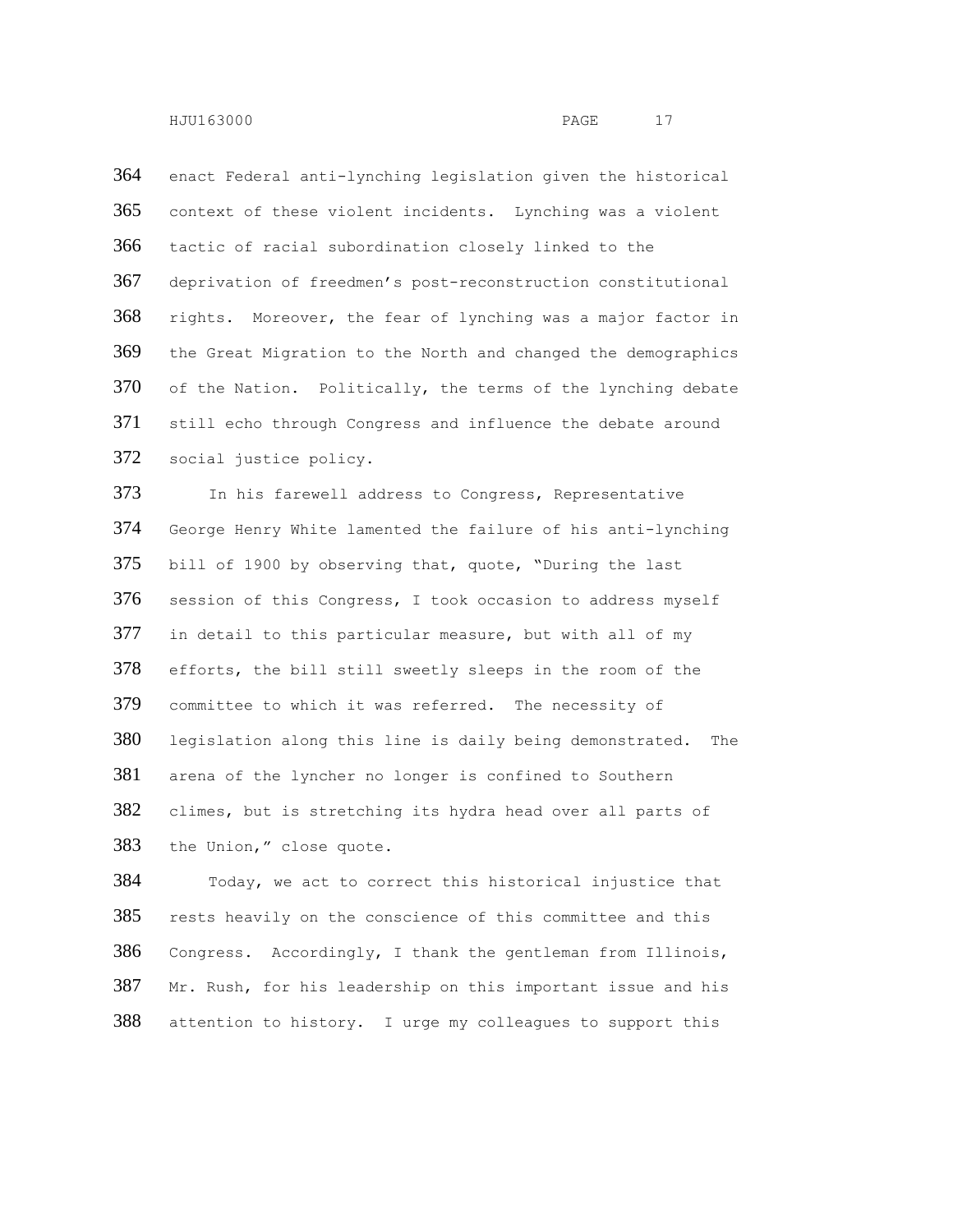legislation.

390 I now recognize the ranking member of the Judiciary Committee, the gentleman from Georgia, Mr. Collins, for his opening statement.

Mr. Collins. Thank you, Mr. Chairman.

 H.R. 35, the Emmett Till Antilynching Act, recalls a horrible period in our Nation's history. In fact, many may claim this bill is actually a century too late. After all, the first anti-lynching bill was introduced more than 100 years ago but never became law. Back then, lynchings were a popular atrocity committed by the Ku Klux Klan against black communities, Catholics, Jews, Republicans, anybody else, for that matter. Lynching, which is used to intimate a certain populous, is the practice of a murder by a group of people by extrajudicial action. What we find here today is this legislation will ensure that those who engage in mob violence resulting in death are dealt with in the Federal system.

406 It is my gladness that we come through, we are doing this bill, although I believe there will be some questions that I think will be raised and legitimately raised by Members on our side to make sure that we actually have the 410 tightest bill that we possibly can so that it is actually 411 enforced in the way it needs to be enforced. And I 412 appreciate the concerns coming forward.

413 I look forward to supporting this bill as we move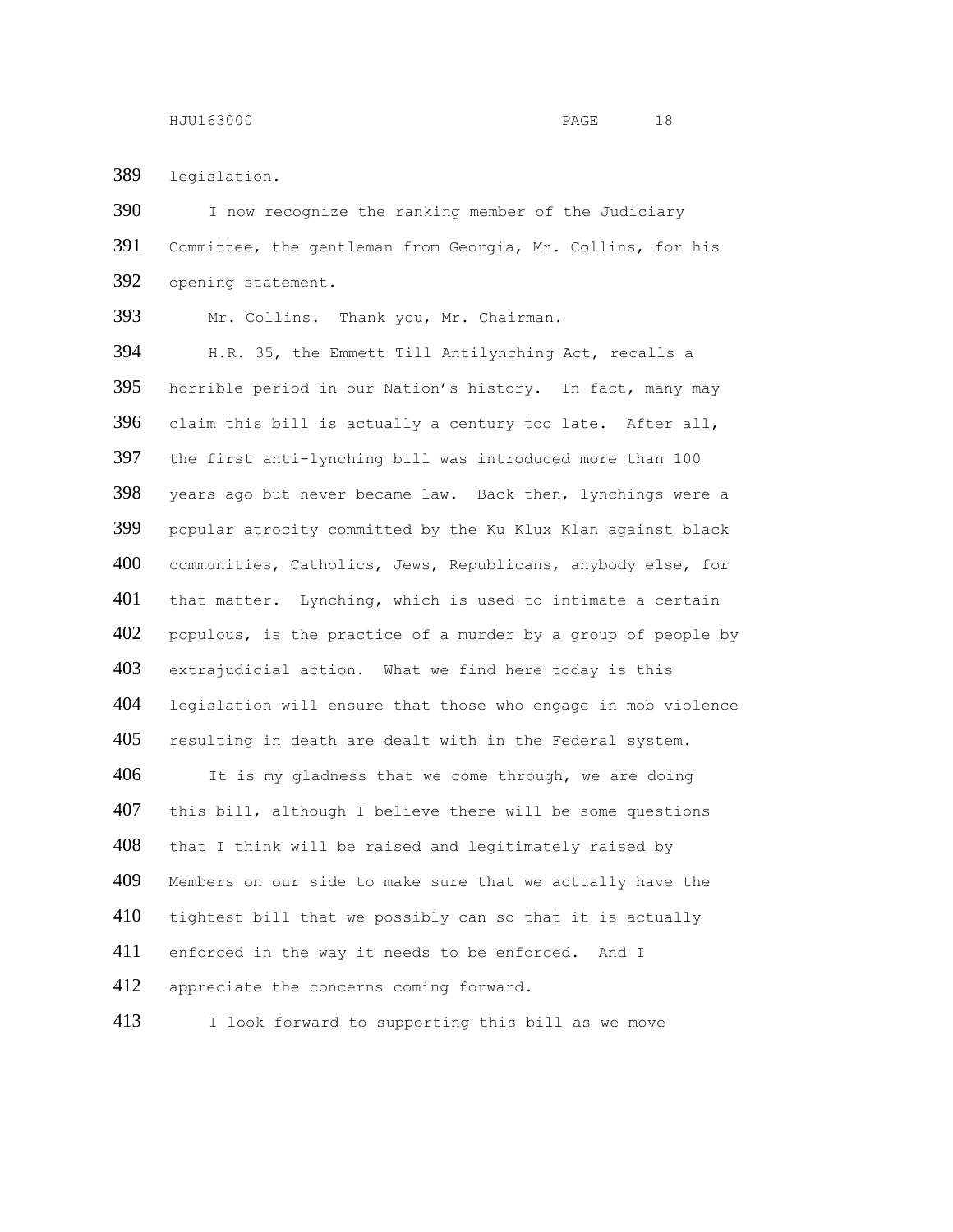forward and would yield back the balance of my time.

 Chairman Nadler. I thank the gentleman. I now recognize the chair of the Subcommittee on Crime, Terrorism, and Homeland Security, the gentlelady from California, Ms. Bass, for her opening statement. Ms. Bass. Thank you, Mr. Chair. 420 I stand with my colleagues on the committee in supporting H.R. 35, the Emmett Till Antilynching Act in order 422 to make a long-overdue change to our law and denounce the 423 terror represented by the thousands of lynchings that have taken place in this country since Reconstruction. I do have 425 to say, though, that lynchings were not just perpetrated by 426 the Ku Klux Klan. Lots of people participated in lynching, including law enforcement, elected officials. And they were primarily and overwhelmingly done to African Americans. One of the great challenges of race in our country is 430 the fact that we do not know and cannot come to grips with the history of this country. As a legacy of the 200-plus 432 years that African Americans were enslaved in this country and, in fact, built the U.S. Capitol, a monument is dedicated to them in the Capitol's Visitor Center.

 The lynching of African Americans represents the most heinous example of the campaign of terror perpetrated by the 437 recently enslaved women and men and their descendents. The roots of lynching lie in the whippings, brandings, and other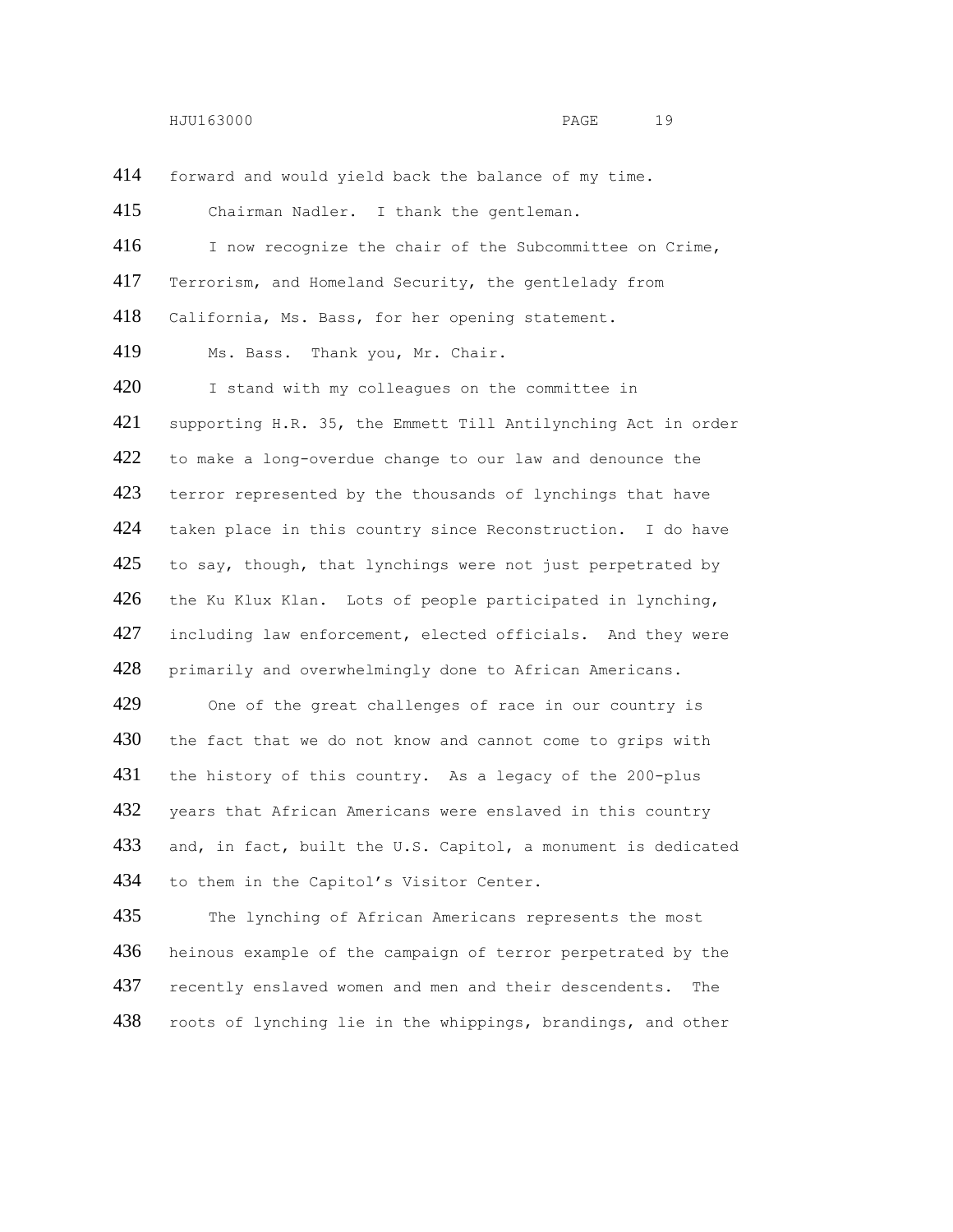439 forms of terror that slave owners use to oppress black Americans. Post-Emancipation, lynchings changed from an instrument of enslavement to a tool of domestic terrorism. 442 Bands of hooded murderers roamed the United States, 443 threatening to lynch black Americans for nothing more than 444 the color of their skin. Excuses were used, such as making 445 eye contact with a white person or resisting the discrimination.

 This reign of American terror lasted nearly 100 years. Black Americans were murdered for simply going about their 449 daily lives. Make no mistake. These vigilante acts were the key component of a campaign to keep black Americans from exercising their constitutional rights. These murders, nearly 5,000 of them, largely went unpunished. And in many cases, they were advertised as social events, like a football or a basketball game. Come out on Sunday evening and watch a black person be burned alive. Postcards were taken. Photographs were distributed because this was a recreational activity. Few perpetrators were ever held to account for these heinous crimes and in the communities in which lynchings took place, suffered from the oppressive blanket of fear that each murder brought. We must take this moment to remember the victims of lynching, hundreds of whom remain unnamed.

It is shameful that it has taken this long for us to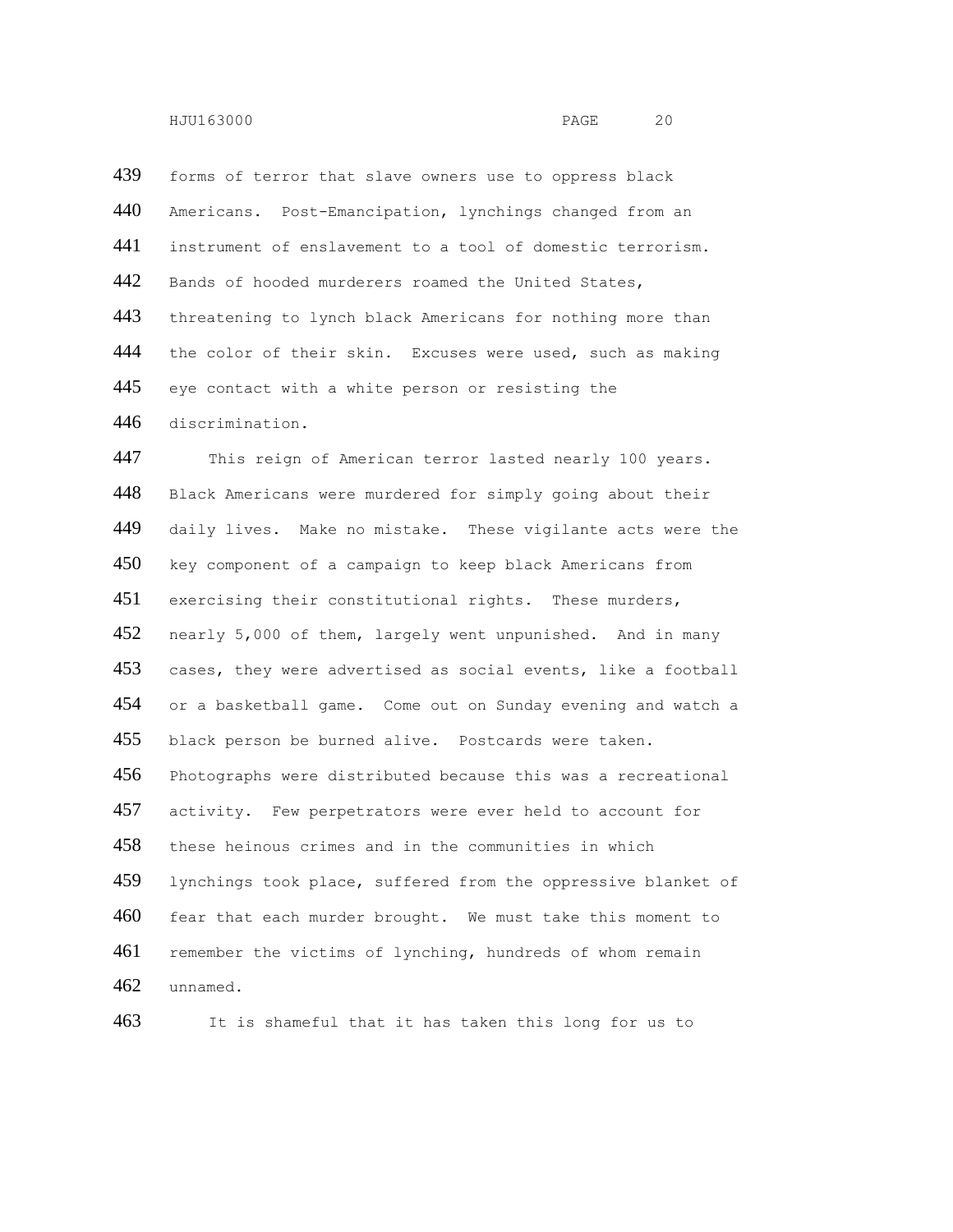specifically address lynching in a Federal law. And it is shameful that we even need a Federal law more than 100 years after Representative Dyer of Missouri first introduced anti-lynching legislation in Congress.

 Unfortunately, these crimes are not that far in our past. Mysterious hangings of black people continue today, and there are several cases under investigation right now. In fact, just a few weeks ago, the perpetrator of a lynching 472 of a black man in Texas was executed. It is sad to say that 473 it was progress that someone was arrested and tried for the heinous crimes.

475 So we can't wait any longer. Although we can never 476 truly rectify the terror and horrors of past lynchings, we can do our part so that justice is delivered in the future. The fight for civil rights and to protect African Americans from racially motivated violence continues today because the threats and acts continue. And this legislation is needed now and not just as a measure of historical justice. Congress has debated various forms of anti-lynching legislation since 1918, but we have not completed action with the enactment of a law.

 I thank our colleague Representative Bobby Rush for championing this effort and introducing this bill. I support this legislation, and I urge its quick adoption today. You know, at least today, we have a museum, a Smithsonian Museum,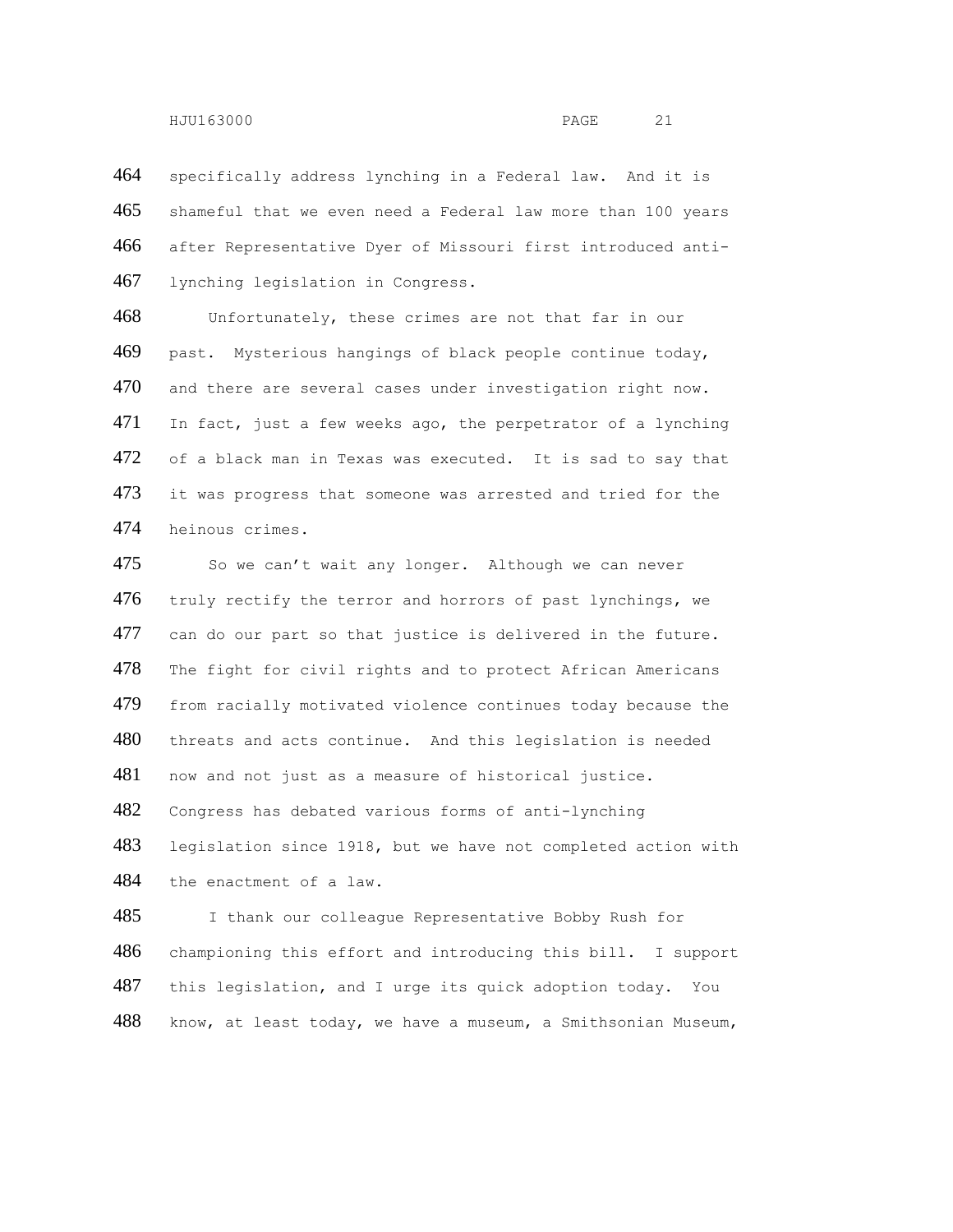| 489 | that documents this history. And I would encourage all of my |
|-----|--------------------------------------------------------------|
| 490 | colleagues who are not aware of this part of our history to  |
| 491 | please visit the African American Museum and please begin on |
| 492 | the bottom floor so that you can learn and understand the    |
| 493 | 200-plus years that this country enslaved African Americans. |
| 494 | Thank you. And I yield back the balance of my time.          |
| 495 | Chairman Nadler. I thank the gentlelady.                     |
| 496 | Are there any amendments to H.R. 35? For what purpose        |
| 497 | does the gentleman from Arizona seek recognition?            |
| 498 | Mr. Biggs. I have an amendment at the desk.                  |
| 499 | Chairman Nadler. The clerk will report the amendment.        |
| 500 | Ms. Strasser. Amendment to H.R. 35 offered by Mr. Biggs      |
| 501 | of Arizona. On page 5, line 2, insert "knowingly" before     |
| 502 | "causes."                                                    |
| 503 | [The amendment of Mr. Biggs follows:]                        |
| 504 |                                                              |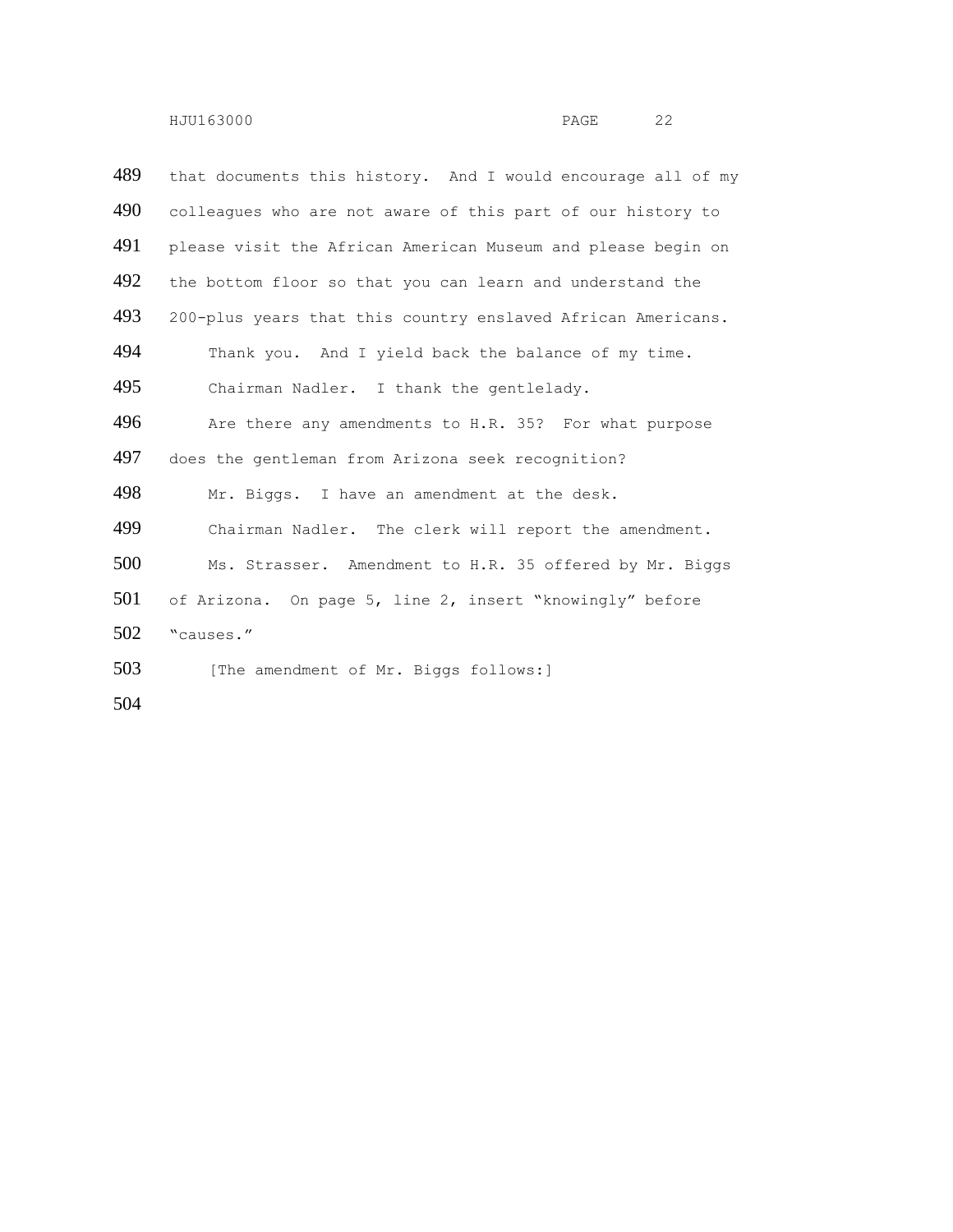Chairman Nadler. The gentleman is recognized in support of his amendment.

 Mr. Biggs. Thank you, Mr. Chairman. I appreciate the opportunity to offer this amendment.

 The young Mr. Emmett Till was a resident of Chicago who had gone down to Mississippi to stay with his relative, who was a sharecropper for the summer. After working in the morning, he went to a store in the afternoon with some of his friends. He made the mistake at that time of whistling at a white woman who was 21 years old. Her husband and another then later brutally abducted him, went into his home, took him away, and inhumanely tortured and in barbarous fashion murdered him and hid his body. These two men were later arrested. They were acquitted. And, even to add further 519 insult to this inhumane crime, they received payment for 520 selling their story as to what happened to a periodical. 521 This is outrageous conduct. It is inhumane conduct. It is brutal and barbaric in nature.

523 And so my intention here is if we are going to pass a bill, I think it should be the best bill we could possibly 525 get. And that is why I refer technically to the language on line 23 of page 4, which uses the culpable mental state 527 requirement of "willfully." The problem with the term "willfully" is that it is used often, but, even in the jury 529 instruction, the comment is this. It says, "The committee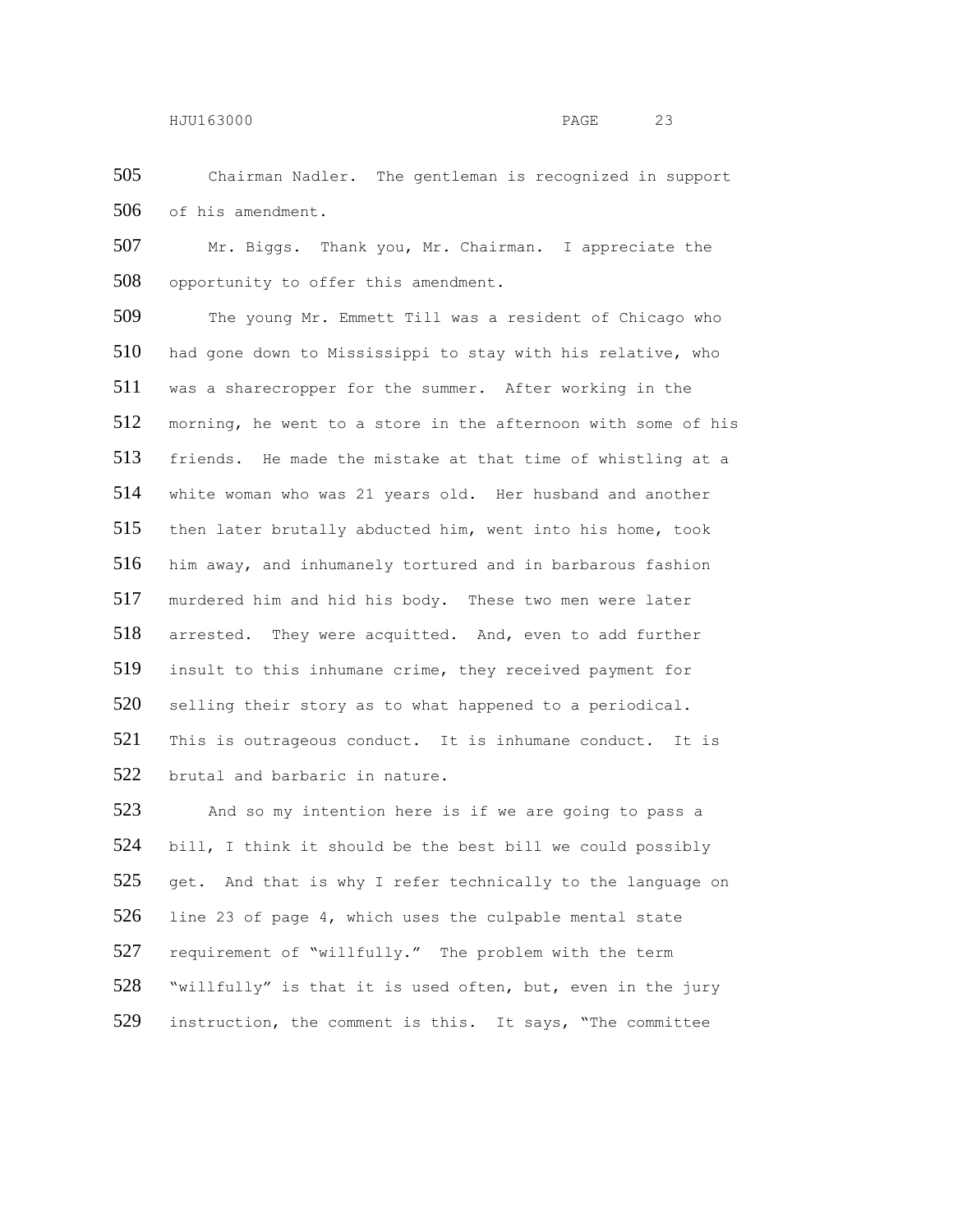530 does not recommend any general instruction defining the term 531 'willfully' because no single instruction can accurately 532 encompass the different meanings this term has in Federal 533 criminal law. This term is a word of many meanings, its 534 construction often being influenced by its context." 535 Most State statutes resort to what was called the 536 Uniform Criminal Code at the time that that it is offering in 537 the early '80s, late '70s. And it defines "culpable mental 538 state" in four ways, "intentional, knowingly, reckless, or 539 with criminal negligence," provides a very specific 540 understanding of what that is. It seems to me that we would 541 make a better statute if we worked on correcting the term 542 "willfully," which I think is a real problem because if we 543 are going to prosecute these crimes, we want them to be 544 prosecuted effectively and without any kind of 545 misunderstanding. 546 And so that is the point I am trying to make with regard 547 to culpable mental state because you actually create an 548 additional problem by using the culpable mental state 549 requirement just in the next line when you say, 550 "intentional." And, thus, I don't want there to be any kind 551 of confusion on the part of triers of fact. 552 And, with that, I am going to withdraw my motion to 553 amend, but I am just suggesting that we might want to revisit 554 that to make sure it is tighter and more complete.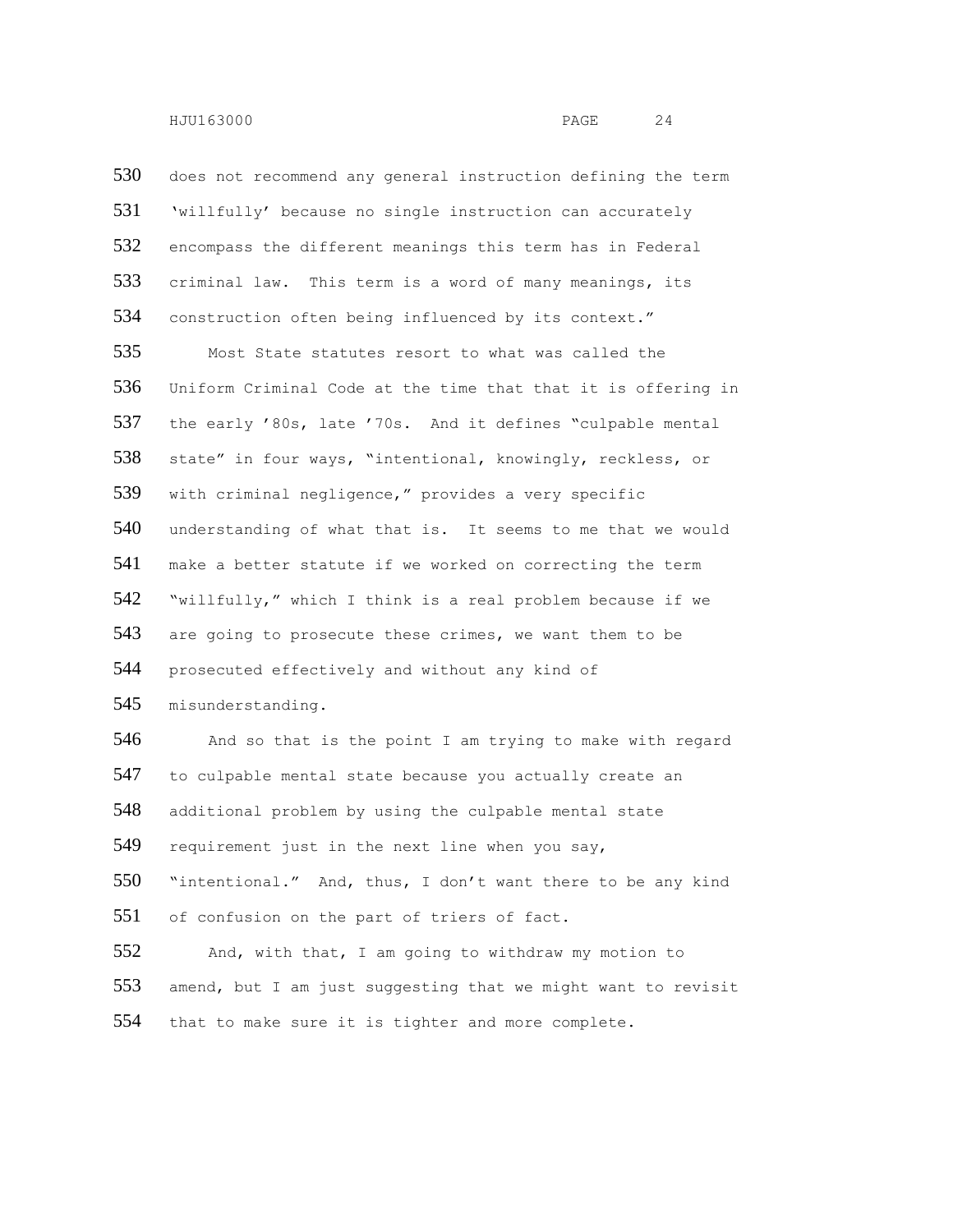Mr. Collins. Would the gentleman yield?

Mr. Biggs. Yes, I will yield.

 Mr. Collins. Good. I appreciate the gentleman's concern. And, like I said, legislation that we support, we can also always try to make better. I appreciate the gentleman's concern. And my hope is as this will go through 561 the process, we could make it better, making sure it is tight, to do exactly what it needs to do. And I do appreciate the gentleman. I appreciate his withdrawal. I just wanted to give support.

 Chairman Nadler. I appreciate the gentleman's withdrawal. And we will certainly be willing to look at -- the problem with the word "willfully" I think is what you really are talking about.

Without objection, the amendment is withdrawn.

 Ms. Jackson Lee. I would like to strike the last word. Chairman Nadler. The gentlelady from Texas?

 Ms. Jackson Lee. First of all, I want to thank the 573 gentleman for withdrawing his amendment. And I understand as a lawyer, his effort to be precise. And, certainly, we acknowledge that.

576 Let me take particular note of George Henry White, who in the early 1900s or 20th Century, even before the heinous death of Emmett Till, was one of those who introduced the first anti-lynching bill. And he led the way for 200 bills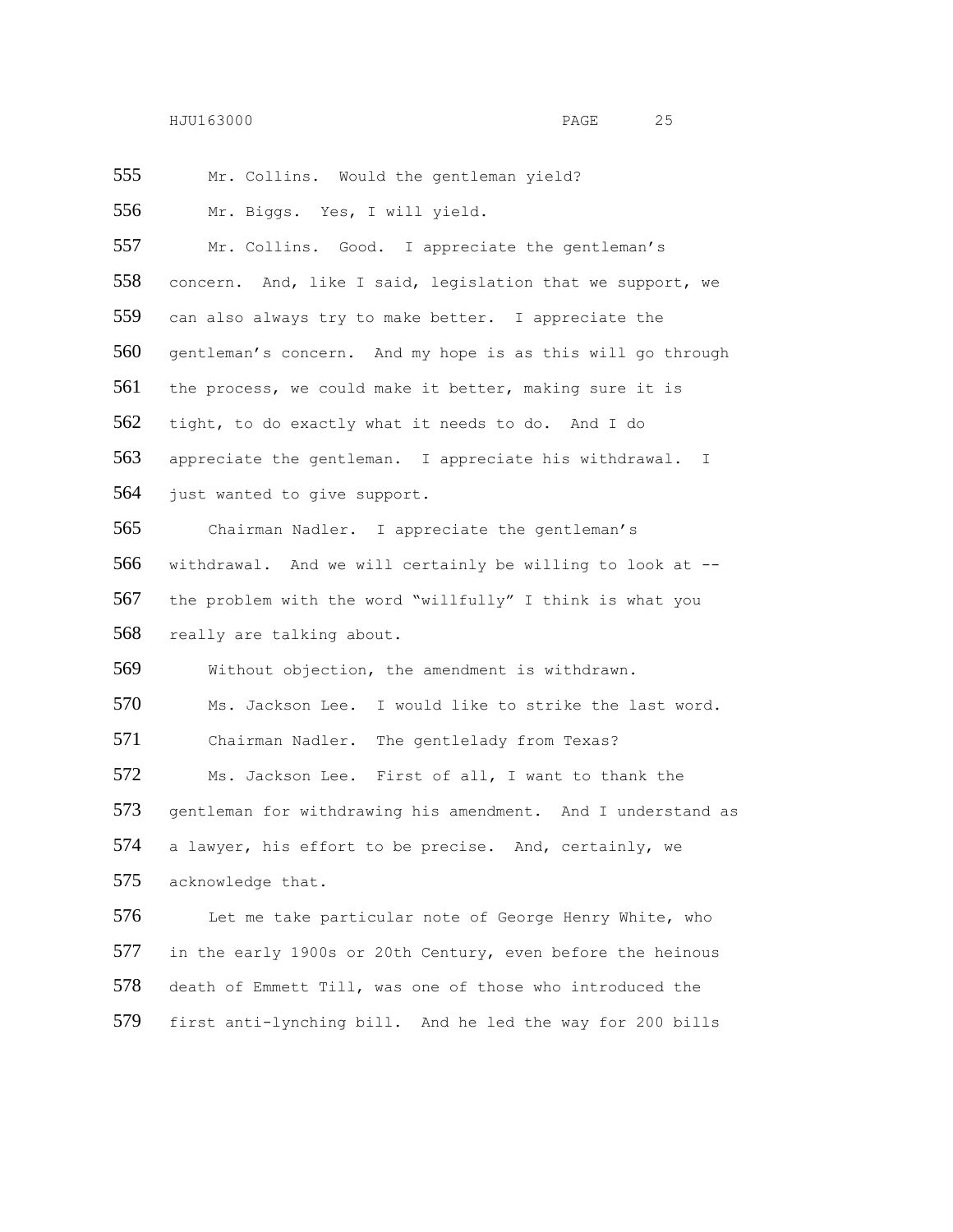580 to come after him. Interestingly enough, George Henry White was, in essence, drawn out of the United States Congress and 582 stood on the floor of the House in the early 1900s and said that the Negro would rise like the phoenix.

584 His departure began a systematic attack on African Americans in the deep South. And a terminology that is not used in this legislation was the "hanging fruit." Probably where the largest number of African Americans were hung were in those early years, and it was brutal. And it was a sport. 589 And so I want to thank Mr. Rush for the language is clear. It says, "causes death." And those individuals were hung until they died. It was at the same time when the Ku Klux Klan was at its peak. And not only were people hung, but razes were made in the dark of the night with white clothing, and fires were lit. And African American communities were horrifically intimidated, elderly people, children, and families. Many of their homes burned. It was really a reign of terror.

 And so I am grateful for the bipartisan consensus of understanding that it was even more than lynching. It was a systematic attack to deny African Americans the right and the privileges of being a citizen of the United States of America.

 In the next week, we will have a companion analysis be brought before this committee. And I am grateful for the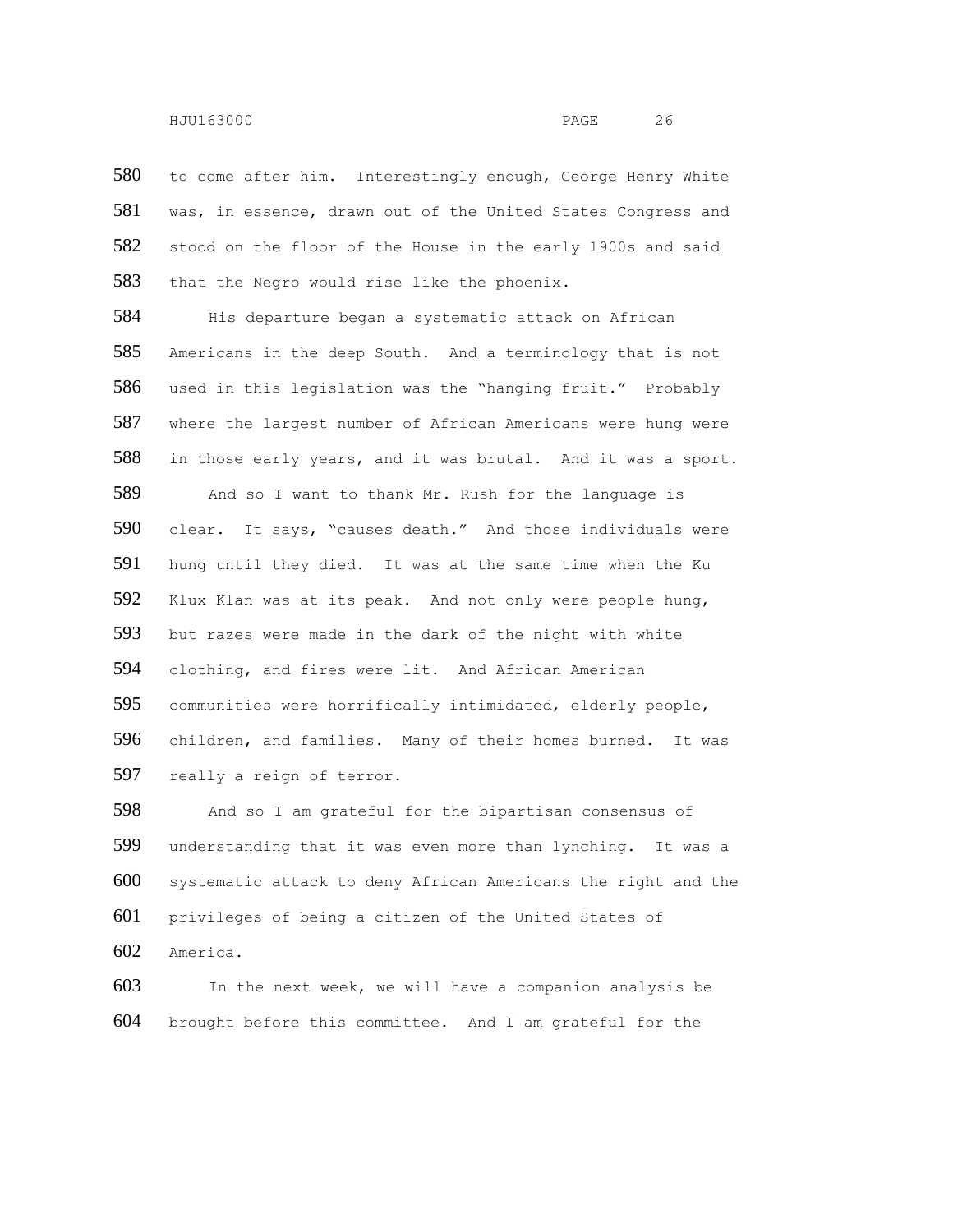leadership of this committee, subcommittee chair of the constitution committee and the full committee chair and Members, where we will have an opportunity to hear the assessment of a commission on reparations. The more we understand the vileness and viciousness and the loss of life that occurred, both by lynching and other means of violence, the more opportunity we can bring our Nation together. Just as we understand immigrants and non-immigrants to better understand our diversity, it makes America great. I want to conclude my remarks on the opportunity I had

 in the last weekend to be at Normandy and to be able to see the vast numbers of symbols of faith of the 10,000 people who rushed, men who rushed, those shores. And I believe they rushed them with an understanding of what America really represents.

 And in the sense of the guidance of former President Eisenhower, General Eisenhower, said the world is watching. 622 And, as well, they watch you as you march to victory. With 623 that in mind, I think the world is watching America to see whether that very unique experiment of bringing people together from all walks of life, all backgrounds, starting out with a structure of slavery, could actually succeed, where they started this Nation with a population of Africans as slaves that lasted for 250 years. The lynching was a result of us not healing after the Emancipation Proclamation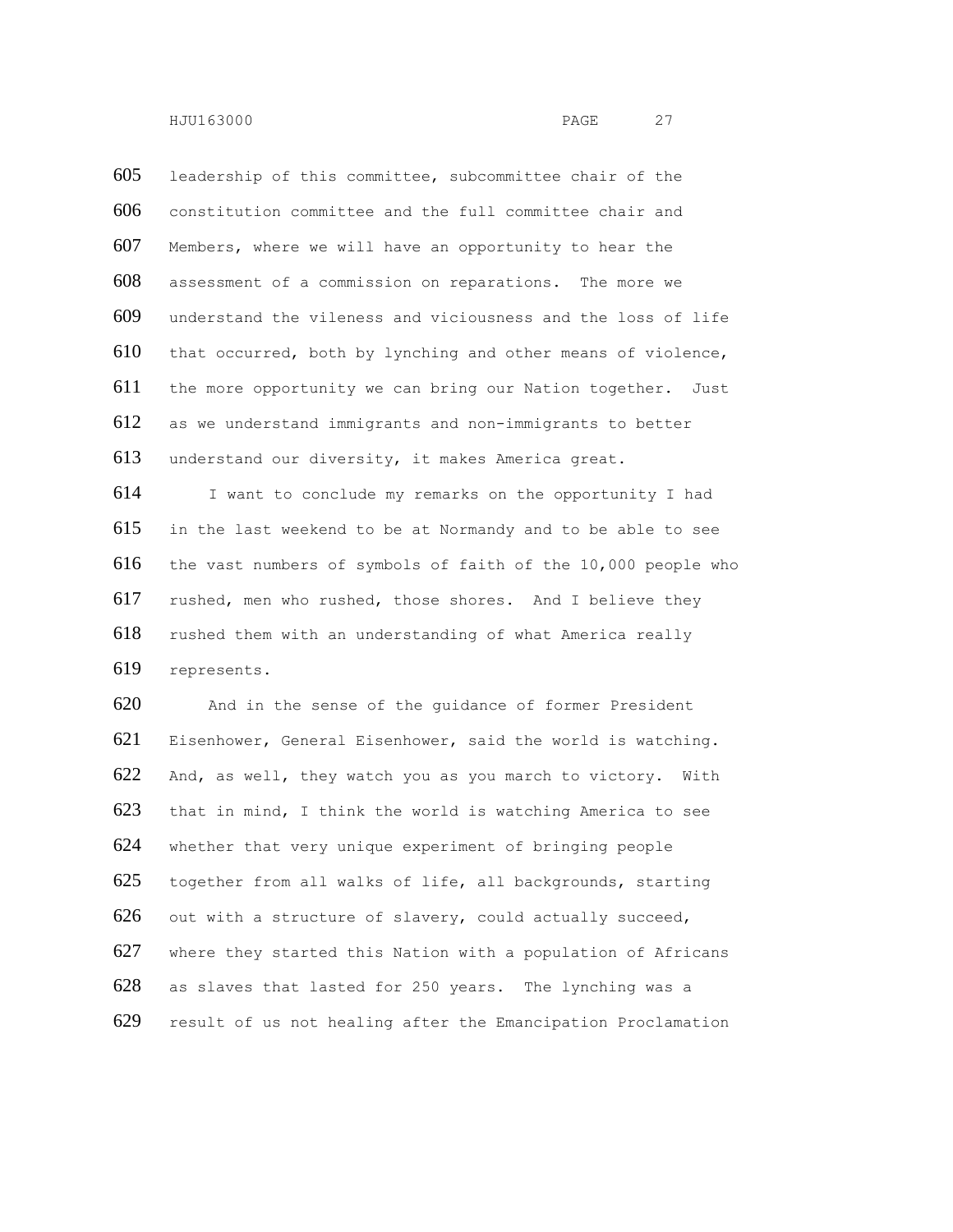and the discontinuation of Reconstruction.

| 631 | So this is a very important step. And I thank this            |
|-----|---------------------------------------------------------------|
| 632 | committee, thank the Members for having a very important step |
| 633 | for us recognizing that it is better to be conciliatory and   |
| 634 | come together in a healing and passionate manner. Though      |
| 635 | this speaks to the vileness of lynching, it will be           |
| 636 | acknowledged, and it will be in its appropriate place: a      |
| 637 | hate crime. And this great committee has the right to do      |
| 638 | that.                                                         |
| 639 | With that, Mr. Chairman, I yield back.                        |
| 640 | Chairman Nadler. Who else? Does anyone else seek              |
| 641 | recognition? Gentlewoman from Georgia, Mrs. McBath?           |
| 642 | Mrs. McBath. Thank you, Mr. Chairman.                         |
| 643 | Chairman Nadler. For what purpose does the gentlelady         |
| 644 | seek recognition?                                             |
| 645 | Mrs. McBath. I move to strike the last word.                  |
| 646 | Chairman Nadler. The gentlelady is recognized.                |
| 647 | Mrs. McBath. I want to thank our colleague, Republican        |
| 648 | colleague, for withdrawing his amendment, but I would like to |
| 649 | say that I know the Emmett Till family very intimately, have  |
| 650 | spent many hours, days, and months in their presence.         |
| 651 | Despite what the history books will say, I do want to clarify |
| 652 | that Emmett Till was not whistling at the white woman, as it  |
| 653 | was supposed. He was using whistling as a coping mechanism    |
| 654 | that his mother had given him in instances when he was under  |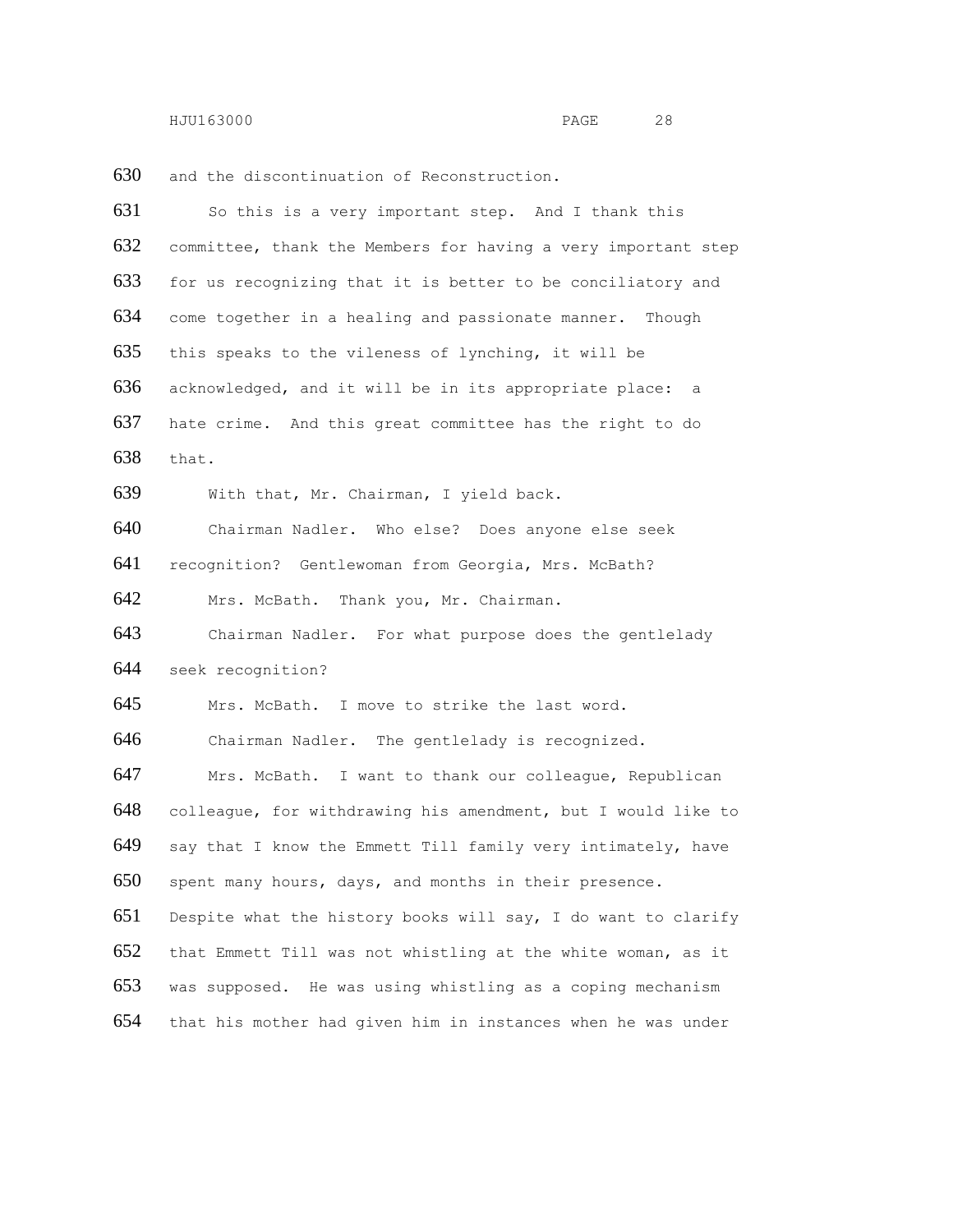stress or having, you know, emotional stresses. So the history books will never truly tell the truth, but I am here to clarify today as having great conversations with the Emmett Till family. And I would like it to be noted on the record that Emmett Till was not whistling at the white woman, as the history books purport, but he was using whistling as a coping mechanism. So thank you very much. Ms. Jackson Lee. Will the gentlelady yield? Mrs. McBath. I yield the balance of my time. Thank you. Ms. Jackson Lee. No, not the balance. I am over here, congresswoman. Mrs. McBath. I yield to the congresswoman. Ms. Jackson Lee. Yes. I just want to thank you. That is an enormous piece to put on the record today. And I think I would like to say as well that whistling, period, is not a crime. It is not unconstitutional. It is not disallowed. And so there is no reason that anyone loses their life in the brutal manner that he did as a child to whistle in any way that he may have done so. He was a child. And I don't believe he was capable of whistling at anyone in any manner that would have been untoward. But I thank you. We have likewise, not in the way that you have, but the family has been here to the Congress, and we honor them. And we thank you again for your record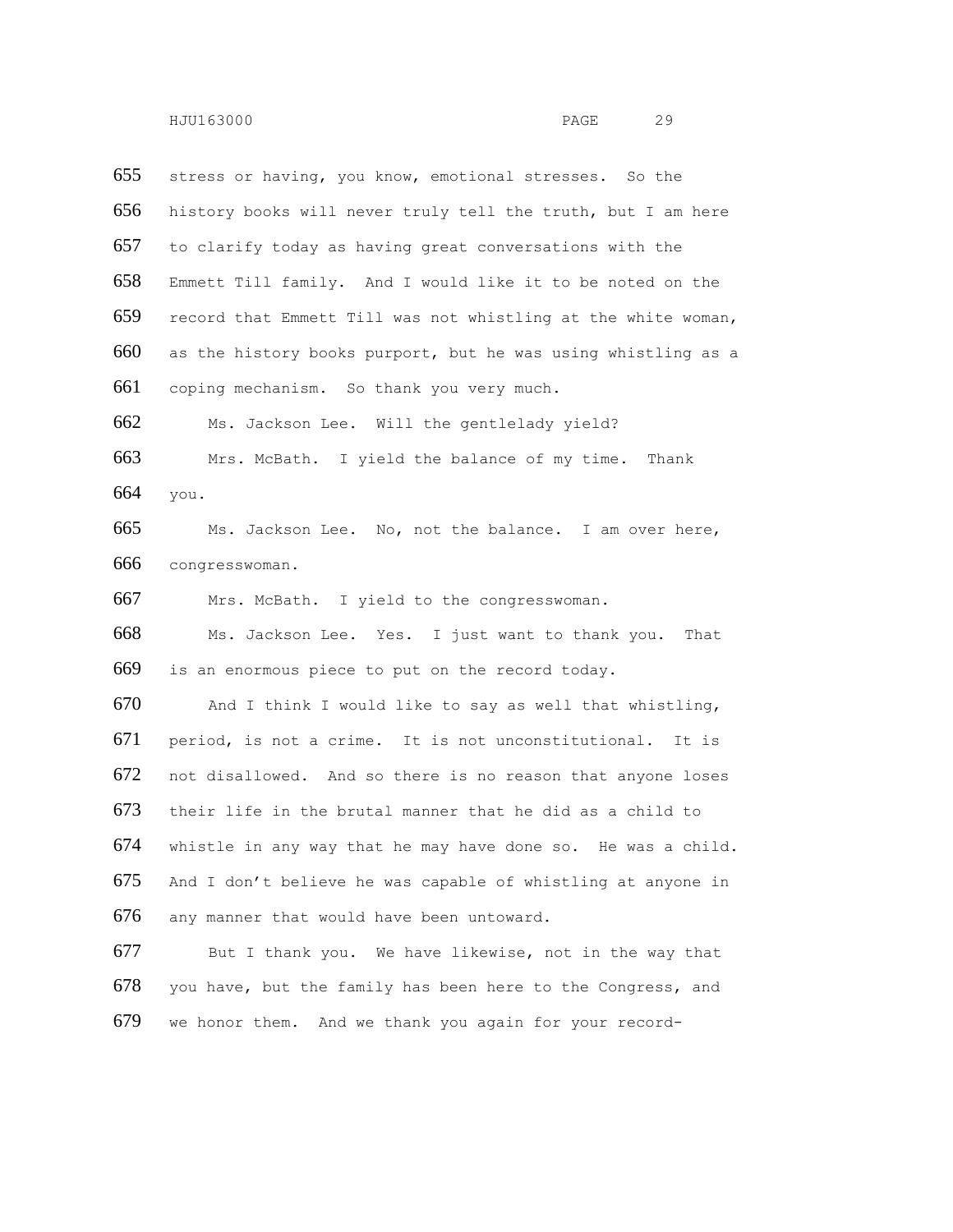changing remarks that will now be in the history books.

And might I yield back to you and thank you.

Mrs. McBath. Thank you.

And I yield the balance of my time. Thank you.

Chairman Nadler. For what purpose does the gentleman

from Tennessee seek recognition?

Mr. Cohen. Strike the last word.

Chairman Nadler. The gentleman is recognized.

Mr. Cohen. Thank you, sir.

 I want to thank Congresswoman Bass for her good reflection of the history of this awful act and her encouragement of people to come to the African American Museum, where there is the whole story from slavery through to today. And there is an exhibit on Emmett Till there that is very graphic and emotional.

 But I also want to encourage people to go to Montgomery, Alabama. Bryan Stevenson is an outstanding American lawyer, and he has an Equal Justice Initiative there. They have a museum, and they have a memorial to the victims of lynching. It is an effective means of teaching people about how many lynchings there were. There were about 4,000 throughout the South and, give or take, 300 in other parts of the country. Lynching was a terrorist act by people who wanted to make the South great again.

Paralleling the lynching was the erection of statues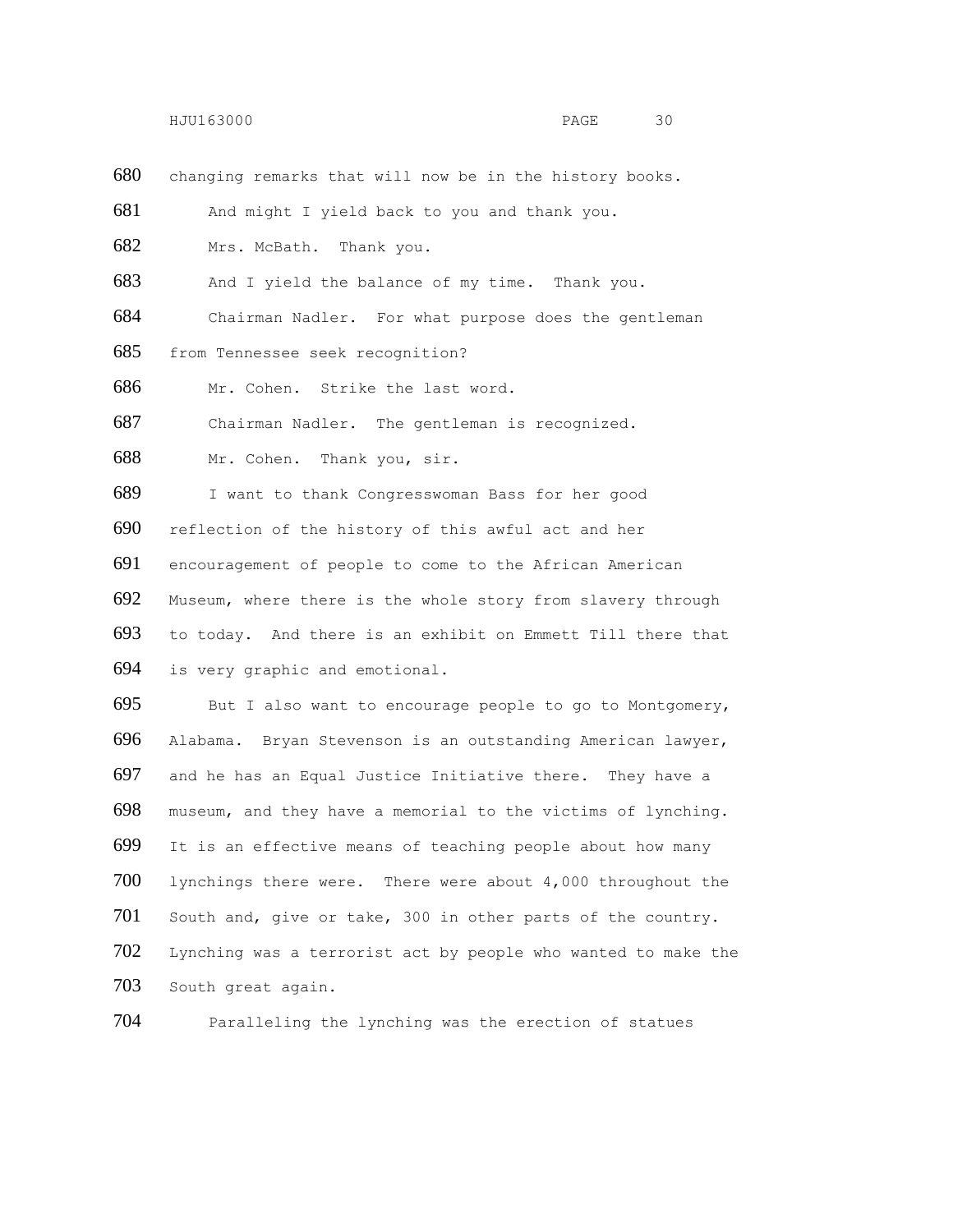| 705 | memorializing the leaders of the Confederacy. In my           |
|-----|---------------------------------------------------------------|
| 706 | hometown, it included a slave trader, a soldier but a slave   |
| 707 | trader. And that statue was recently taken down, but still    |
| 708 | people are fighting it. They are still fighting to keep that  |
| 709 | statue. But these were parallel movements to make the South   |
| 710 | great again because they didn't accept the results of the     |
| 711 | Civil War. They didn't accept the Civil War amendments to     |
| 712 | the Constitution.                                             |
| 713 | And this is long in coming but appropriate. I thank the       |
| 714 | sponsor, and I look forward to passing it and seeing it       |
| 715 | become law.                                                   |
| 716 | I yield back the balance of my time.                          |
| 717 | Chairman Nadler. For what purpose does the gentlelady         |
| 718 | from Pennsylvania seek recognition?                           |
| 719 | Ms. Dean. To strike the last word.                            |
| 720 | Chairman Nadler. The gentlelady is recognized.                |
| 721 | Ms. Dean. Thank you, Mr. Chairman. And I thank the            |
| 722 | gentleman for withdrawing his amendment.                      |
| 723 | I, too, had the chance to visit the National Memorial         |
| 724 | for Peace and Justice this past year with Representative John |
| 725 | Lewis and a cohort of our colleagues and people who were      |
| 726 | there at the time of the crossing of the bridge. One woman    |
| 727 | spoke to us. She was I think only eight at the time she       |
| 728 | crossed the bridge. But we had the chance to go to what is    |
| 729 | informally known as the national lynching memorial.<br>It is  |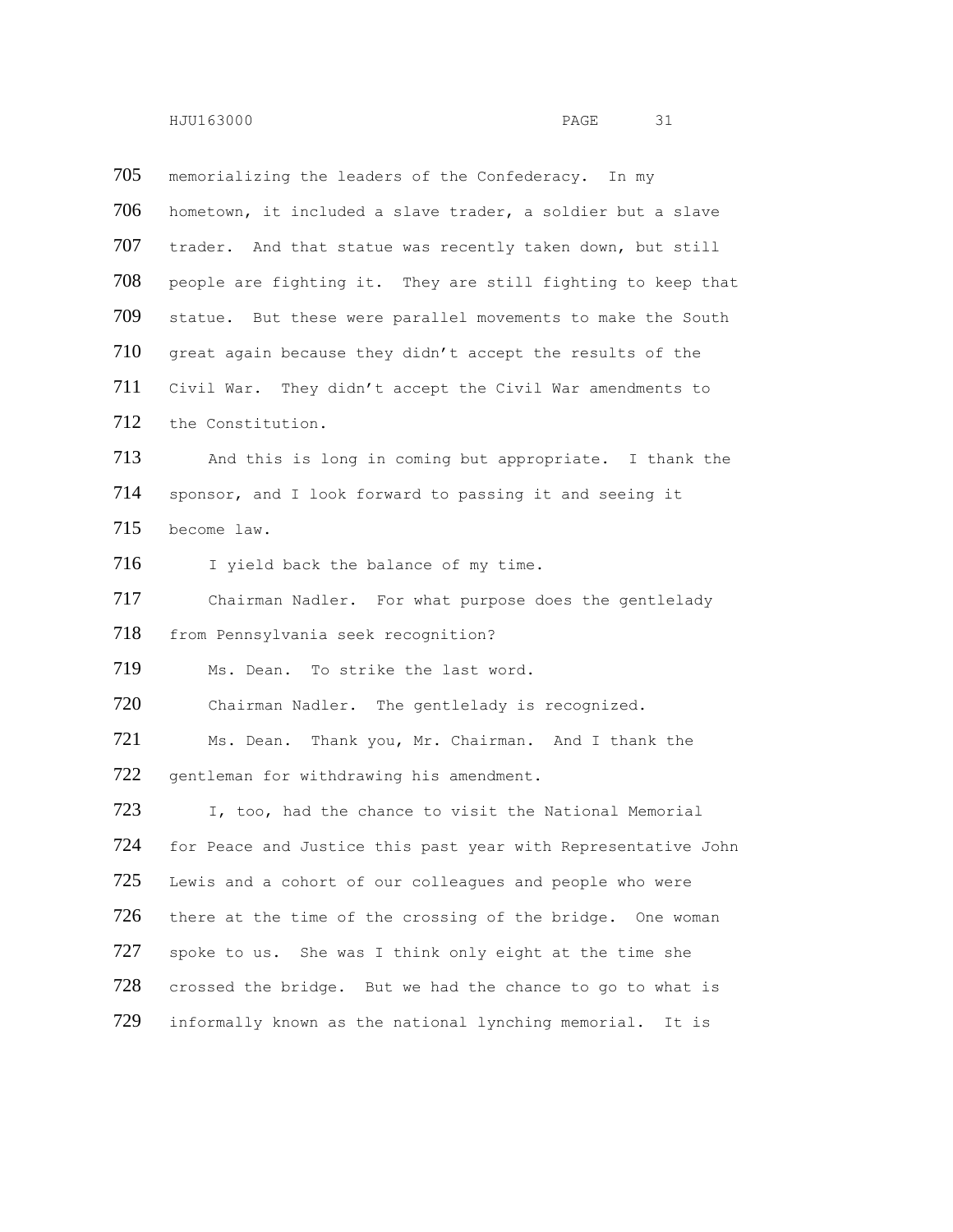730 breathtaking. As my husband and I walked through it, he 731 said, "Every American should come here. Everyone should 732 understand our history because those who cannot remember the 733 past are condemned to repeat it." So it is a powerful 734 memorial to create a single memorial to the victims of white 735 supremacy in the United States who suffered the grievous 736 atrocities of lynching. Those who cannot remember are 737 condemned to repeat it. So I support this legislation. It 738 is long overdue. 739 Thank you, Mr. Chairman. I yield the remainder. 740 Chairman Nadler. Does anyone else seek recognition? 741 A reporting quorum being present, the question is on the 742 motion to report the bill, H.R. 35, favorably to the House. 743 Those in favor, say aye? 744 Those opposed, no? 745 The ayes have it. And the bill is ordered reported 746 favorably to the House. 747 Pursuant to notice, I now call up H.R. 677, the 21st 748 Century President Act, for purposes of markup and move that 749 the committee report the bill favorably to the House. 750 The clerk will report the bill. 751 Ms. Strasser. H.R. 677, to amend gendered terms in 752 Federal law relating to the President and the President's 753 spouse. 754 Chairman Nadler. Without objection, the bill is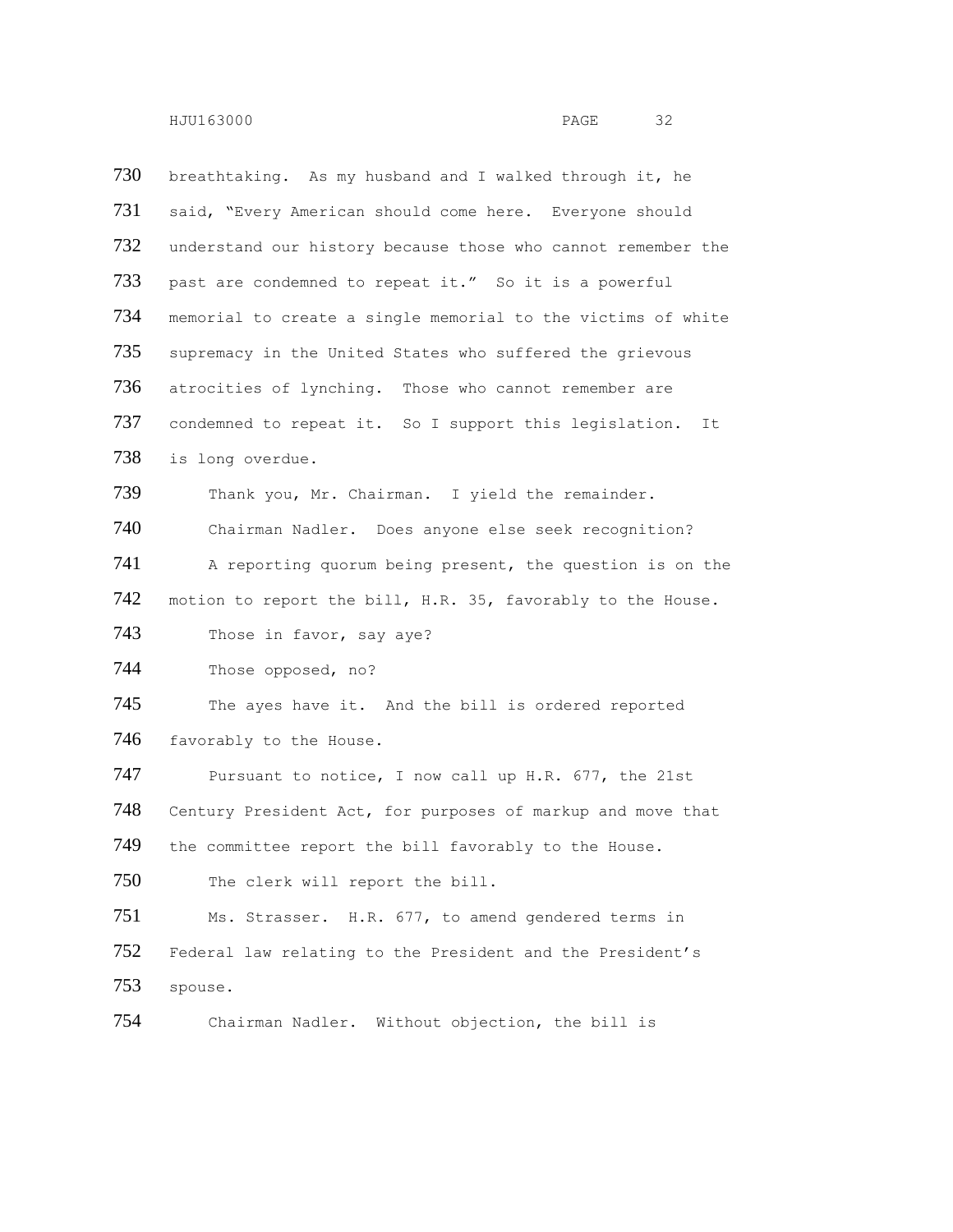|     | HJU163000                                               | PAGE | 33 |
|-----|---------------------------------------------------------|------|----|
|     |                                                         |      |    |
| 755 | considered as read and open for amendment at any point. |      |    |
| 756 | [The bill follows:]                                     |      |    |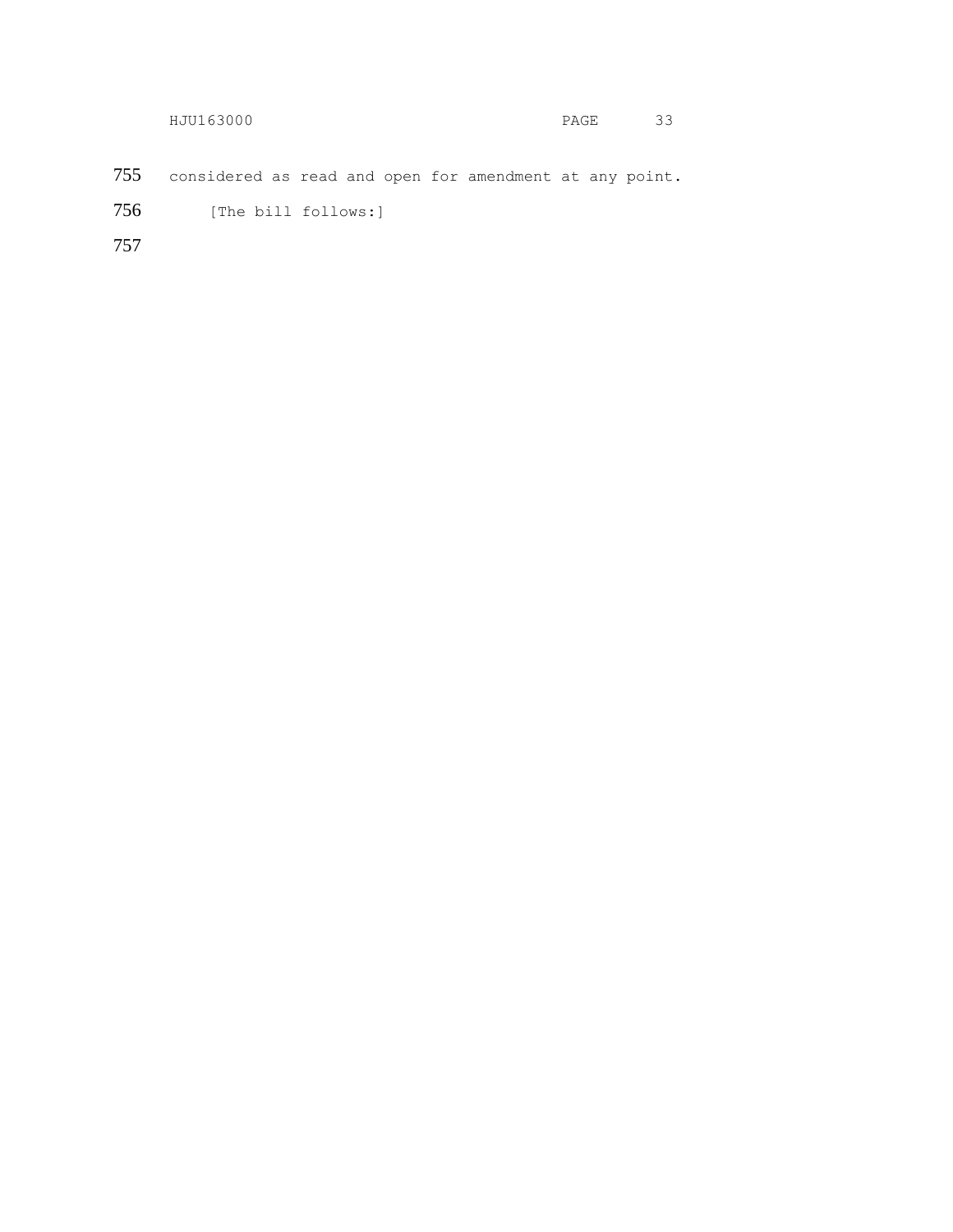Chairman Nadler. I will begin by recognizing myself for 759 an opening statement.

 H.R. 677, the 21st Century President Act, modernizes current law criminalizing threats against former Presidents 762 and their families by removing gendered terms from the statute. It makes no substantive change in the law. This provision, section 879 of Title 18, was enacted in 1982, in the aftermath of John Hinckley, Jr.'s attempt on the life of then President Ronald Reagan. Section 879 makes it unlawful to threaten to kill, kidnap, or inflict bodily harm upon a former President, President-elect, or vice president- elect, or a major candidate for president, or vice President, or their "immediate family" member.

771 The statute, however, defines immediate family with terms such as "wife," "her," and "widow," which presumes the President will always be a man married to a woman. When the law was enacted, in using these terms, Congress did not account for issues of gender equality, an area in which we have made important, though incomplete, progress.

777 At present, one member of the LGBTQ community and six women have declared themselves to be candidates for the 779 presidency. Whether or not any one of these candidates is nominated or elected, it is clear that the terminology in the 781 statute is outdated and should be changed to refer to the spouse of a former President.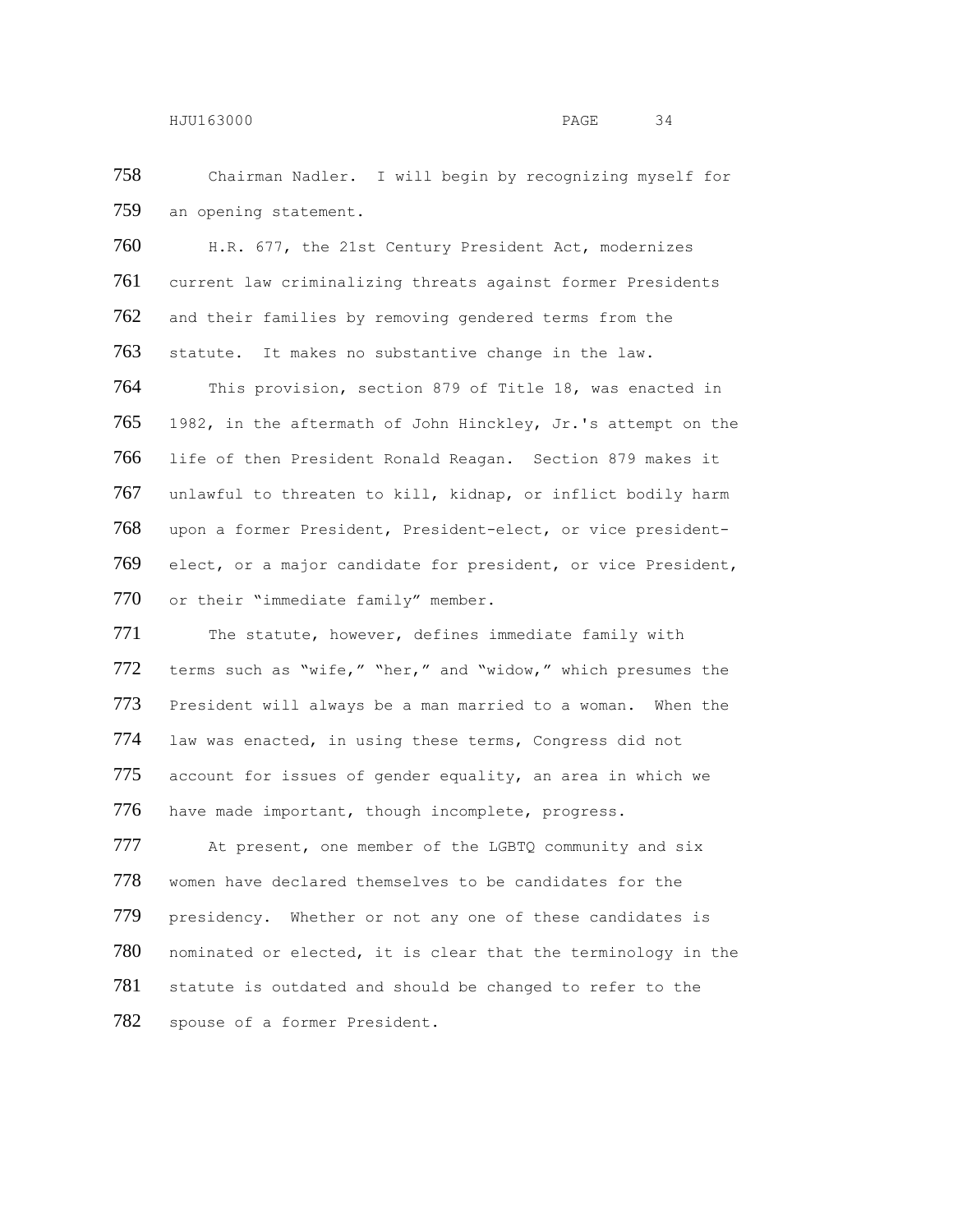783 I want to thank Representative Mark Pocan for 784 identifying this anachronism in the law and for introducing 785 this bill to rectify it. H.R. 677 will indeed take this law 786 into the 21st Century. 787 Therefore, I support this bill, and I urge my colleagues 788 to do the same. I now recognize the ranking member of the 789 Judiciary Committee, the gentleman from Georgia, Mr. Collins, 790 for his opening statement. 791 Mr. Collins. Thank you, Mr. Chairman. At this point, 792 again, as you have sort of stated in this bill, this is a 793 change of language I think that updates the code in this. I 794 would not oppose this legislation, but I think as we look at 795 this as we go forward, I think this is  $-$  you know, as 796 somebody who wants to look forward to it, look forward to it, 797 I will support it and yield back. 798 Chairman Nadler. Thank you, Mr. Collins. 799 Without objection, all other opening statements will be 800 included in the record. Are there any amendments to H.R. 801 677? 802 A reporting quorum being present, the question is on the 803 motion to report the bill, H.R. 677, favorably to the House. 804 Those in favor, say aye? 805 Those opposed, no? 806 The ayes have it. And the bill is ordered reported 807 favorably to the House. Members will have two days to submit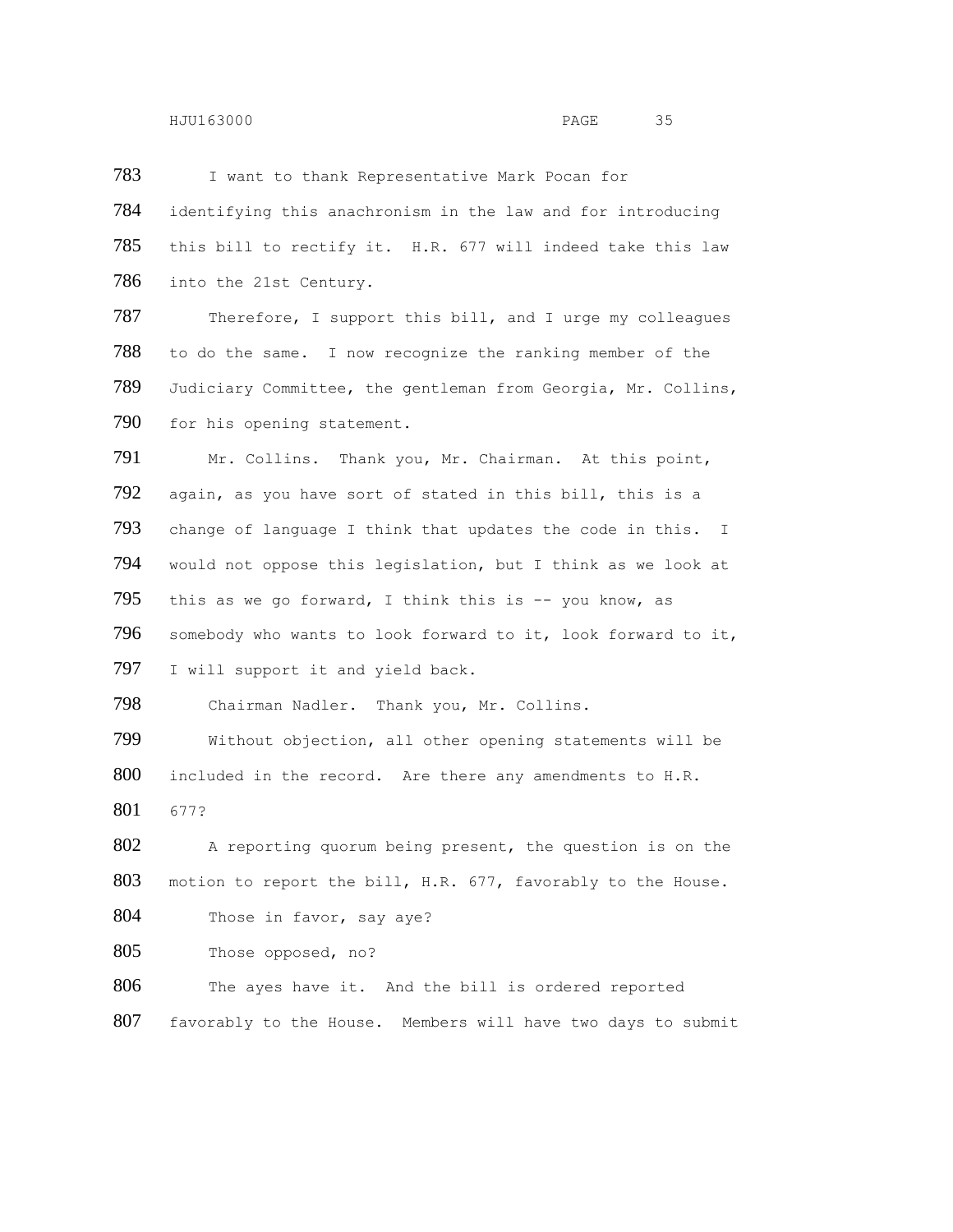views.

| 809 | Pursuant to notice, I now call up H.R. 1569, a bill to        |
|-----|---------------------------------------------------------------|
| 810 | amend Title 28, United States Code to add Flagstaff and Yuma  |
| 811 | to the list of locations in which court shall be held in the  |
| 812 | judicial district for the State of Arizona. For purposes of   |
| 813 | markup, I would move that the committee report the bill       |
| 814 | favorably to the House.                                       |
| 815 | The clerk will report the bill.                               |
| 816 | Ms. Strasser. H.R. 1569, to amend Title 28, United            |
| 817 | States Code to add Flagstaff and Yuma to the list of          |
| 818 | locations in which court shall be held in a judicial district |
| 819 | in the State of Arizona                                       |
| 820 | Chairman Nadler. Without objection, the bill is               |
| 821 | considered as read and open for amendment at any point.       |
| 822 | [The bill follows:]                                           |
| 823 |                                                               |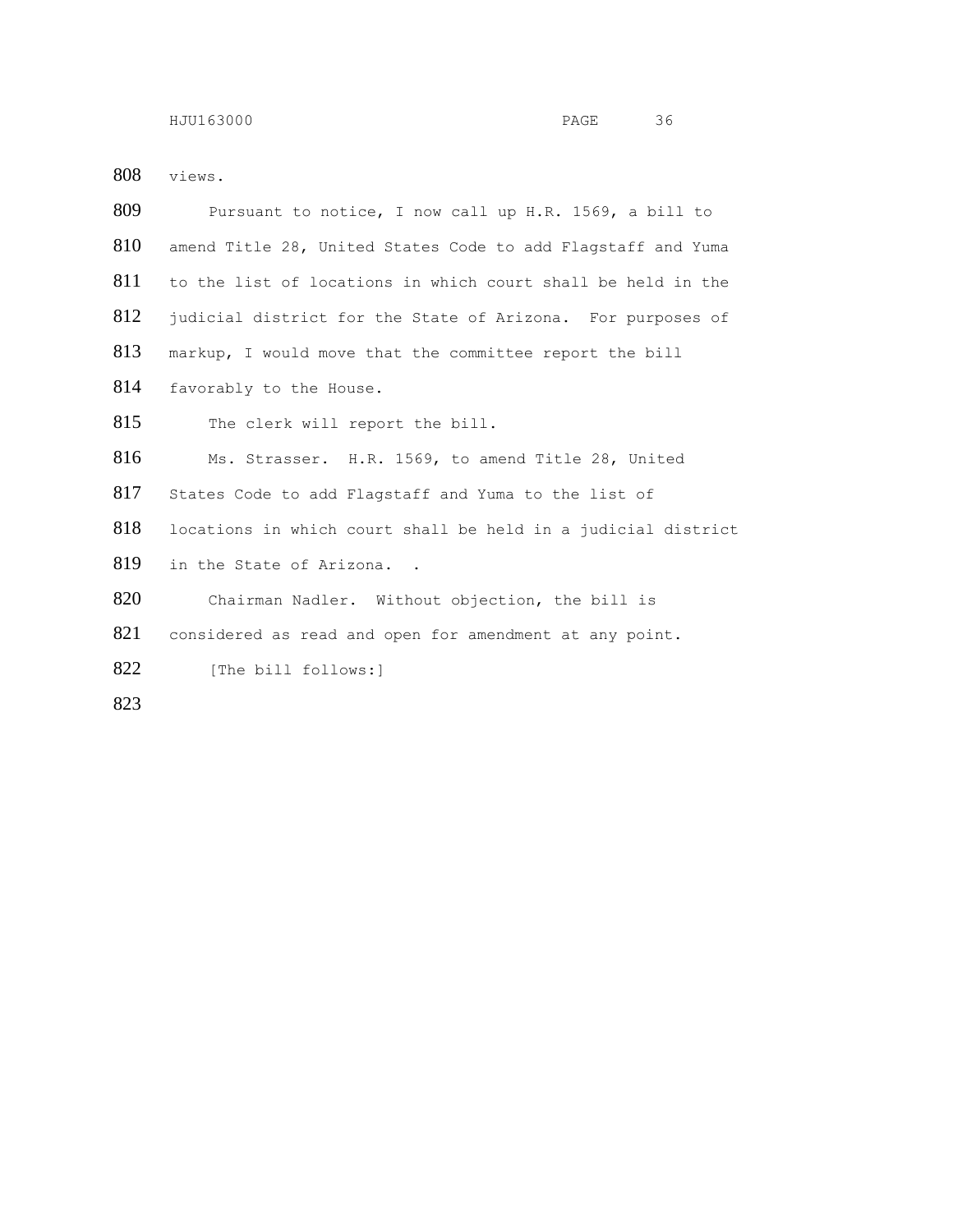824 Chairman Nadler. I will begin by recognizing myself for 825 an opening statement.

826 H.R. 1569 would add Flagstaff and Yuma to the list of 827 locations in which court may be held in the judicial district 828 for the State of Arizona. So Flagstaff would have, in 829 addition to a world-famous astronomical observatory, a 830 courthouse. This legislation, introduced by Congressman Tom 831 O'Halleran of Arizona, has the support of every Member of the 832 Arizona Congressional delegation, including our colleagues 833 Mr. Stanton, Mr. Biggs, and Mrs. Lesko.

834 Access to justice is fundamental to the rule of law, and 835 this straightforward bipartisan legislation will bring 836 Arizona's U.S. district judges closer to the communities they 837 serve. Currently, by statute, the United States district 838 court for the District of Arizona may hold court in four 839 cities: Globe, Phoenix, Prescott, and Tucson. But Arizona's 840 population has changed significantly in the 71 years since 841 that statute was enacted in 1948. The population of Yuma, 842 for example, has increased tenfold, and the population of 843 Flagstaff has increased almost as much. Today, litigants in 844 those parts of the State have to drive for hours to the 845 nearest courthouse where a Federal district judge is 846 permitted to sit.

847 For example, someone living on the Navajo Nation Indian 848 reservation currently has to drive four to five hours to the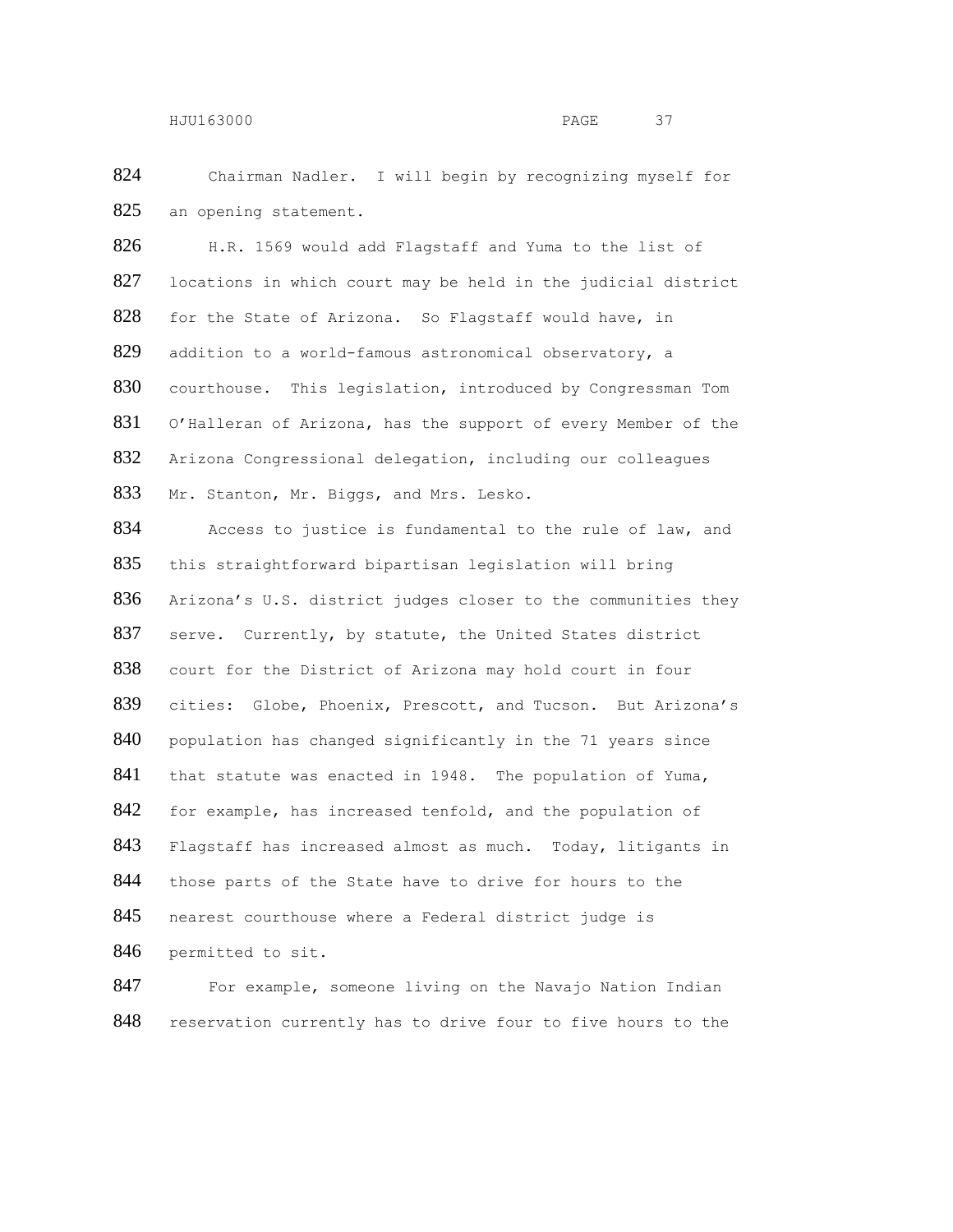849 Federal courthouse in Prescott. Their trip would be nearly half that if they could go to Flagstaff instead.

851 This commonsense bill remedies that problem by adding to the United States Code Flagstaff and Yuma as locations where district court judges may hear cases. Implementing the bill will be as simple as its text as both of these sites already 855 host Federal courthouses where these judges can hear cases.

 I want to thank Mr. Stanton for his strong advocacy for this legislation as well as the efforts of Mr. Biggs and Mrs. Lesko. I am pleased to support this bipartisan legislation, 859 and I urge my colleagues to do so as well.

860 I now recognize the ranking member of the Judiciary Committee, the gentleman from Georgia, Mr. Collins, for his opening statement.

 Mr. Collins. Thanks, Chairman Nadler. And thanks for this bipartisan piece of legislation. As you have thanked the Arizona delegation, I think this is a great way to come together.

867 And this is a useful piece of legislation. It actually takes into account the changes that have happened in some of our judicial circuits, Arizona being particularly one, especially in the population increases in Flagstaff and Yuma. They become important to the business of the legal community, as you laid out. This would actually help access to courts 873 and also cut down on travel time as we go forward in this.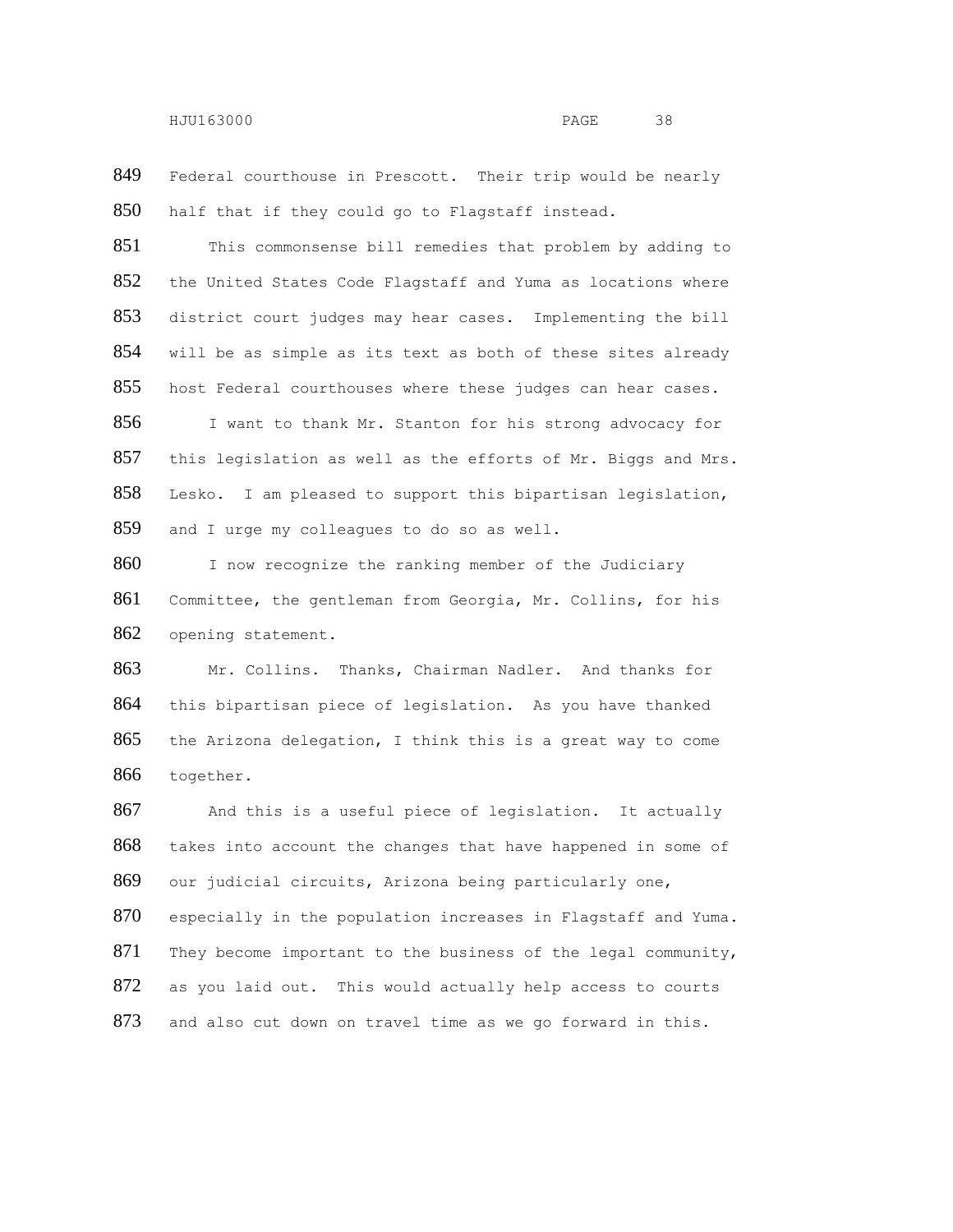874 This legislation will make better use I think of the judicial 875 and attorney resources, make better use to serve the public 876 by allowing the district court judges to hear the cases in 877 existing Federal courthouses in Flagstaff and Yuma, with 878 minimal, if any, additional administrative costs. 879 Again, I congratulate the Arizona delegation for coming 880 together and highly recommend this and yield back. 881 Chairman Nadler. Thank you, Mr. Collins. 882 Without objection, all other opening statements will be 883 included in the record. 884 For what purpose does the gentleman from Arizona seek 885 recognition? 886 Mr. Stanton. Thank you very much, Mr. Chairman. I move 887 to strike the last word. 888 Chairman Nadler. The last word is duly struck, and the 889 gentleman is recognized. 890 Mr. Stanton. Thank you, Mr. Chairman. 891 I am very happy to see this Judiciary Committee move 892 forward with H.R. 1569, a bipartisan bill that will add the 893 cities of Flagstaff and Yuma to the list of locations in 894 which district court can be held in my home State of Arizona. 895 It has the full support of our Arizona delegation, including 896 my colleagues on the Judiciary Committee, Congressman Biggs 897 and Congresswoman Lesko.

898 Currently district court-related matters can only be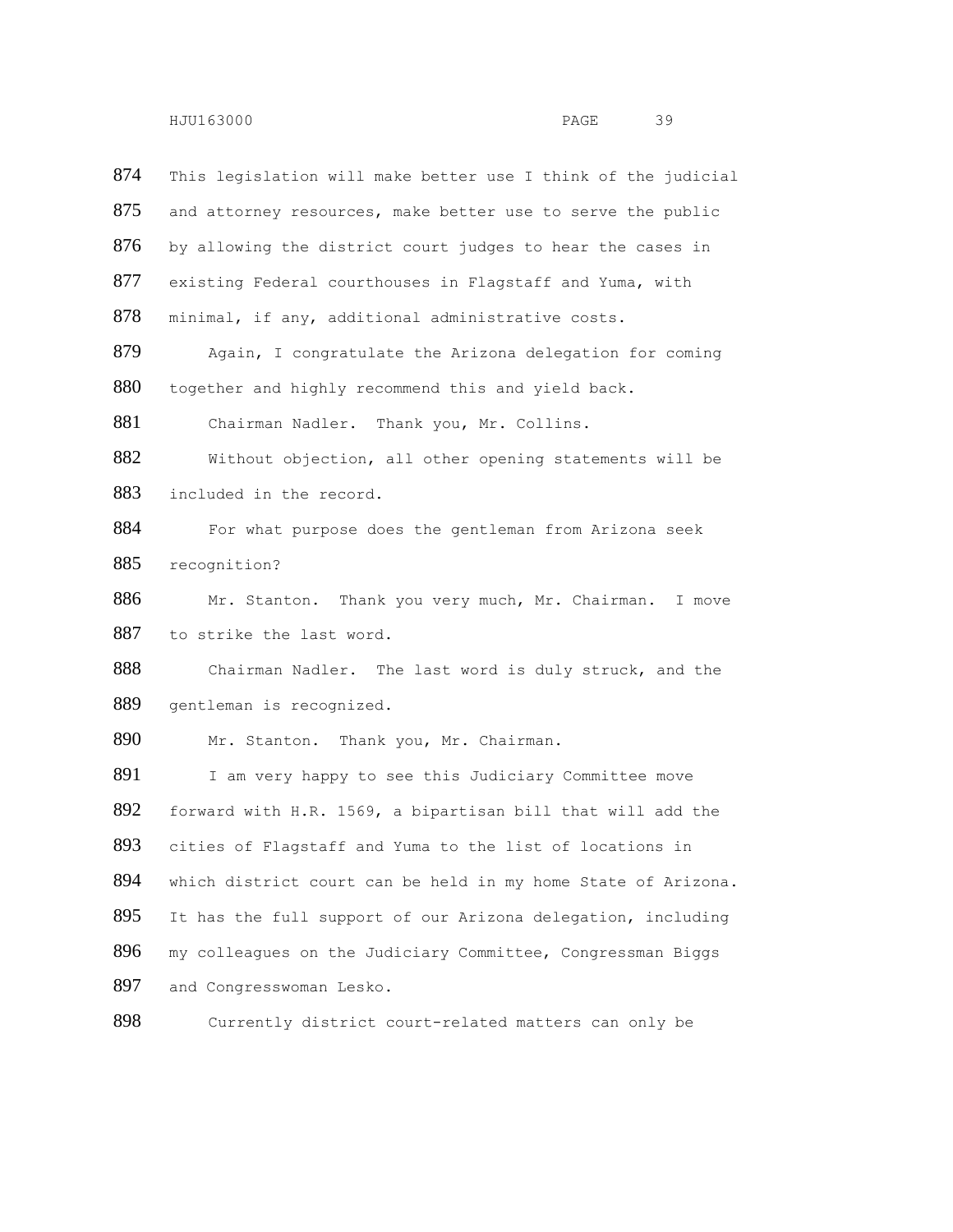held in Globe, Phoenix, Prescott, and Tucson, even though both Flagstaff and Yuma have Federal courthouses. At the moment, these courthouses have magistrate judges that oversee 902 judicial and law enforcement activity, but they cannot 903 oversee criminal trials and cases. H.R. 1569 would change 904 this. Under the current structure, Flagstaff and Yuma area residents have to travel long distances for district court proceedings. If a Yuma resident needs to attend a hearing or to report for jury duty, they have to travel 195 miles to Phoenix. A Flagstaff resident would have to travel almost 909 100 miles to Prescott. We can do better. Access to courts, whether we are talking about a 911 physical local or reducing cost barriers to our court system, is critical to protect the American people's constitutional rights to equal protection and due process under law. Access to justice should not be dictated by where you live. 915 I am proud to support H.R. 1569 because it will have a tremendous impact on the residents in these parts of our State. Simply put, this is a commonsense action that will make our court system in Arizona more efficient. 919 I yield back. Chairman Nadler. Thank you. 921 Are there any amendments to H.R. 1569? 922 A reporting quorum being present, the question is on the

923 motion to report the bill, H.R. 1569, favorably to the House.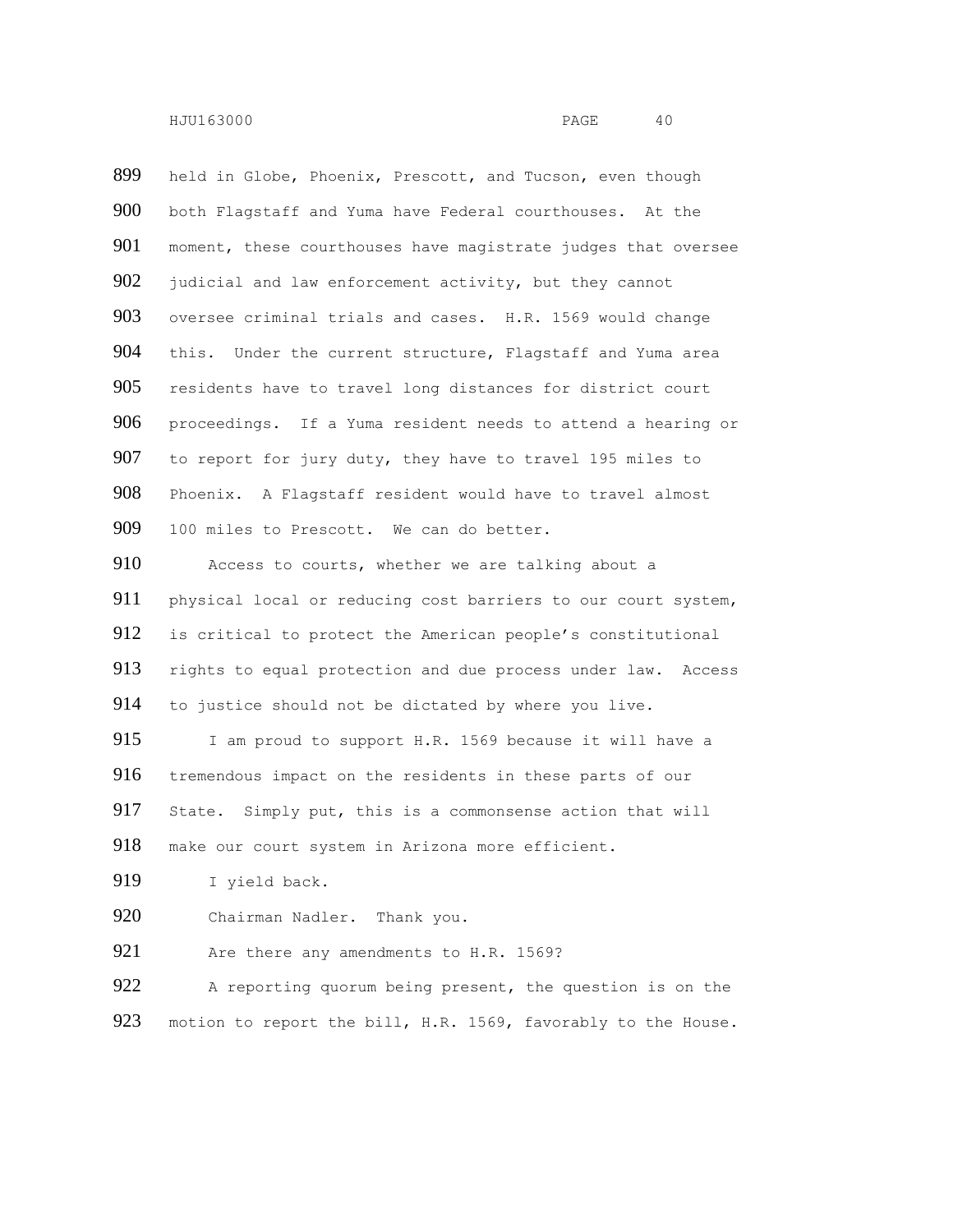924 Those in favor, say aye? 925 Opposed, no? 926 The ayes have it. And the bill is ordered reported 927 favorably to the House. Members will have two days to submit 928 views. 929 Pursuant to notice, I now call up H.R. 2368, the 930 Supporting and Treating Officers in Crisis Act of 2019, for 931 purposes of markup and move that the committee report the 932 bill favorably to the House. 933 The clerk will report the bill. 934 Ms. Strasser. H.R. 2368, to amend the Omnibus Crime 935 Control and Safe Streets Act of 1968 to expand support for 936 police officer family services, stress reduction, and suicide 937 prevention, and for other purposes. 938 Chairman Nadler. Without objection, the bill is 939 considered as read and open for amendment at any point. 940 [The bill follows:] 941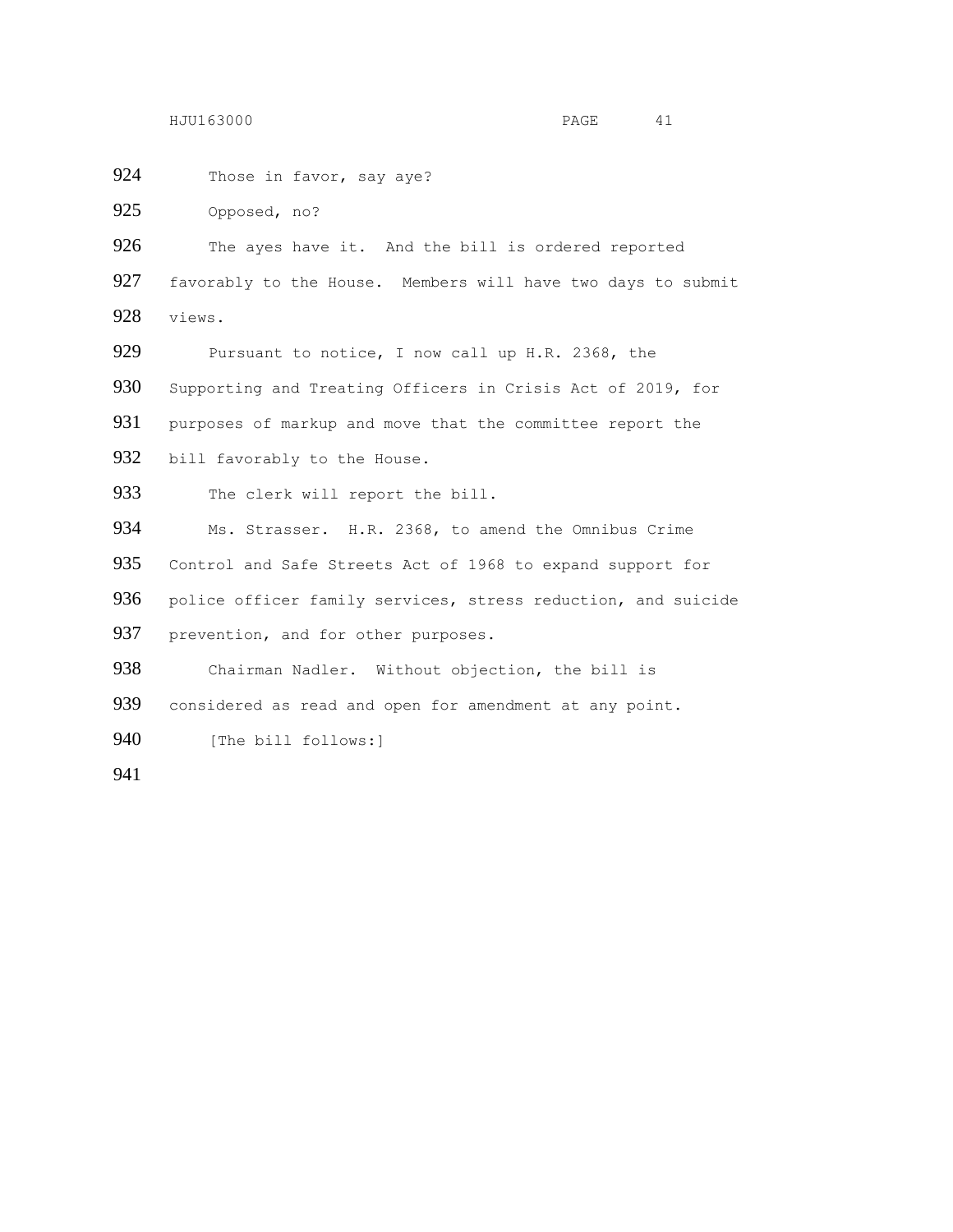Chairman Nadler. I will begin by recognizing myself for 943 an opening statement.

944 H.R. 2368, the Supporting and Treating Officers in Crisis Act of 2019, would provide important mental health and suicide prevention services to law enforcement officers. The 947 bill would modify an existing but expired authorized program that provides support services to families of law enforcement officers by including services directly targeted at law enforcement officers themselves. This measure would also 951 reauthorize the program, would expand the range of services 952 that can be offered, and would authorize funding of up to \$7.5 million for each of the next 4 fiscal years to fund both 954 family and law enforcement mental health programs.

 Every day, we rely on the law enforcement community to keep our neighborhoods safe. Doing so is not easy. The work of law enforcement can be highly stressful. It often exposes 958 those charged with upholding the law to dangerous and challenging circumstances. The American people set high standards for the law enforcement community, and the vast 961 majority of officers do so honorably and selflessly.

 Yesterday's hearing on the reauthorization of the 9/11 Victim Compensation Fund was a reminder of the heroism and sacrifice our Nation's law enforcement officers are often called to muster.

The impact of day-to-day patrolling on law enforcement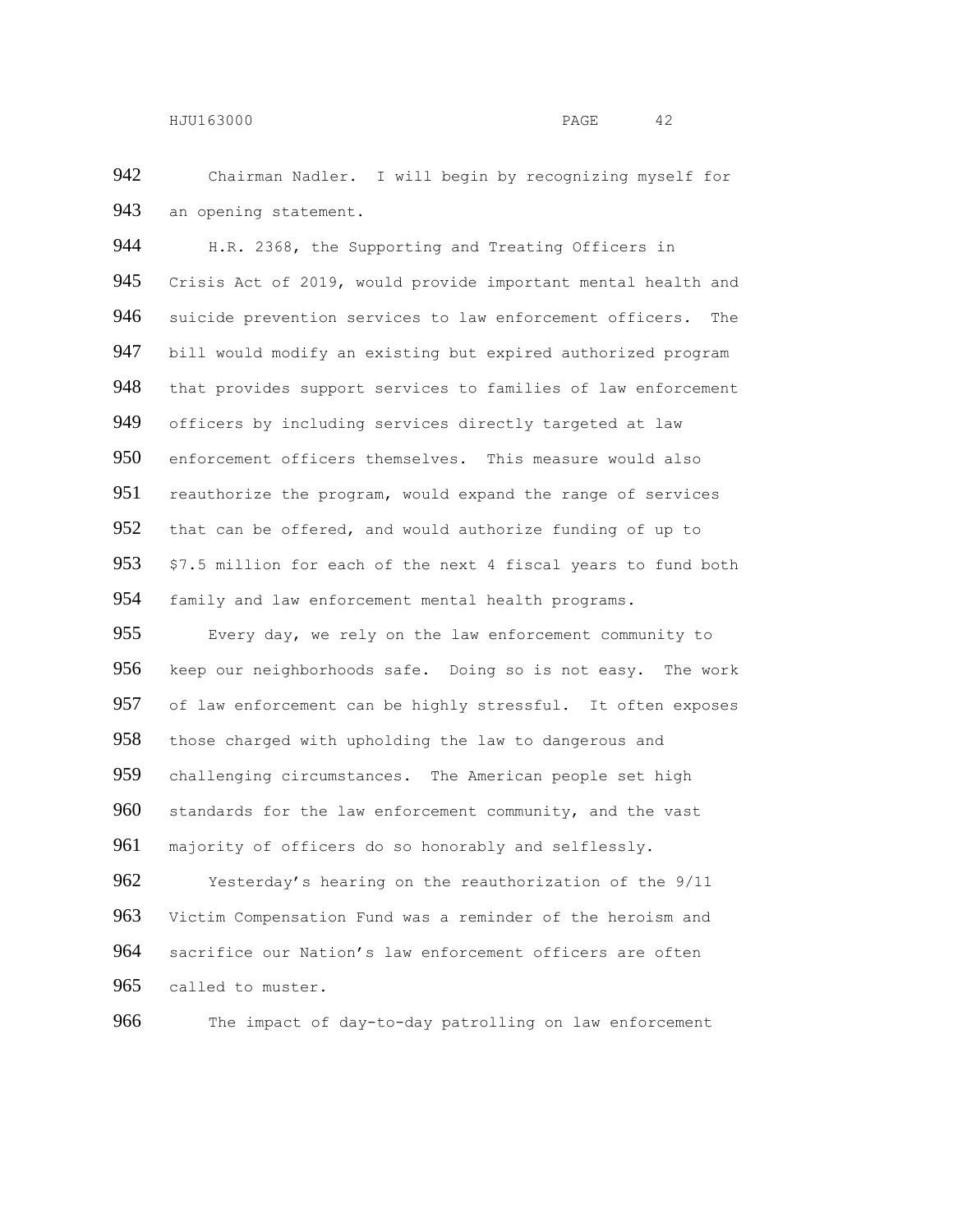967 officers, especially in the aftermath of a catastrophic 968 event, is profound. Studies consistently show that law 969 enforcement officers have above-average stress levels in 970 their jobs. In their daily duties, 83 percent of officers 971 report dealing with calls for service involving family 972 disputes and crisis situations. Even more straining, 27 973 percent of officers report arriving to a scene with a dead or 974 battered child.

975 Given these daily rigors, it comes as no surprise that 976 the mental health consequences for officers are pervasive. 977 One study found that 7 percent of the officers sampled met 978 the criteria for PTSD, or post-traumatic stress disorder. 979 The Centers for Disease Control concluded that the rate of 980 suicides among workers in protective services, those who are 981 employed in law enforcement and firefighting, is 50 percent 982 higher than the national average.

 Officer suicides in 2017 and 2018 exceeded the number of 984 officers killed in the line of duty from homicides, traffic 985 accidents, and other causes. The status quo cannot persist. Unlike other recent efforts, this bill directs the 987 attorney general to provide grants that would direct mental health services to law enforcement officers and their families. This initiative includes evidence-based programs to reduce stress, prevent suicide, and promote mental health. Recipients of this grant may also use funds to establish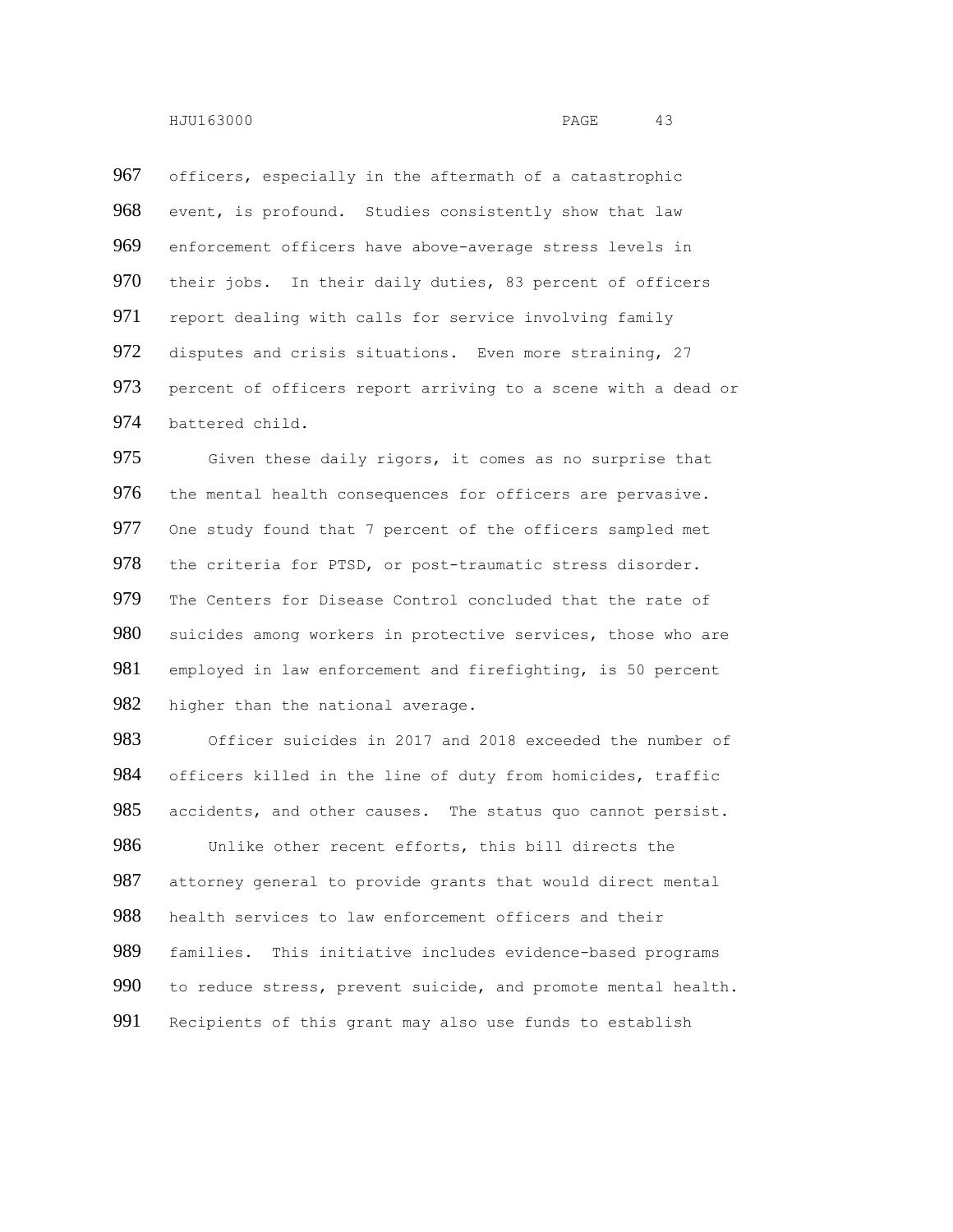suicide prevention hotlines and develop programs to provide specialized training to provide treatment to officers in crisis, or who are contemplating suicide.

995 I thank our colleagues, the gentleman from Pennsylvania, 996 Mr. Reschenthaler, and the gentlelady from Pennsylvania, Ms. Dean, for championing this effort and introducing this bipartisan bill. I support this important legislation, and I urge its adoption.

1000 I now recognize the ranking member of the Judiciary Committee, the gentleman from Georgia, Mr. Collins, for his opening statement.

 Mr. Collins. Thank you, Mr. Chairman, for bringing this today.

 And H.R. 2368, the Supporting and Treating Officers in Crisis, or the STOIC, Act of 2019, it is a bipartisan and bicameral measure. It is long overdue and should be passed by this body and sent to the President's desk for signature. In 2018, at least 159 officers died by suicide, almost 10 1010 percent more than the total number of line-of-duty deaths, resulting from 15 other causes, such as felonious assault, patrol vehicle accident, heart attack, and duty-related illness, among others.

1014 If enacted, the STOIC Act would expand the statutory language of preexisting family support grant programs to ensure that they support suicide prevention efforts, mental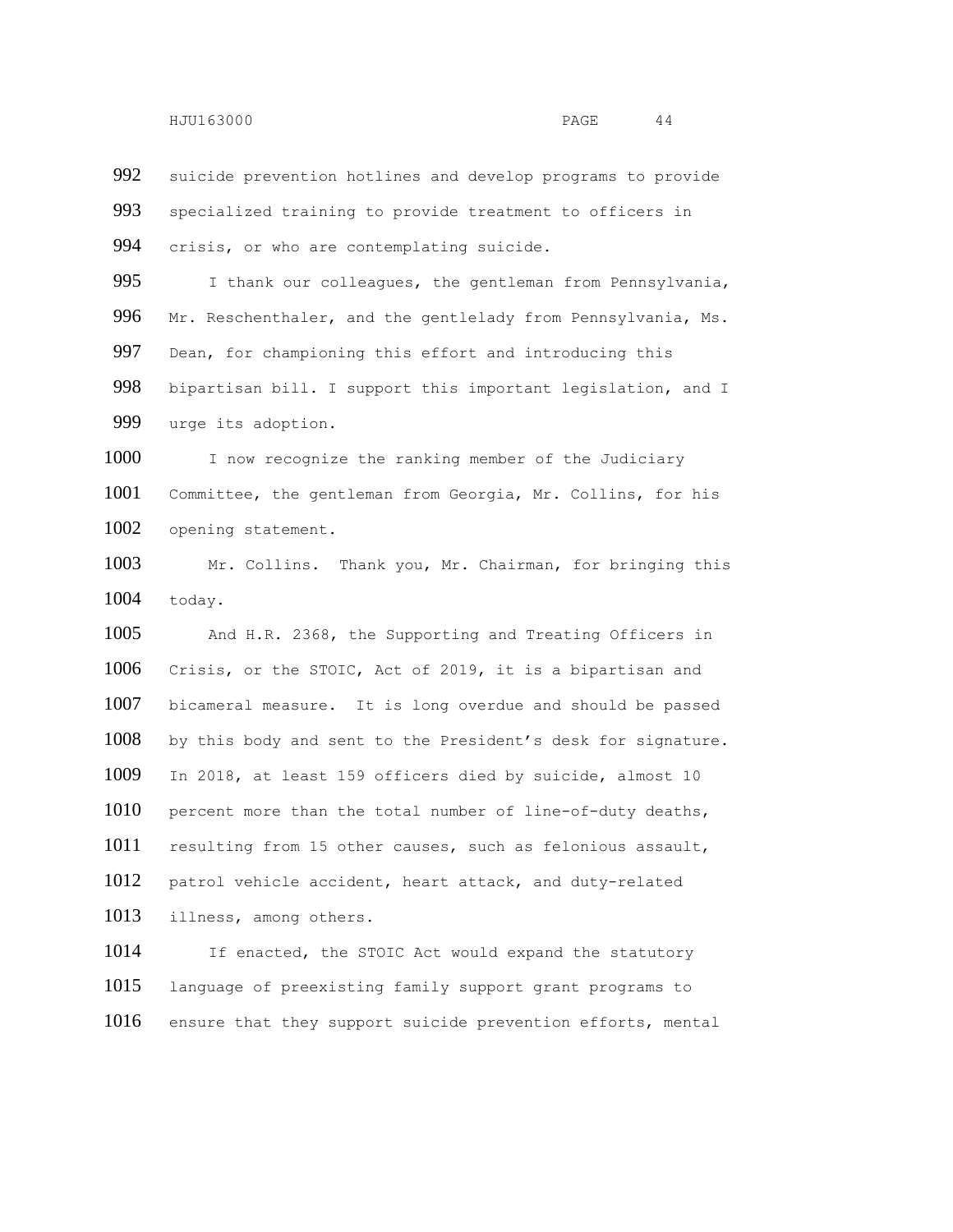health screenings, and training to identify officers who are at risk for suicide. It would also appropriate \$7.5 million 1019 for the next 5 years for these programs. Unfortunately, these programs have gone underfunded for nearly two decades. The numbers I mentioned earlier indicate the trend needs to end and end now. An identical bill unanimously passed the Senate last month. This legislation is supported by numerous law enforcement groups. And I would urge my colleagues to vote in favor of this bill so that we may move it expeditiously to the President's desk. 1028 And I yield back. Chairman Nadler. Thank you, Mr. Collins. Without objection, all other opening statements will be included in the record. Are there any amendments to H.R. 2368? Does anyone -- Mr. Reschenthaler. Mr. Chairman, can I move to strike the last word? Chairman Nadler. For what purpose does the gentleman from Pennsylvania seek recognition? 1037 Mr. Reschenthaler. To strike the last word. Chairman Nadler. The gentleman is recognized. Mr. Reschenthaler. Thank you, Mr. Chairman. I am extremely grateful that this committee is considering the STOIC Act today. And I would like to thank the chairman and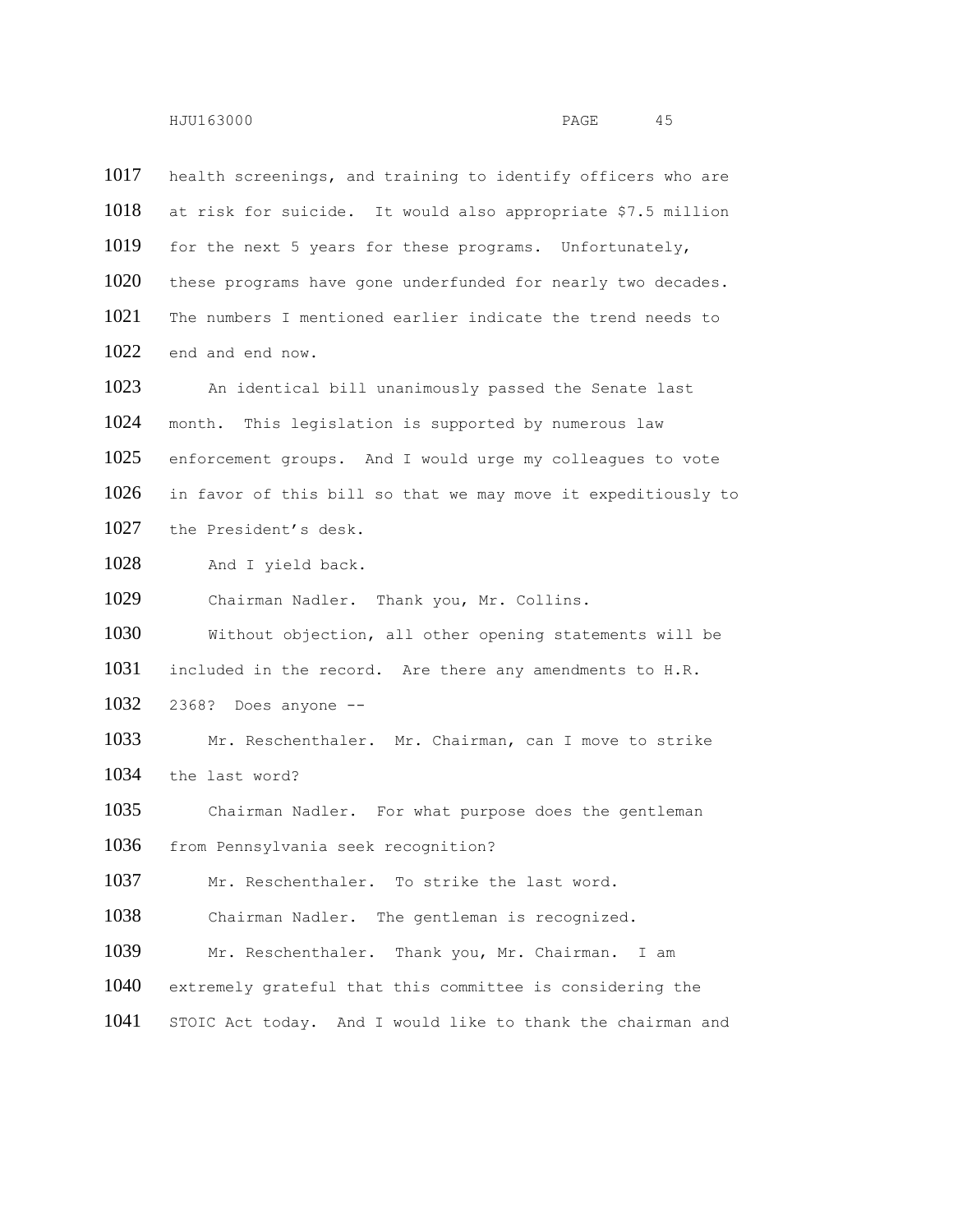1042 the ranking member for all the support you have given this bill.

1044 I also want to thank my fellow Pennsylvanian, Congresswoman Dean, for partnering with me to introduce this critical legislation. She is truly dedicated to improving mental health treatment across our Nation. So thank you. According to the national study of police suicides, law enforcement officers are two and a half times more likely to die from suicide than homicides. This is a sobering statistic that means that officers are more likely to die from suicide than in the line of duty. Law enforcement officers put their lives on the line

 every day to protect communities. These men and women routinely endure extremely stressful situations. Yet, the Federal Government does little to address the consequences of this taxing work. This stress can cause post-traumatic stress. It has resulted in a suicide rate that is 50 percent 1059 higher than the national average.

1060 The STOIC Act is bipartisan. It is legislation that will reform and expand an existing grant program to better address the mental health and support needs of law enforcement officers, especially as it relates to suicide prevention.

1065 I am very proud to work with Congresswoman Dean to support police officers and their families. It is time for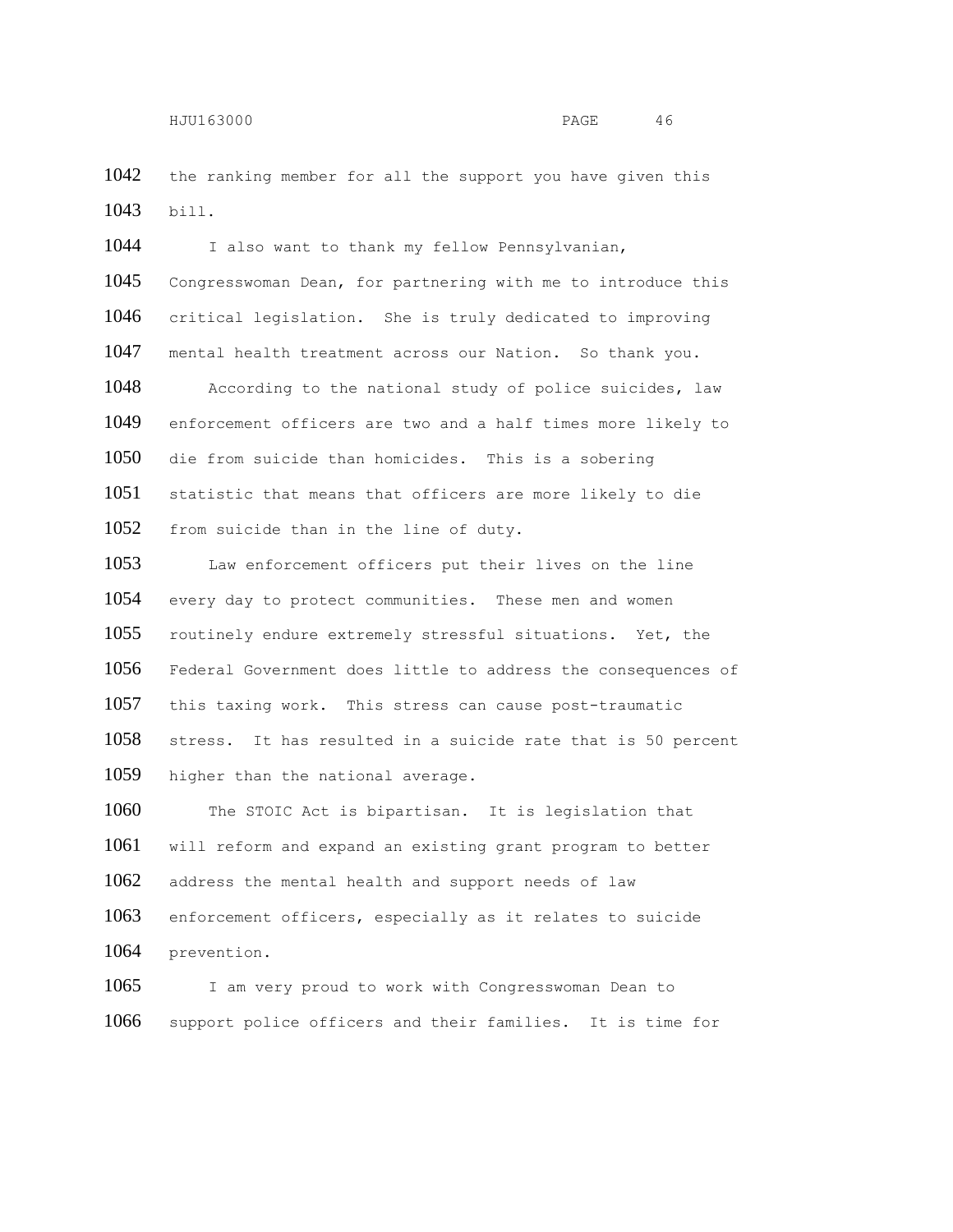1067 us to take care of those who take care of us. So I urge my colleagues to support the STOIC Act.

 Thank you again, Mr. Chairman. I yield back the balance 1070 of my time.

 Chairman Nadler. The gentleman yields back. For what purpose does the gentlelady from Pennsylvania seek

recognition?

Ms. Dean. To strike the last word.

Chairman Nadler. Ms. Dean? Ms. Dean?

1076 Ms. Dean. Yes.

Chairman Nadler. The gentlelady is recognized.

 Ms. Dean. Thank you, Mr. Chairman. And I thank you very much for bringing forward before our committee this important bill, H.R. 2368, a bill that will change and save lives. It is the Supporting and Treating Officers in Crisis, or STOIC, Act. It responds to a growing emergency in law enforcement and in their entire community.

 Studies show that law enforcement officers face a wide range of stressors, including responding to violent crime; managing crisis situations; and, as 77 percent of officers have reported, dealing with insufficient department support for their mission. This stress has dreadful consequences. Studies indicate that one in four officers report stress- based physical health. And 1 in 14 meet the criteria for PTSD.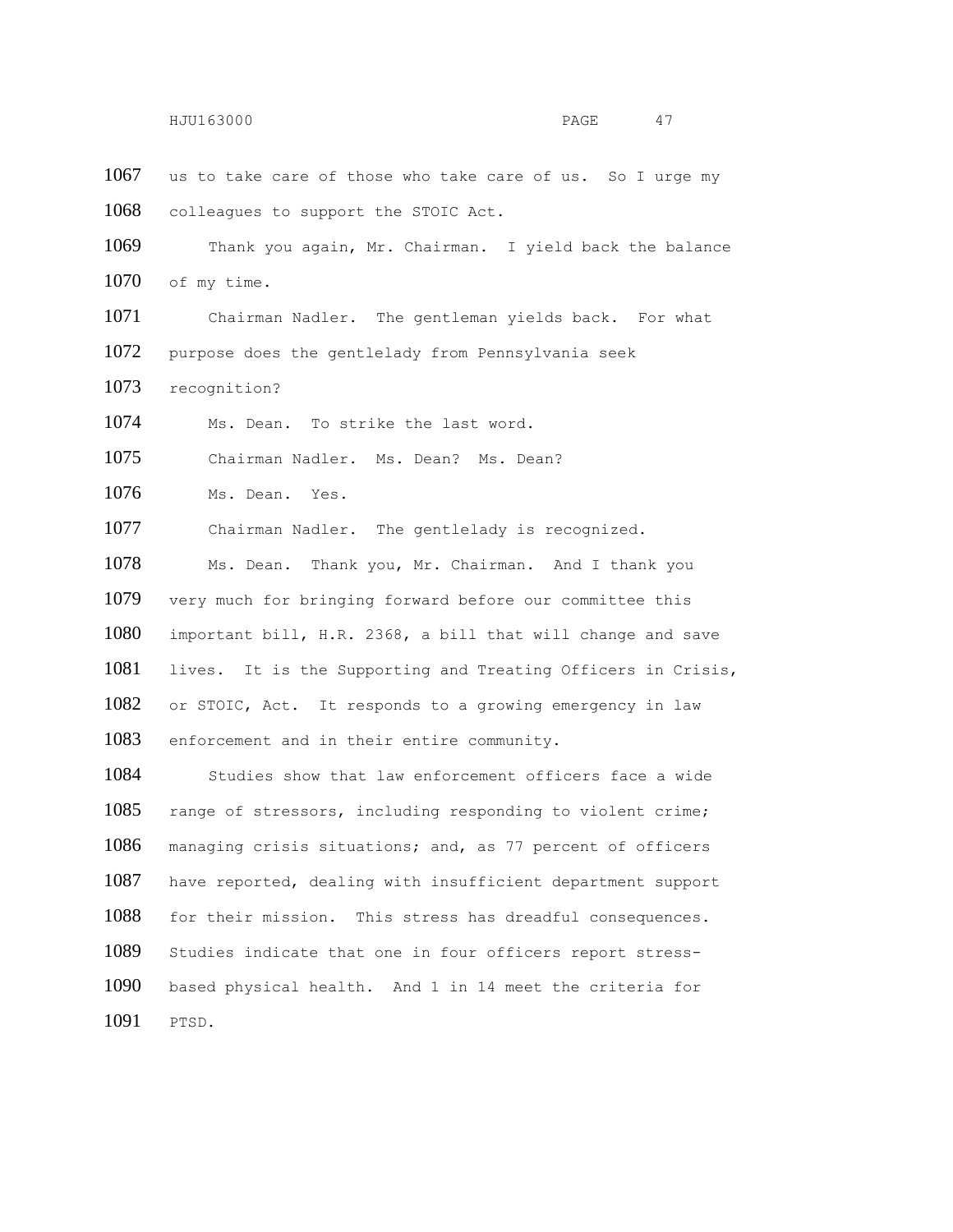Suicide among our law enforcement community is rising at a troubling rate. The CDC reported in 2016, the suicide rate in this community is 50 percent higher than the national average. In recent years, the number of law enforcement officers who have died by suicide has even surpassed the numbers killed in the line of duty, as my colleague just reported. According to Blue Health, we lost 142 officers to suicide in 2016. Last year, that number jumped to 167 compared to 144 who were, sadly, lost in the line of duty. Officers in crisis need our support. The STOIC Act will reform and expand existing grant programs to better address mental health, establishing suicide prevention programs and offering aid to officers' families. Our law enforcement officers are true public servants. It is time we provide 1106 them with the support they deserve. 1107 I thank my colleague and fellow Pennsylvanian, Congressman Reschenthaler. I admire your passion. I admire your leadership on this bipartisan bill. It has been a 1110 pleasure to partner with you and your whole team, for that matter, on an issue that we both care deeply about. Again, I admire your passion for the police officers and their families and their mental health. I look forward to working with you on this.

 Mr. Chairman, I thank you for moving this important bill forward. And I urge all members to support it. I yield the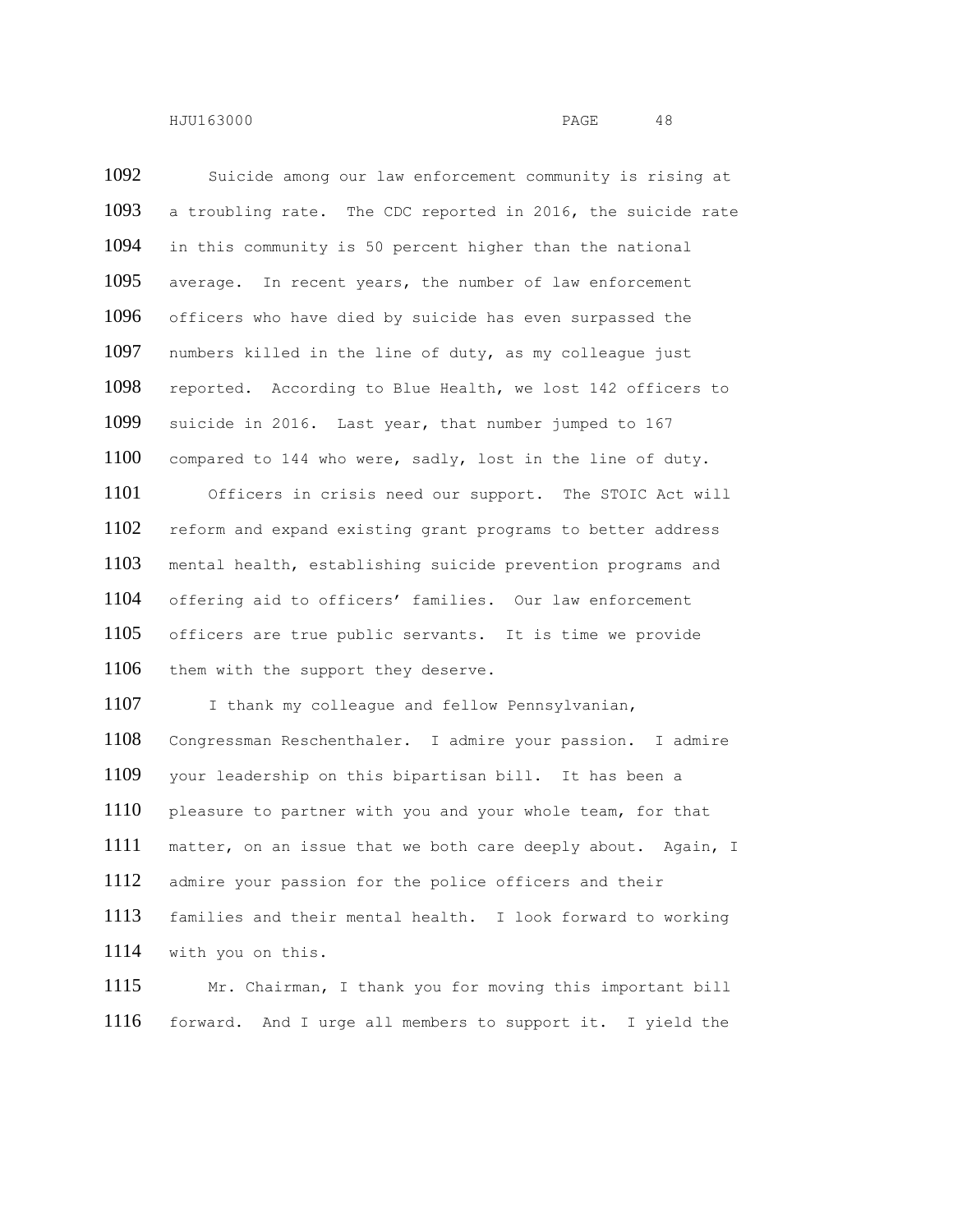remainder of my time.

 Chairman Nadler. For what purpose does the gentlelady from Pennsylvania seek recognition? Ms. Scanlon. I move to strike the last word. Chairman Nadler. The gentlelady is recognized. Ms. Scanlon. I wanted to thank my Pennsylvania colleagues for moving this legislation. It is such an important issue across the country, but we know it is in Pennsylvania. There is similar legislation moving through our State legislature now, and it is being co-led by one of our colleagues from my district, Jen O'Mara, who was just elected to our State house. Jen lost her father, a firefighter, to suicide about 15 years ago, so knows firsthand how that impacts a family and the need for services in that realm. I just wanted to quote her on something she said in a hearing 1133 just this week, "Our first responders are heroes, yes, but they are not superheroes unable to feel." 1135 So I really appreciate this effort to move this legislation forward, and I yield back. Chairman Nadler. A reporting quorum being present, the question is on the motion to report the bill, H.R. 2368, favorably to the House. 1140 Those in favor, say aye? Opposed, no?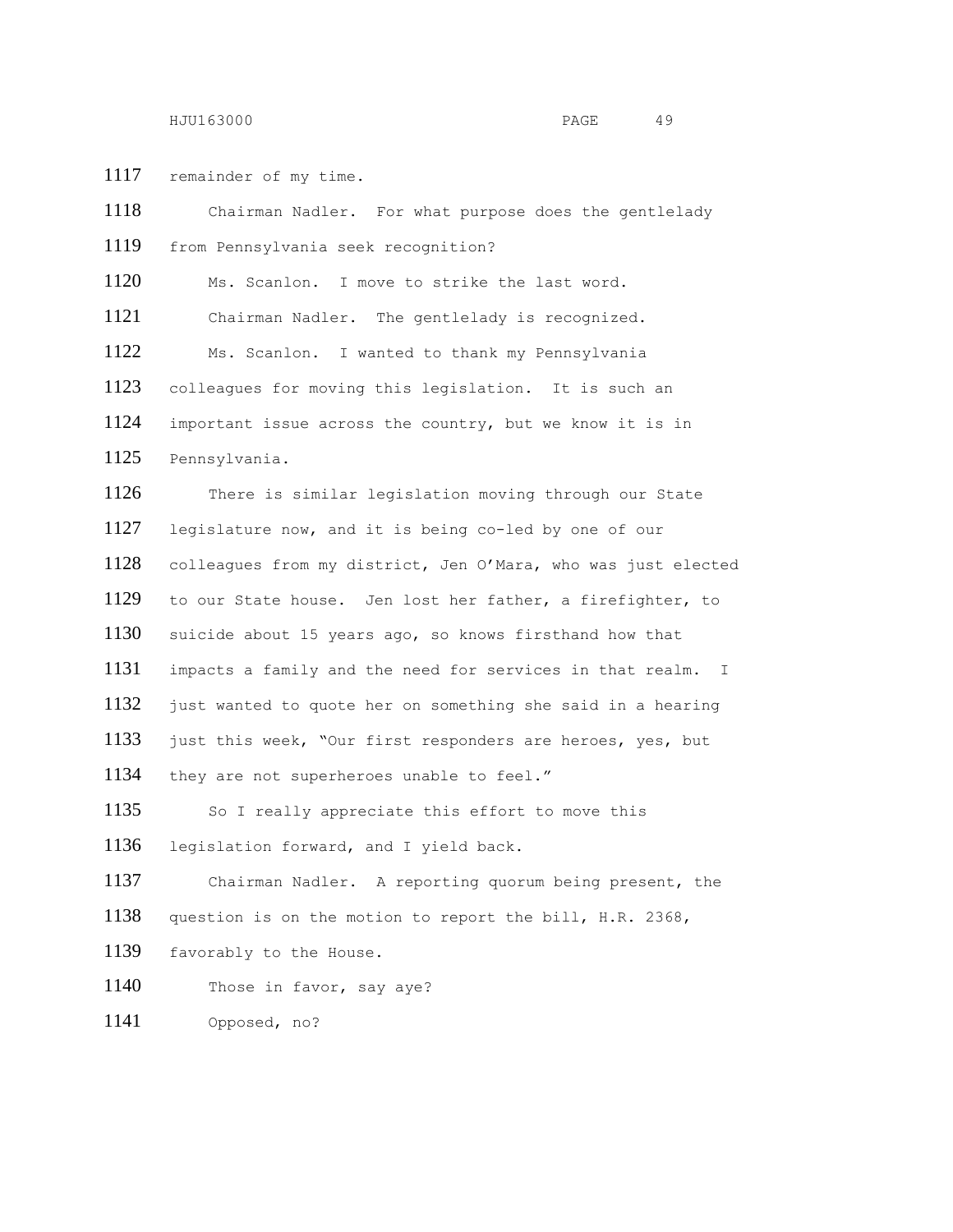The ayes have it. And the bill is ordered reported favorably to the House. Members will have two days to submit their views. Pursuant to notice, I now call up H.R. 1986, the Effective Prosecution of Possession of Biological Toxins and Agents Act of 2019, for purposes of markup and move that the committee report the bill favorably to the House. The clerk will report the bill. Ms. Strasser. H.R. 1986, to amend section 175b of Title 18, United States Code, to correct a scrivener's error. Chairman Nadler. Without objection, the bill is considered as read and open for amendment at any point. [The bill follows:]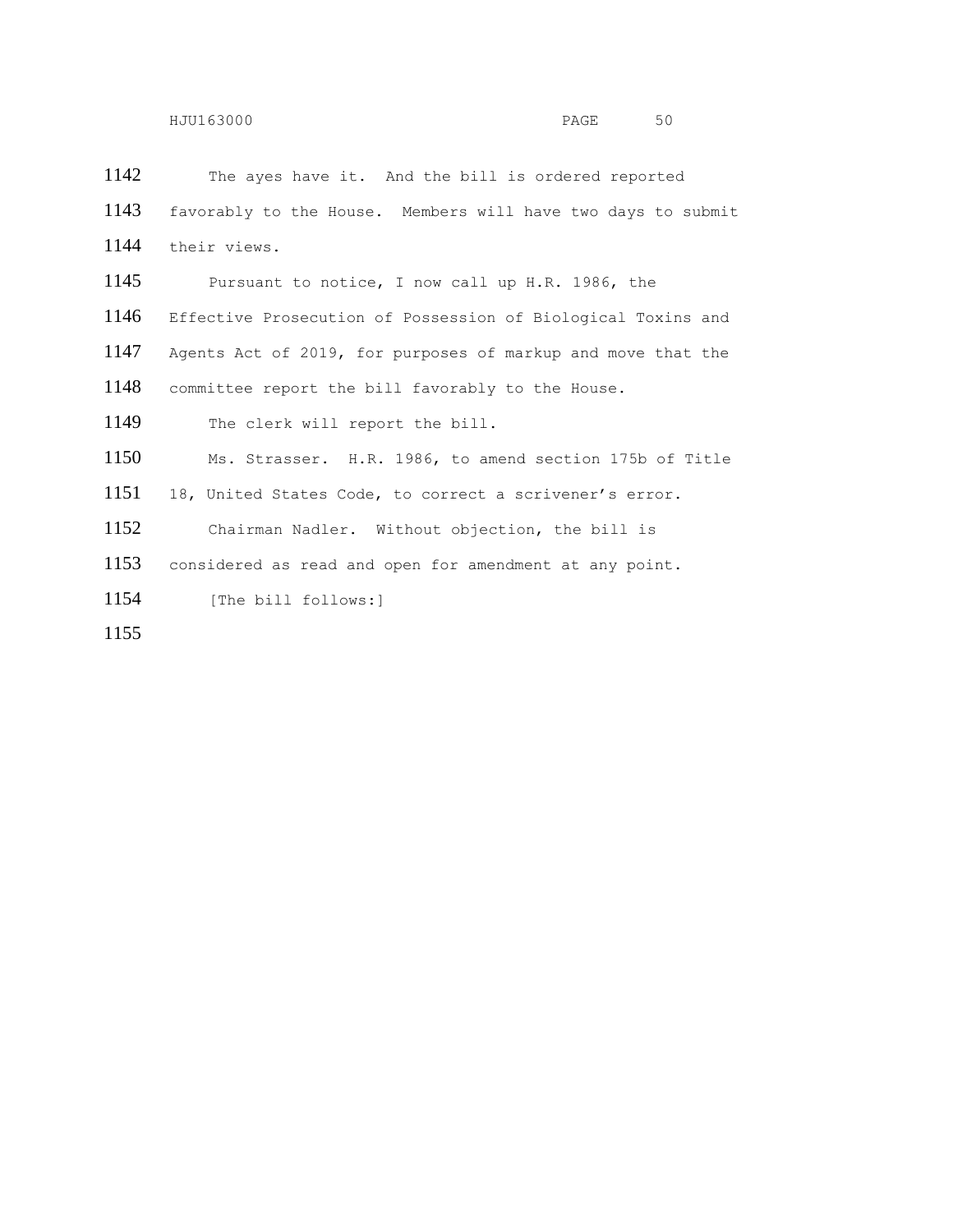Chairman Nadler. I will begin by recognizing myself for 1157 an opening statement.

 H.R. 1986, the Effective Prosecution of Biological Toxins and Agents Act of 2019, would correct a scrivener's error that has unintentionally resulted in an incomplete list of biological toxins and agents that are prohibited under the law. I support this important bill, introduced by the gentleman from Texas, Mr. Ratcliffe, the ranking member of the Subcommittee on Crime, Terrorism, and Homeland Security, because it will help ensure the safety of our citizens and our Nation.

 In 1990, Congress imposed criminal penalties with respect to the development, production, stockpiling, transfer, acquisition, retention, or possession of any biological agents, toxins, or delivery systems for uses of weapons.

 In 2001, Congress went even further then in Sections 175(b) to Title 18 to criminalize the possession by unregistered individuals or restricted persons of certain biological agents that are termed "select agents" determined to be such by the Secretary of Health and Human Services. A person found guilty under Section 175(b) can be imprisoned for up to 10 years.

 When Congress originally enacted Section 175(b) and its subsequent amendments, we referred to specific sections of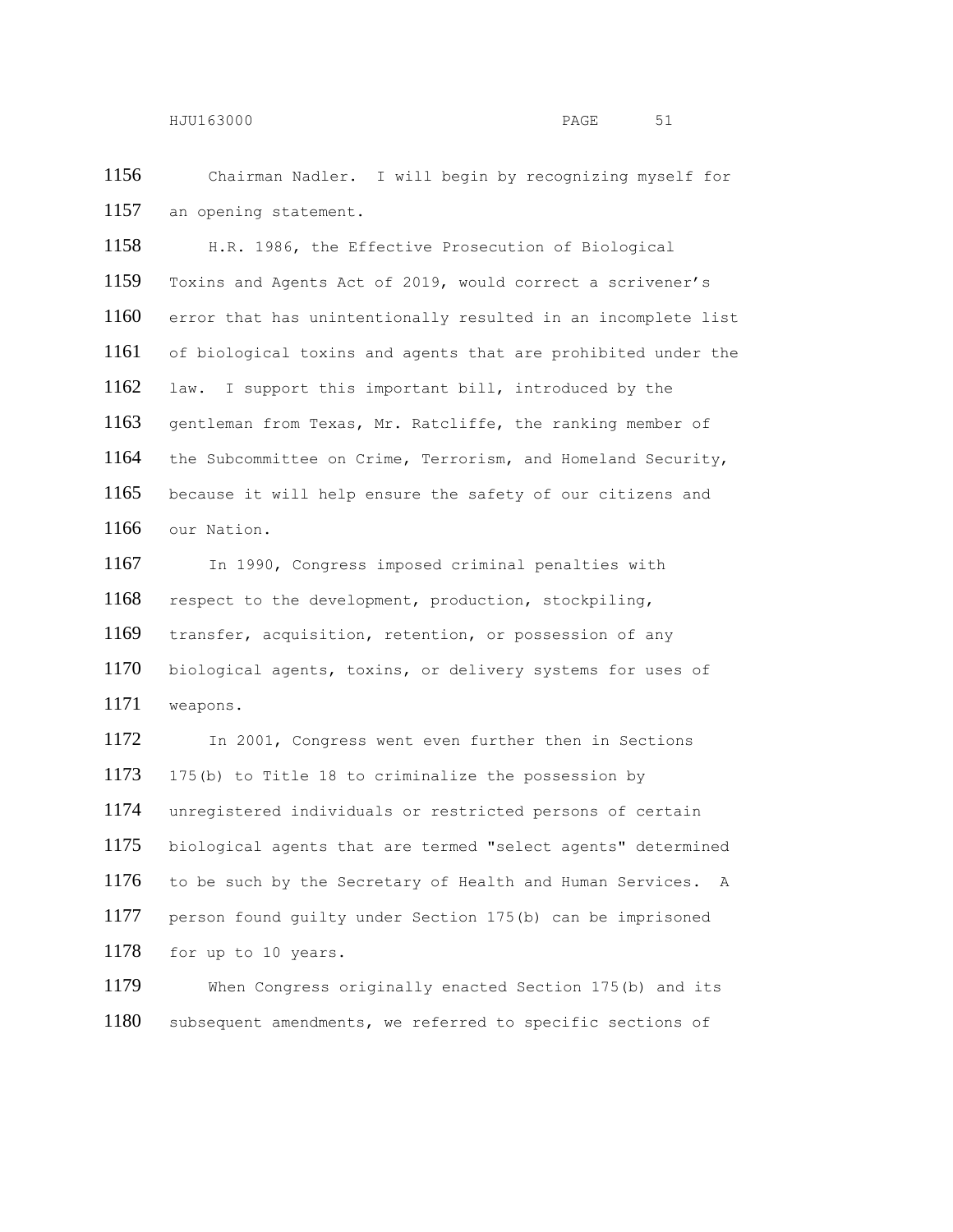the Code of Federal Regulations that included a list of number of biological agents and toxins.

 We last amended Section 175(b) in 2004. After that, HHS reformatted some sections of the Code of Federal Regulations and inadvertently rendered the references in Section 175(b) incomplete.

 One of the select agents that was accidentally left off the list of prohibited substances is ricin, a poison found in castor beans. Ricin is inexpensive, easy to make, and very toxic. This result, the consequence of a drafting error, is clearly not what Congress intended. Unfortunately, there have already been real-life consequences for this error.

 Last September, for example, the District Court for the Northern District of Georgia dismissed the indictment against William Christopher Gibbs, a self-avowed white supremacist, who was charged with the unregistered possession of ricin. In dismissing the *Gibbs* indictment, the Court stated, "It appreciates the potential dangers associated with individuals possessing potentially hazardous agents and toxins without permission to do so. Equally though, the Court takes very seriously the principle that citizens ought 1202 to have fair and clear warning of the conduct for which they can be held criminally responsible. It falls to Congress to write criminal laws or to amend them if they yield unfair or unwanted results. The role of the courts, on the other hand,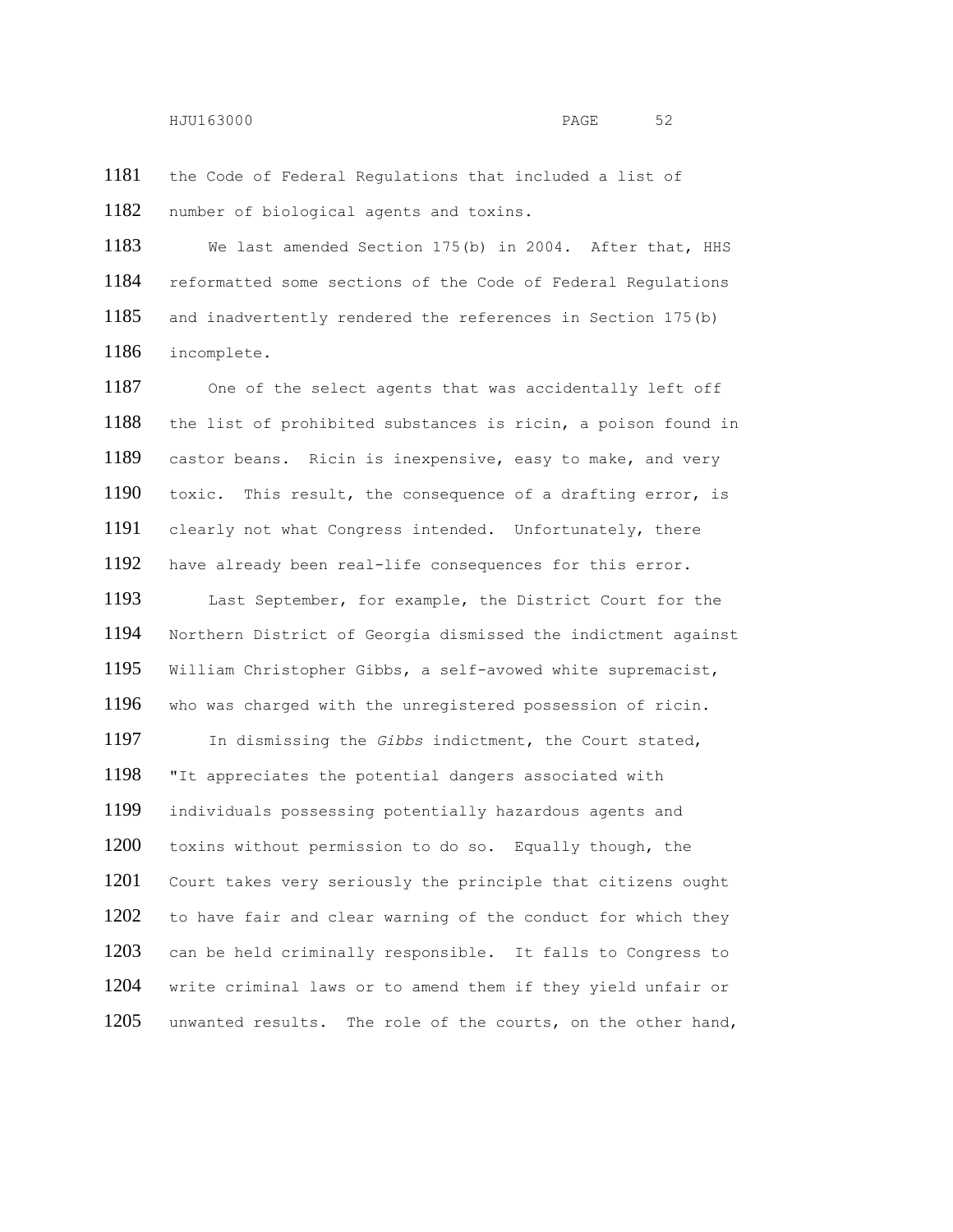1206 is limited to fairly reading and applying the laws Congress 1207 writes, not to change them."

1208 The Senate has already done its job by passing an identical version of H.R. 1986. It is now our turn. The possession and distribution of ricin is dangerous and should be included in the current statute as we had intended. This legislation corrects this error and its unintended but serious consequences.

1214 I thank the gentleman from Texas for introducing this bill and I urge all of my colleagues to support it.

1216 I now recognize the Ranking Member of the Judiciary Committee, the gentleman from Georgia, Mr. Collins, for his opening statement.

 Mr. Collins. Thank you, Mr. Chairman, and I do appreciate my friend from Texas, Mr. Ratcliffe, for introducing this legislation which I am a co-sponsor of. And as you have said, H.R. 1986 fixes a technical but important error in the Federal Code and current law makes a crime for certain restricted persons to possess a biological agent or toxin listed as a selected agent by the HHS Secretary.

 Several years ago, the HHS reformed its regulations which caused certain toxins, including ricin, to not be covered by the Criminal Code, and now we are actually seeing 1230 the effects of that error and individuals who would otherwise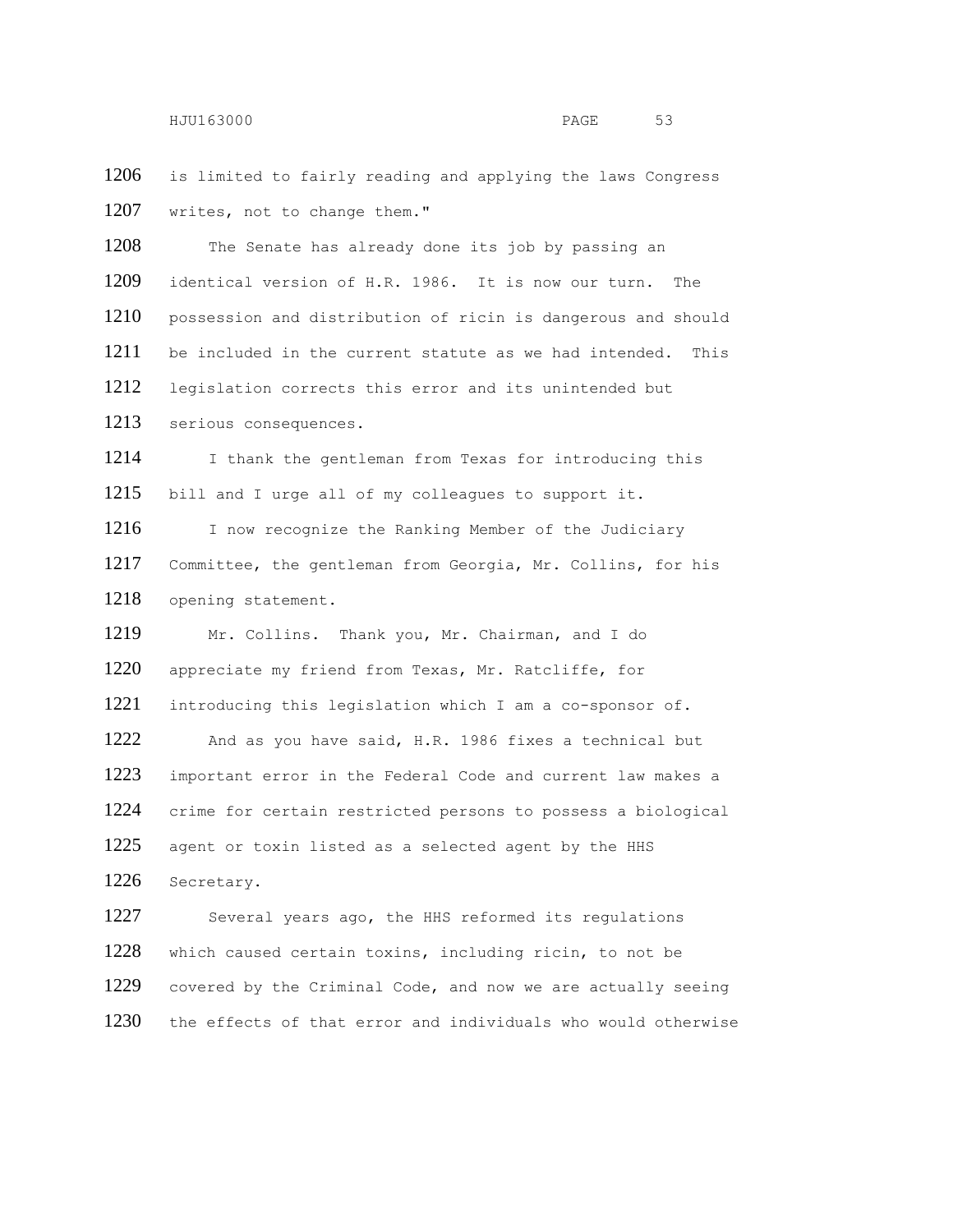be guilty of a crime under the registered possession of ricin have been moving to dismiss and federal prosecutors, having already argued that this is a scrivener's error, have been stymied, and as you made mention, in my district of Northeast Georgia, the *Gibbs* case has showed that. I think the Court was very plain in that. It is Congress's job to fix the problem it created in federal law and that is what we are doing here today. I 1239 support the bill and yield back. Chairman Nadler. Thank you, Mr. Collins. Without objection, all other opening statements will be included in the record. 1243 [The information follows:]